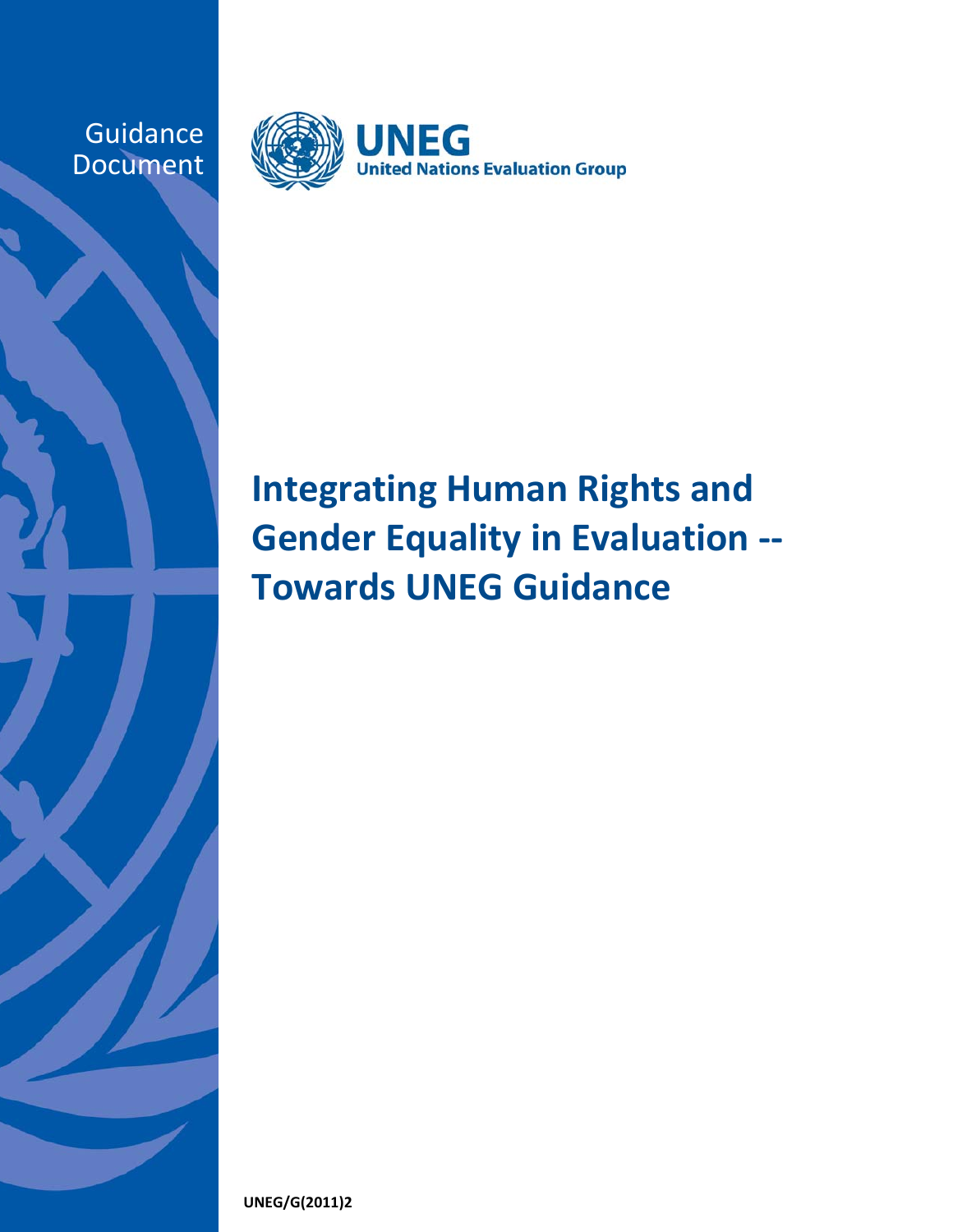### **Foreword**

At a time when United Nations member states and the UN system of organisations are working together towards strengthening the UN's ability to deliver results and maximise impacts there is an increased focus on evaluation as a means to strengthen accountability and learning. The United Nations Evaluation Group (UNEG), which brings together all the evaluation offices of the UN, has consistently sought to support this process by enhancing evaluation within the UN through strengthened functions in each organisation, better collaboration and the development of methodologies and approaches that do justice to the range of issues that the UN system has to address -- from peace and security to humanitarian to environment to development. We are guided in our work by the Norms and Standards for Evaluation, Ethical Guidelines and Code of Conduct for Evaluation that we have developed.

The UN has played an important role in setting the normative, policy and development agenda for human rights and gender equality in countries. It has been the forum where the aspirations of people – men and women -- have been crafted into conventions promoting and protecting their rights. The UNEG Norms and Standards highlight the need for people centred evaluation and for evaluators to consider human rights and gender equality in their work but there has continued to be a gap in tools and frameworks for evaluation that fully reflect these considerations. We have, therefore, with this Handbook taken the first step to develop an approach to integrate human rights and gender equality into the practice of evaluation.

This Handbook is the result of extensive inter-agency collaboration and is testimony to the innovation that can be achieved when organisations work together. I would like to express my deep gratitude to the UNEG Human Rights and Gender Equality Task Force for their tireless efforts to produce guidance material and to all UNEG members for their support of this initiative. The United Nations Evaluation Group is proud to bring out this Handbook on Integrating Human Rights and Gender Equality in Evaluation -- Towards UNEG Guidance that we hope will be useful well beyond the UN.

Saraswathi Menon UNEG Chair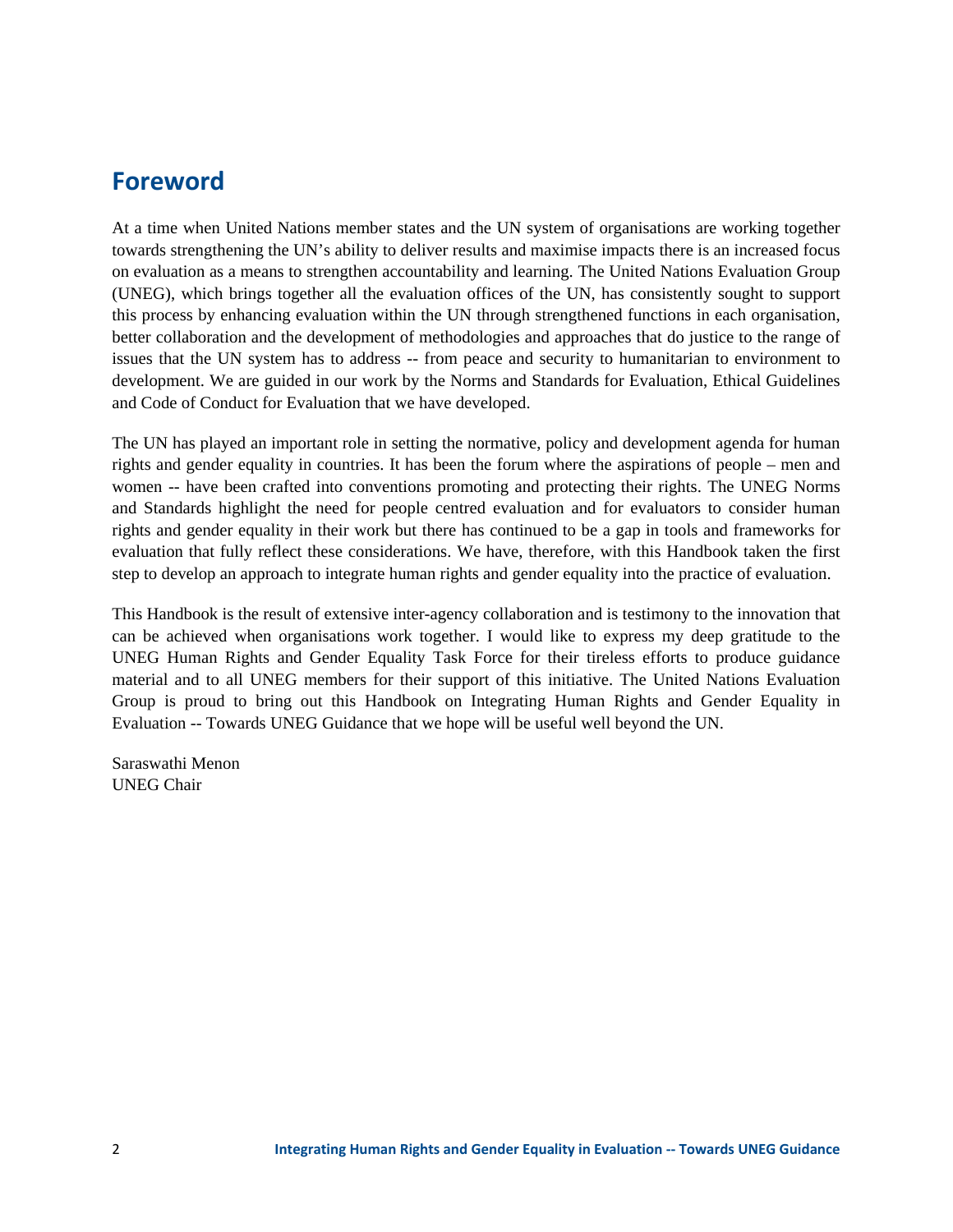### **Preface**

The UNEG Handbook "Integrating Human Rights and Gender Equality in Evaluation –Towards UNEG Guidance" provides step by step guidance on how to integrate these dimensions throughout an evaluation process. The Handbook is the result of the UNEG's efforts to make available a practical tool for evaluators, evaluation managers, and programme managers both within and outside the UN system. It was endorsed at the UNEG Annual General Meeting in March 2011 and will be accompanied by a full Guidance Document to be finalized in 2012.

The Handbook is the culmination of the collaborative efforts of UNEG members. A dedicated Task Force composed of nine UN agencies (FAO, ILO, OHCHR, UNCDF, UNDESA, UNDP, UNICEF, UNOIOS, UN Women) reviewed existing frameworks and tools and developed this Handbook to address the gaps in existing guidance; build on the UNEG Norms and Standards for Evaluation in the UN System (2005); and inform and encourage those involved in evaluation to systematically incorporate human rights and gender equality dimensions in their evaluations.

A number of UNEG members have already piloted the Handbook and it has also benefitted from extensive review and feedback from experts, both internal and external to the UN, in the areas of evaluation, human rights and gender equality. The co-Chairs wish to extend them gratitude for their invaluable contributions.

As future developments in these areas could impact the relevance and applicability of the Handbook, it will be updated over a period of two to three years based on additional research and, more importantly, on feedback from users. We therefore encourage all users to provide us with substantive inputs not only on the usefulness of the Handbook, but also with case studies on the overall experience of integrating human rights and gender equality in evaluation. A feedback form, as well as the link to an on-line survey, is available at the end of the Handbook.

UNEG Human Rights and Gender Equality Task Force March 2011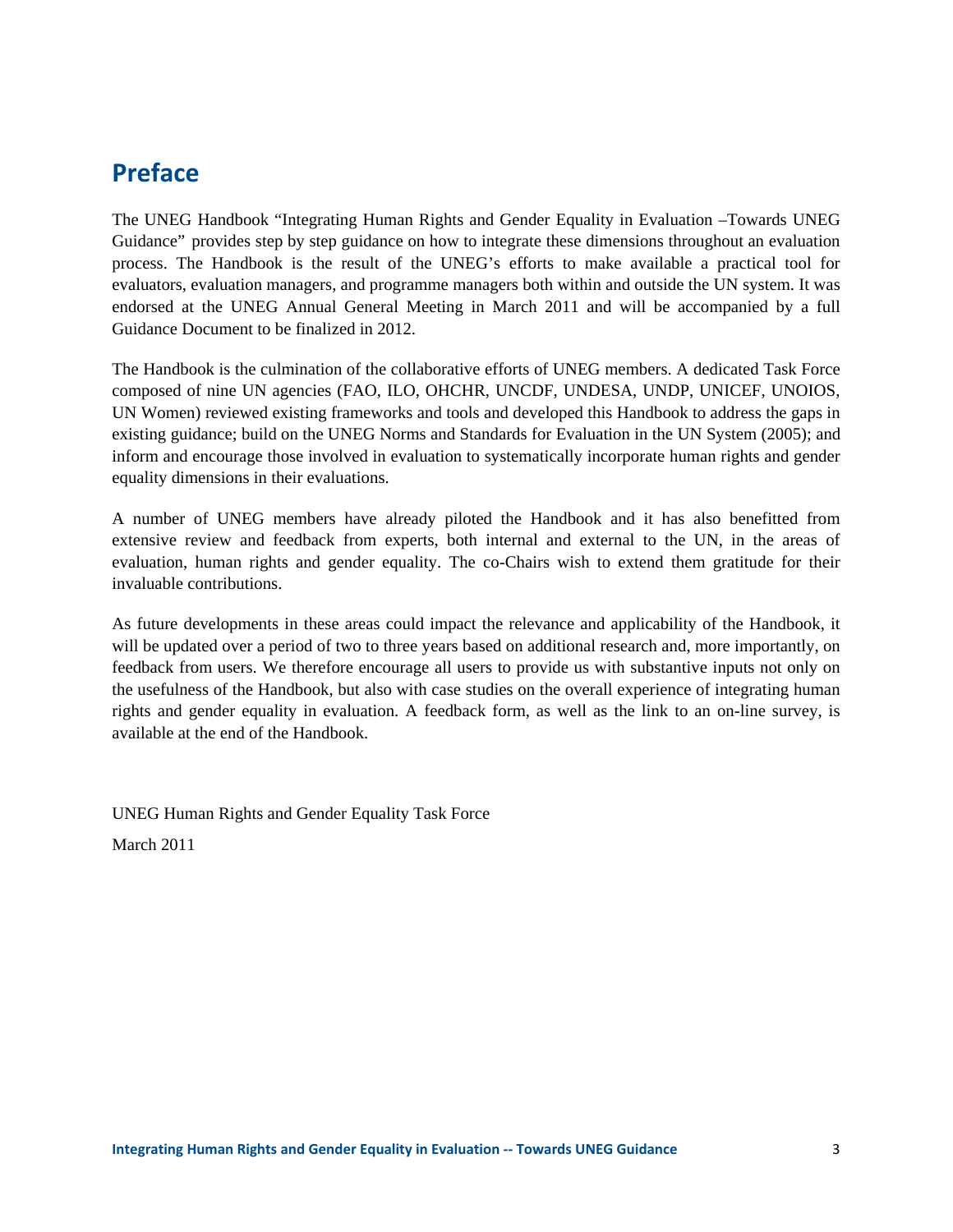### **Acknowledgements<sup>1</sup>**

This Handbook was developed by the UNEG Human Rights and Gender Equality Task Force (TF). The following UNEG members have participated in the TF providing substantive feedback, contributions on content and the piloting of the Handbook: Tullia Aiazzi (FAO), Lucien Back (UNICEF), Cristina Battaglino (UNEP), Majid Benabdellah (IFAD), Alexandra Chambel (UNDP), Janie Eriksen (UNICEF), Scott Green (OCHA), Anna Guerraggio (FAO), Francisco Guzmán (ILO), Peter Hellmers (OHCHR), Yuen Ching Ho (UNCTAD), Chandi Kadirgamar (UNCDF), Aurélie Lamoyer (FAO), Christa Lex (OIOS), Thuy Thu Le (UNIDO), Elena Marcelino (UN Women), Caspar Merkle (UNV), Kay Nagata (UNDESA), Suppiramaniam Nanthikesan (UNDP), Ada Ocampo (UNICEF), Fumika Ouchi (UNDP), Suna Pallek (OIOS), Laurence Reichel (UNCDF), and Cynthia Viveros-Camo (OIOS). Shravanti Reddy (UN Women) is also a TF member and provided substantive support throughout the formulation process, including initially as a consultant.

UNEG would particularly like to thank Janice Muir (OIOS), Belén Sanz (UN Women) and Romain Sirois (OHCHR), who have served as TF Co-Chairs specifically during the development of the Handbook. UNEG is grateful to them for their valuable contribution and demonstrated leadership in guiding the TF through the development and finalization of the Handbook.

Ana Cristina Guimarães Matos and Rieky Stuart both worked as consultants developing the Handbook and we would like to thank them for their hard work and dedication to ensuring such a high level, quality product.

The piloting phase of the Handbook's development was critical to ensuring its relevance and usability. Those who volunteered to participate in the pilot and who provided important feedback included: Priya Alvarez (UN Women), Nazik Ali Elrayah A/Aziz (independent consultant), Nafisa Bedri (Asian University for Women), Roland Bill (OIOS), Carmen Colazo (independent consultant), Laura Gonzalez (UN Women), Yumiko Kanemitsu (UN Women), Ibrahim Hussein Mohamed (UNV) Mary Okumu (UNCDF), Ana Carolina Querino (UN Women), Martina Rathner (UNESCO), Roskriv Rivera (independent consultant), Babar Sobhan (independent consultant), Barbara Torggler (UNESCO), Danielle Valverde (UN Women) and Claudia von Monbart (independent consultant).

UNEG benefitted from excellent collaboration with various partners and would like to express its deep gratitude to those who contributed their expertise in evaluation, gender equality and human rights including: Andrei Abramov (former OSAGI), Marie-Hélène Adrian (Universalia), Michael Bamberger (American Evaluation Association), Alfonso Barragues (OHCHR), Tony Beck (independent consultant), Penelope Beynon (Institute of Development Studies), Christine Brautigam (UNDESA), Heather Buchanan (Management Consulting Services), Maria Bustelo (Universidad Complutense de Madrid), Silvie Cohen (UN Women), Silvia de Giuli (UNICEF), Rangita de Silva (Wellesley University), Maribel Derjani-Bayeh (UNDESA), Yamina Djacta (UN-HABITAT), Isha Dyfan (OHCHR), Alejandra

<sup>1</sup> The list of persons acknowledged include those who have contributed to the process of developing the Guidance and Handbook from April 2008 to the finalization of the Handbook.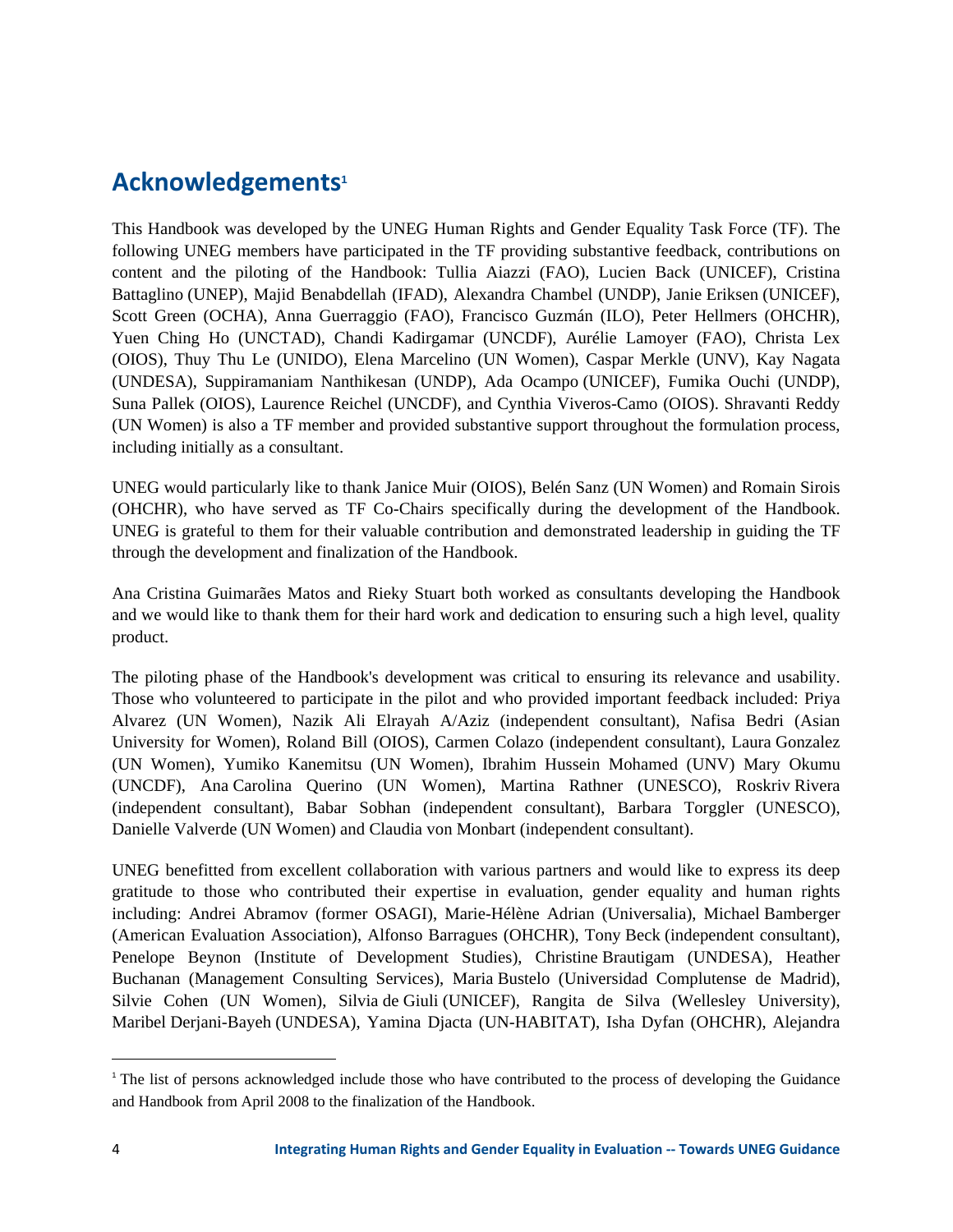Faúndez Meléndez (Inclusión y Equidad), Neal Gilmore (OHCHR), Natascha Gomes (UNICEF), Katherine Hay (IDRC), Silvia Hordosch (UN Women), Sohail Hussein (Independent Consultant), Akiko Ito (UNDESA), Cecilia M Ljungman (independent consultant), Luz Angelo Melo (UNFPA), Donna M. Mertens (Gallaudet University), Stephen Porter (University of Witwatersrand), Katrina Rojas (Universalia), Andrea Rossi (Harvard University), Lydia Ruprecht (UNESCO), Inda Sajor (OHCHR), Maria Sarabia (Ministry of Foreign Affairs, Spain), Dan Seymour (UNICEF), Inga Sniukaite (UN Women), Pierre Sob (OHCHR), Mara Steccazzini (OHCHR), Isabel Suarez (UN Women), Patrick Twomey (International Human Rights Network), Frederic Unterreiner (UNICEF), Lee Waldorf (UN Women) and Simon Walker (OHCHR).

We would also like to thank Sonila Aliaj (UN Women), Rhonda de Freitas (UN Women), Sasha Jahic (UNDP), Flora Jimenez (UNDP), Antana Locs (UN Women), Florencia Tateossian (UNDP), Thuy-Hang Thi To (UNDP), Juha Uitto (UNDP) and Michelle Weston (UNEG Secretariat) for their continued support.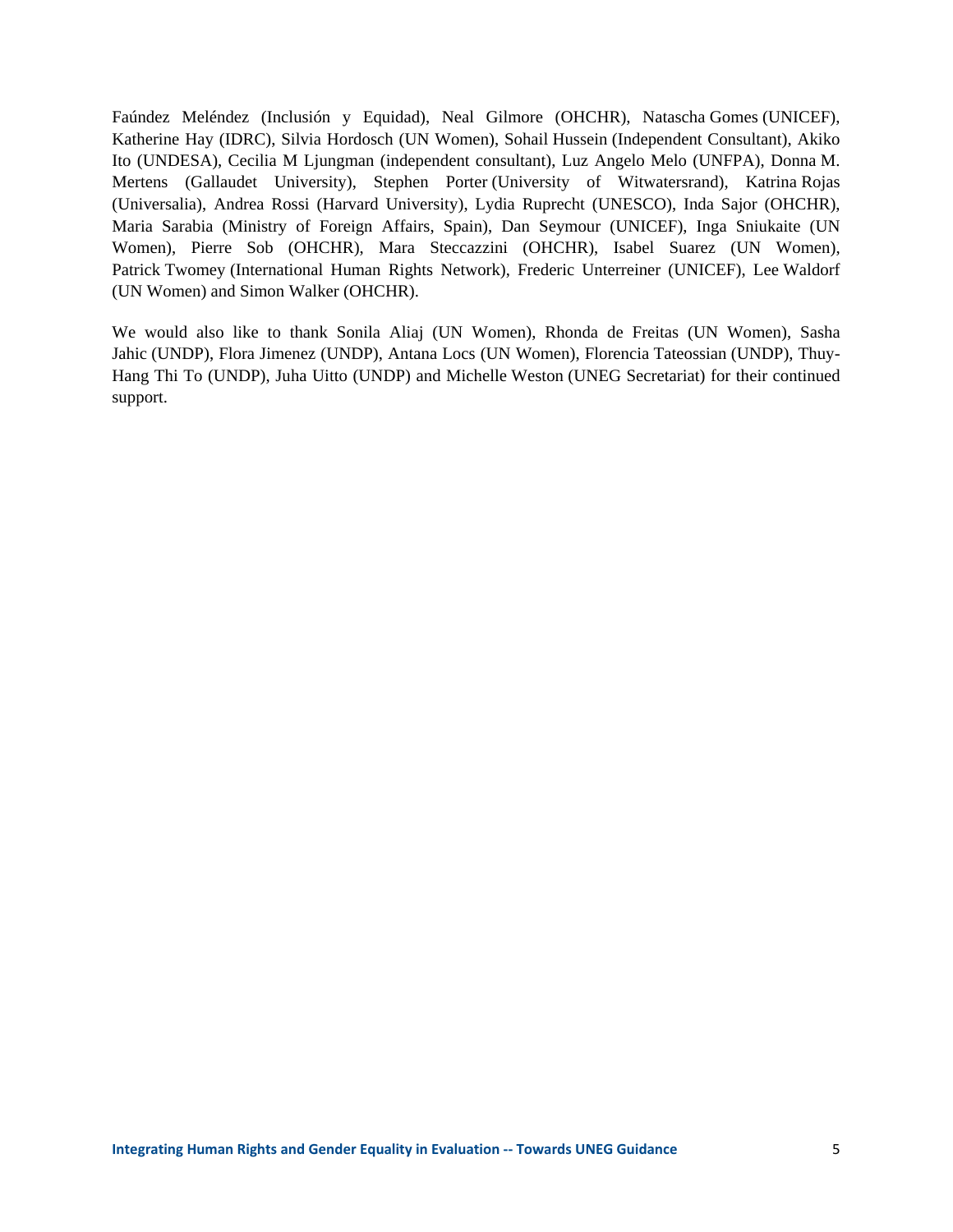### **Table of Contents**

| Task 1.1. Determining the evaluability of human rights and gender equality dimensions of the         |  |
|------------------------------------------------------------------------------------------------------|--|
|                                                                                                      |  |
| Task 2.1. Identifying evaluation stakeholders and their roles in human rights and gender equality 21 |  |
|                                                                                                      |  |
|                                                                                                      |  |
|                                                                                                      |  |
|                                                                                                      |  |
|                                                                                                      |  |
|                                                                                                      |  |
|                                                                                                      |  |
|                                                                                                      |  |
| Task 3.4. Disseminating the evaluation and preparing a Management Response 43                        |  |
| Annex 1: Summary checklist for a human rights and gender equality evaluation                         |  |
| Annex 2: Examples of human rights and gender equality empowerment indicators 46                      |  |
|                                                                                                      |  |
|                                                                                                      |  |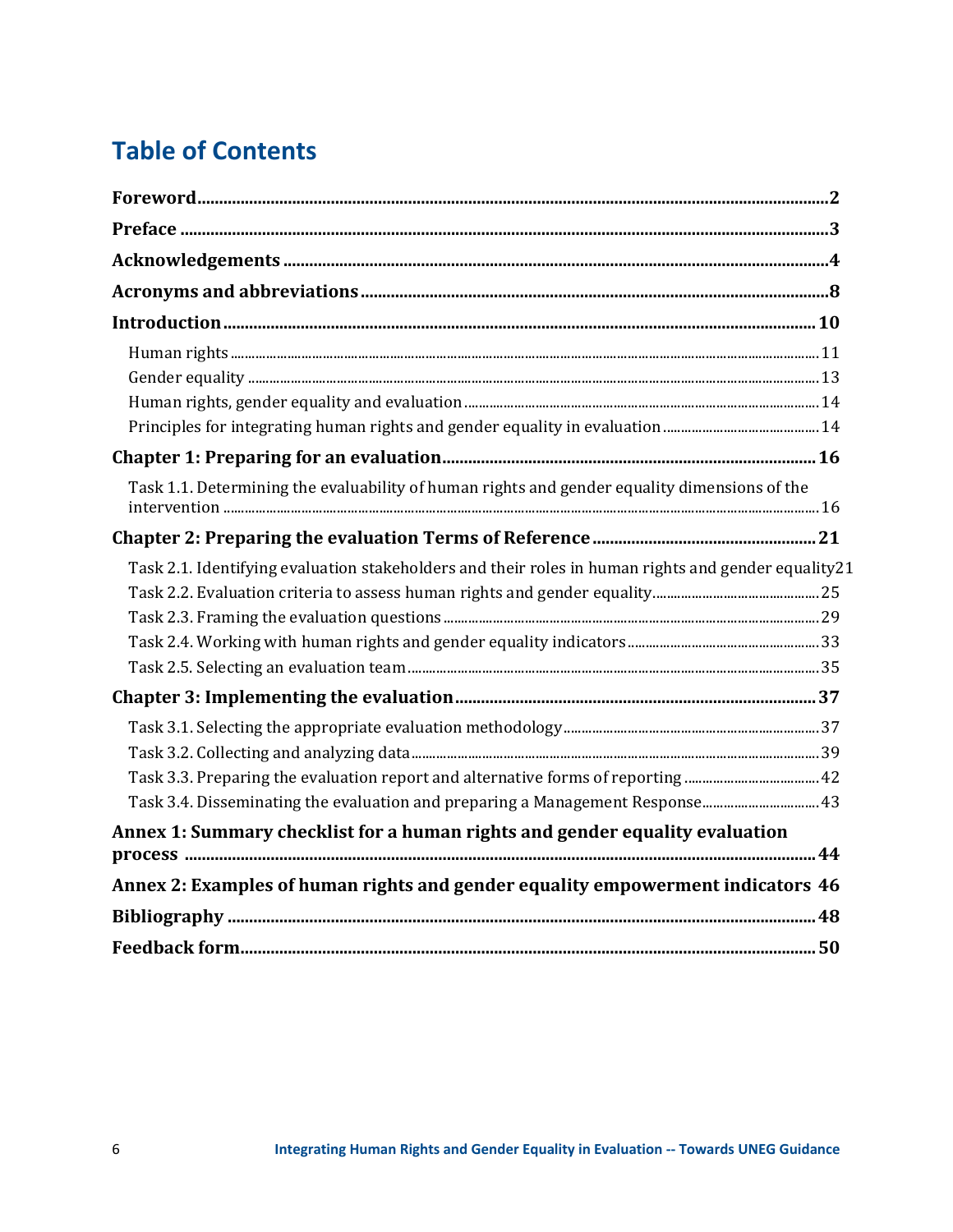| Table 1.1. Determining the evaluability of the human rights and gender equality dimensions of an |
|--------------------------------------------------------------------------------------------------|
|                                                                                                  |
|                                                                                                  |
| Table 2.3. DAC evaluation criteria and integrating human rights and gender equality 26           |
| Table 2.4. Framing the evaluation questions to assess design and planning, implementation and    |
| Table 3.1. Key elements of an appropriate evaluation methodology to address human rights and     |
| Table 3.2. Tailoring common methods to address human rights and gender equality  40              |
|                                                                                                  |
|                                                                                                  |
| Box 1. UN common understanding of the Human Rights Based Approach to Programming  12             |
| Box 2. Success story: Using an evaluability exercise to strengthen programme design 16           |
|                                                                                                  |
|                                                                                                  |
|                                                                                                  |
|                                                                                                  |
| Box 7. Child's play: Identifying an appropriate evaluation method from a stakeholder analysis 37 |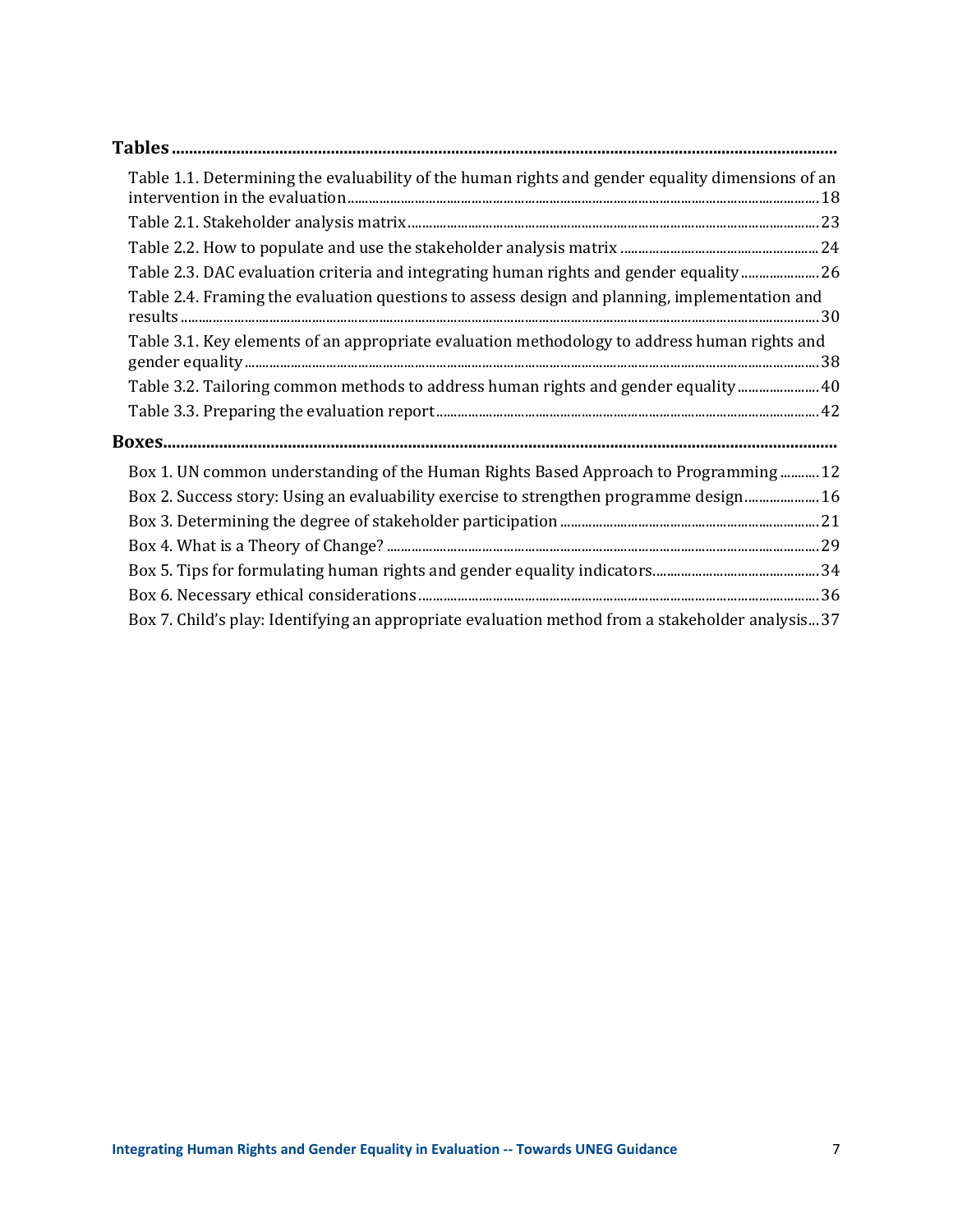## **Acronyms and abbreviations**

| ALNAP           | Active Learning Network for Accountability and Performance              |
|-----------------|-------------------------------------------------------------------------|
| CEDAW           | Committee on the Elimination of Discrimination against Women            |
| <b>CRC</b>      | Convention on the Rights of the Child                                   |
| <b>CRPD</b>     | Convention on the Rights of Persons with Disabilities                   |
| DAC             | Development Assistance Committee                                        |
| <b>ECOSOC</b>   | <b>UN Economic and Social Council</b>                                   |
| <b>FAO</b>      | Food and Agriculture Organization of the United Nations                 |
| ΗR              | Human Rights                                                            |
| HR & GE         | Human Rights and Gender Equality                                        |
| <b>HRBA</b>     | Human Rights Based Approach to Programming                              |
| <b>IDRC</b>     | International Development Research Centre                               |
| <b>IFAD</b>     | International Fund for Agricultural Development                         |
| ilo             | International Labour Organisation                                       |
| <b>MDGs</b>     | Millennium Development Goals                                            |
| M&E             | Monitoring and Evaluation                                               |
| OCHA            | Office for the Coordination of Humanitarian Affairs                     |
| OECD            | Organisation for Economic Cooperation and Development                   |
| <b>OHCHR</b>    | Office of the UN High Commissioner for Human Rights                     |
| <b>OIOS</b>     | United Nations Office of Internal Oversight Services                    |
| OSAGI           | Office of the Special Adviser on Gender Issues and Advancement of Women |
| ΤF              | Task Force (UNEG)                                                       |
| ToR             | <b>Terms of Reference</b>                                               |
| <b>UDHR</b>     | Universal Declaration of Human Rights                                   |
| UN              | <b>United Nations</b>                                                   |
| <b>UN Women</b> | United Nations Entity for Gender Equality and the Empowerment of Women  |
| <b>UNCDF</b>    | United Nations Capital Development Fund                                 |
| <b>UNCTAD</b>   | United Nations Conference on Trade and Development                      |
| <b>UNDESA</b>   | United Nations Department for Economic and Social Affairs               |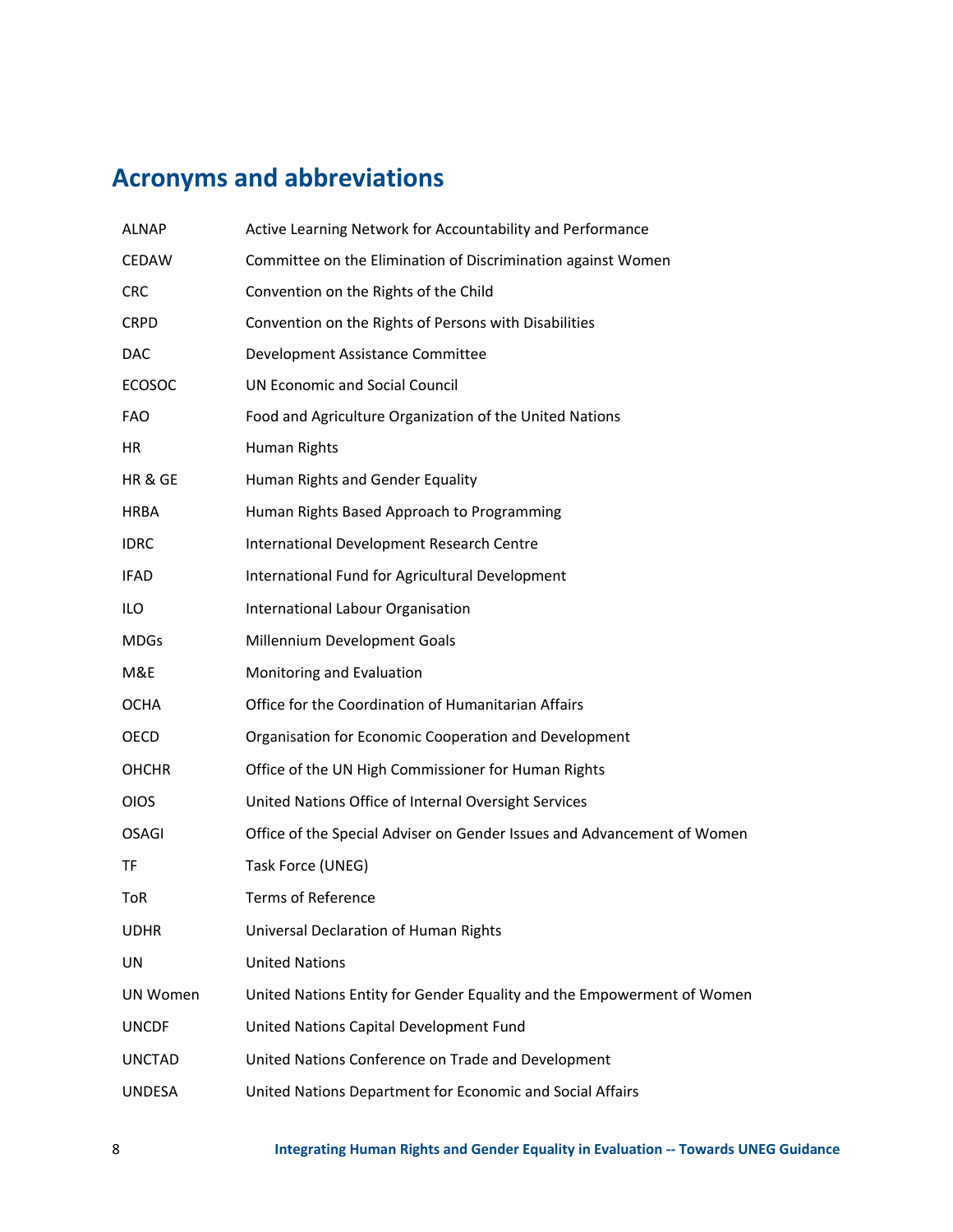| <b>UNDG</b>   | United Nations Development Group                                 |
|---------------|------------------------------------------------------------------|
| <b>UNDP</b>   | United Nations Development Programme                             |
| <b>UNEG</b>   | <b>United Nations Evaluation Group</b>                           |
| <b>UNESCO</b> | United Nations Educational, Scientific and Cultural Organization |
| <b>UNFPA</b>  | United Nations Population Fund                                   |
| UN-HABITAT    | United Nations Human Settlements Programme                       |
| <b>UNHCR</b>  | Office of the UN High Commissioner for Refugees                  |
| <b>UNICEF</b> | United Nations Children's Fund                                   |
| <b>UNIDO</b>  | United Nations Industrial Development Organization               |
| <b>UNV</b>    | <b>United Nations Volunteers</b>                                 |
| <b>WHO</b>    | World Health Organisation                                        |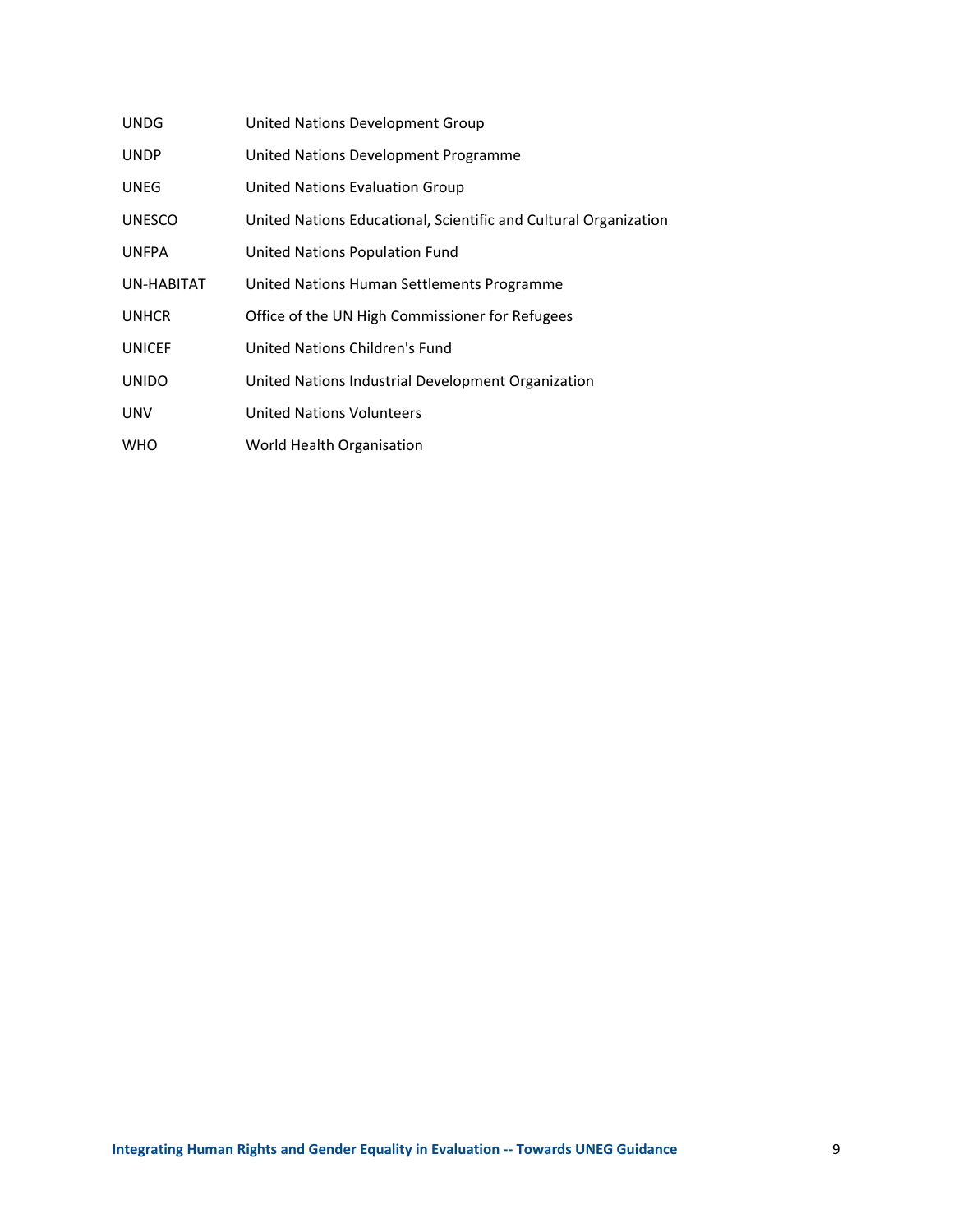### **Introduction**

1. The United Nations Evaluation Group (UNEG) is a professional network that brings together the units responsible for evaluation in the UN system, including the specialized agencies, funds, programmes and affiliated organizations. It aims to strengthen the objectivity, effectiveness and visibility of the evaluation function across the UN system and to advocate the importance of evaluation for learning, decision making and accountability.

2. The Handbook was developed by the UNEG Human Rights and Gender Equality (HR & GE) Task Force and provides guidance and options on how to integrate HR & GE dimensions in evaluation. It was developed in response to a noted gap in evaluation guidance in general and the UN system-wide mandates to integrate HR & GE in all areas of work, including evaluation. By doing so, the UN system will be better able to learn lessons, hold key stakeholders accountable for results, and in turn improve policies and programming, which will contribute to the realization of HR  $\&$  GE and meeting the Millennium Development Goals (MDGs) and other UN mandates $2$ .

3. This Handbook integrates guidance on the two concepts of "human rights" and "gender equality" to take advantage of the synergies and overlap between these mutually reinforcing concepts, including the understanding that gender equality is both a human right, but also a dimension of development in its own right. Also, human rights are inclusive of, but not limited to, gender related human rights.

4. The Handbook is primarily tailored for use by UN evaluators conducting evaluations of programmes and projects (referred to in the text as "the intervention"), and is particularly useful for evaluation of interventions not specifically focused on either human rights or gender equality. It can also be helpful to those designing and planning new interventions to support their analysis of HR & GE and promote their inclusion in the design of interventions and M&E systems. With some adaptation by users, it can also be used as a tool to support other types of evaluation carried out within and outside the UN system. Furthermore, it is an abridged and user-friendly reference document which will accompany a UNEG Guidance Document on the topic (forthcoming)<sup>3</sup>.

5. The term **evaluation manager** is used throughout to describe the person responsible for organizing and leading the evaluation process, including preparing its design, and who will receive the evaluation report and ensure its quality. The term **evaluator/ evaluation team** is used to describe the person or team who collects and analyzes the data, and prepares the report of the findings and recommendations.

6. The Handbook is organized to follow the main stages of evaluation planning and implementation:

  $2^2$  The UN system uses monitoring, evaluation, auditing and inspection as elements of managing for results. This manual is concerned with evaluation. All types of evaluations can make use of the Handbook, including in development or humanitarian contexts.

 $3$  The UNEG Guidance Document (to be published in 2012) will provide additional information.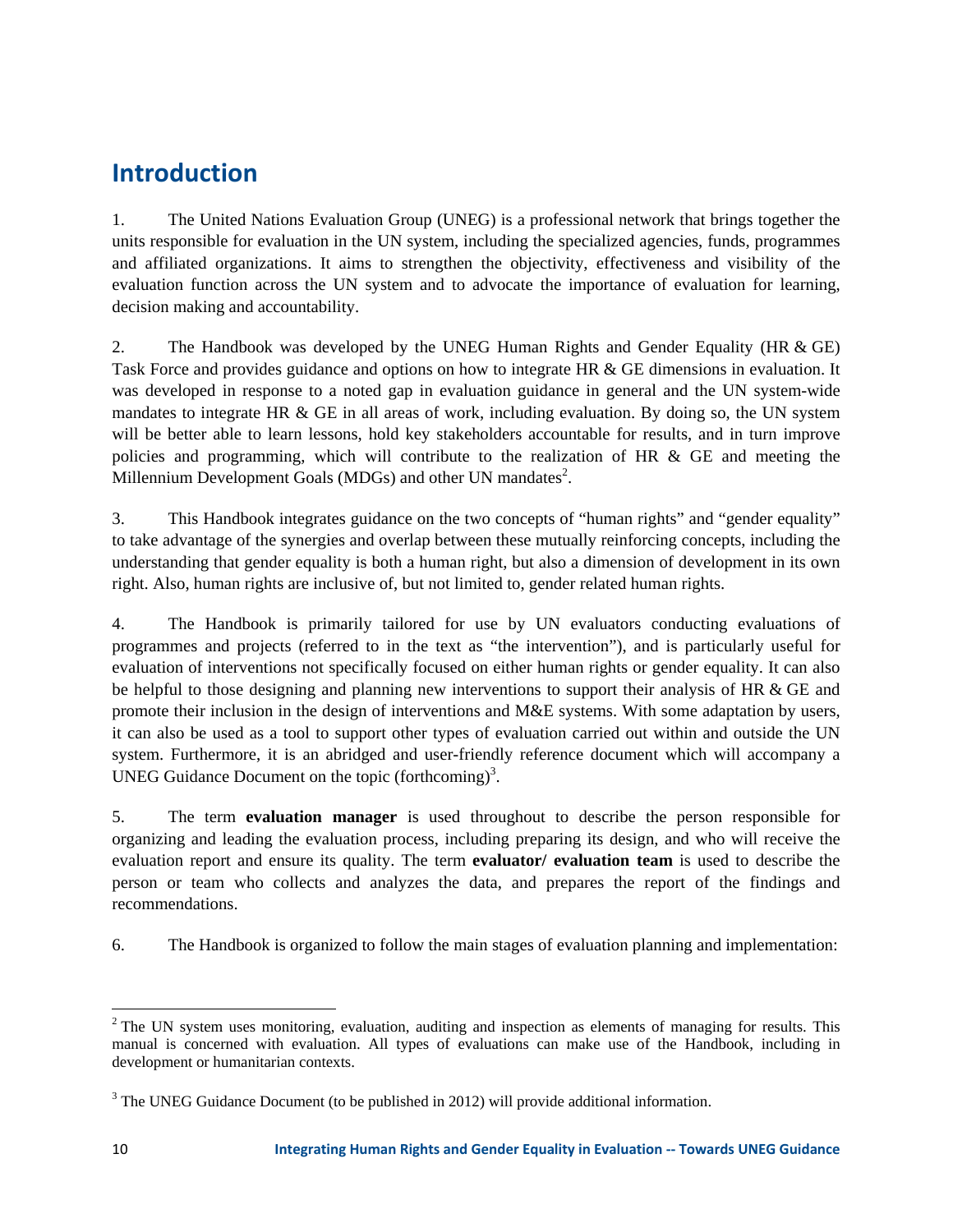- **Chapter 1: Preparing for an evaluation** including how to assess the evaluability of the HR & GE dimensions in an intervention and how to deal with different evaluability scenarios.
- **Chapter 2: Preparing the evaluation Terms of Reference** –including step-by-step guidance on developing the elements of an evaluation TOR; how to conduct a stakeholder analysis that is sensitive to HR & GE and inclusive of diverse stakeholder groups in the evaluation process; how to define evaluation criteria, evaluation questions and indicators that take HR & GE into consideration; and criteria for selecting an evaluation team.
- **Chapter 3: Implementing the evaluation** including the importance of selecting and using appropriate methods for an evaluation to ensure that the HR  $\&$  GE aspects of the intervention will be identified and analyzed during the evaluation process. It also outlines the process of writing the evaluation report, dissemination of evaluation results and responding to evaluation findings and recommendations.

7. **A Summary Checklist for an HR & GE evaluation process** is also included. It will be a useful tool for evaluation managers/evaluators to assess whether all necessary steps for integrating HR & GE to the evaluation process have been duly followed.

#### **Human rights**

8. The promotion and protection of HR & GE are central principles to the mandate of the UN and all UN agencies must work to fundamentally enhance and contribute to their realization by addressing underlying causes of human rights violations, including discrimination against women and girls, and utilizing processes that are in line with and support these principles. Those UN interventions that do not consider these principles risk reinforcing patterns of discrimination and exclusion or leaving them  $unchanged<sup>4</sup>$ .

9. Human rights are the civil, cultural, economic, political and social rights inherent to all human beings, regardless of one's nationality, place of residence, sex, sexual orientation, national or ethnic origin, colour, disability, religion, language etc. All human beings are entitled to these rights without discrimination. They are universal, inalienable, interdependent, indivisible, equal and non-discriminatory.

10. Human rights are expressed in **and** guaranteed by normative frameworks and laws that lay down the obligations of States to act in order to respect, protect and fulfil the human rights and fundamental freedoms of individuals or groups. We use 'duty-bearers' to reflect the obligations of States towards 'rights-holders', which represent all individuals in the concerned State.<sup>5</sup>

<sup>&</sup>lt;sup>4</sup> Action 2 is a global programme designed to strengthen the capacity of UN country teams to support the efforts of Member States, at their request, in strengthening their national human rights promotion and protection systems http://www.un.org/events/action2/summary.html.

<sup>&</sup>lt;sup>5</sup> The expression "duty bearer" is defined differently in programming and in human rights international law. Within this publication, the programming definition is adopted, which includes under the expression "duty bearer" both state and non-state actors, i.e. any actor with either duties or responsibilities for a development intervention.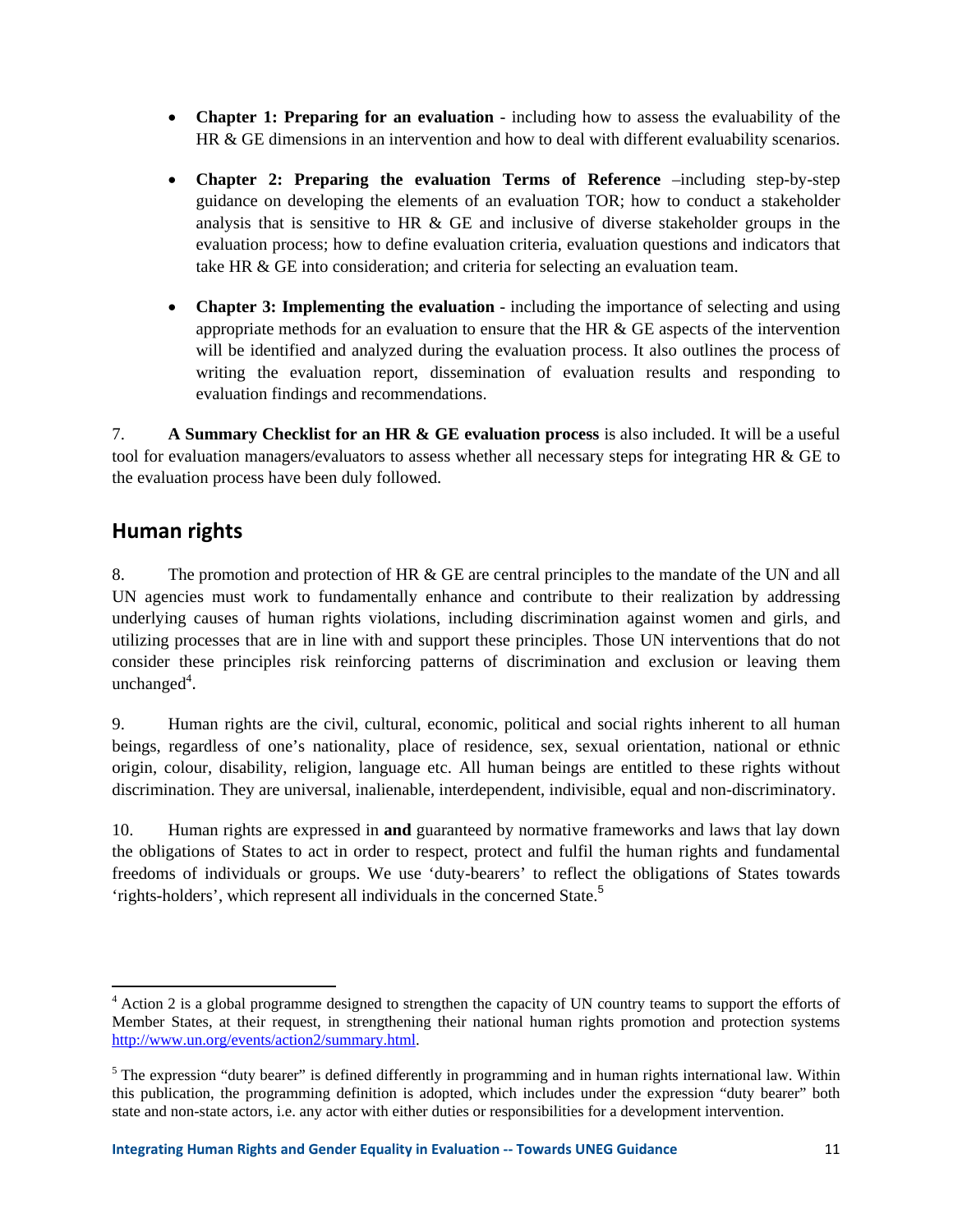11. The 1948 Universal Declaration of Human Rights (UDHR) is the over-arching UN document that formally recognizes universally agreed human rights. <sup>6</sup> The UDHR was followed by the adoption of legally binding treaties: in 1965 the International Convention on the Elimination of All Forms of Racial Discrimination (ICERD) and one year later two covenants on civil and political rights and economic, social and cultural rights respectively. Since, a total of nine core international human rights treaties have been adopted by the General Assembly and are in force as well as many optional protocols<sup>7</sup>. These international treaties further delineate and codify the rights contained in the UDHR.

12. Today, international human rights law and standards include the nine core international human rights treaties and their related international treaty monitoring bodies<sup>8</sup>, other universal human rights instruments and mechanisms, customary international law, general principles and other sources of international law.<sup>9</sup>

13. The strategy for **implementing** human rights in UN programming is called the Human Rights Based Approach to Programming (HRBA). In 2003, the Stamford Inter-agency Workshop on a Human Rights Based Approach in the Context of UN Reform reached a common understanding and consensus on

Optional protocols to the core international human rigs treaties are:

OP-CRPD Optional Protocol to the Convention on the Rights of Persons with Disabilities

A complete list of conventions and their texts can be found at http://www2.ohchr.org/english/law

<sup>8</sup> Further information on Human Rights Bodies is available at: http://www.ohchr.org/EN/HRBodies/Pages/HumanRightsBodies.aspx

 <sup>6</sup> Although Declarations are by definition not legally binding, much of the norms of the UDHR have by now become part of customary international law.

 $7$  The nine core international human rights treaties are:

ICERD International Convention on the Elimination of All Forms of Racial Discrimination 21 Dec 1965

ICCPR International Covenant on Civil and Political Rights 16 Dec 1966

ICESCR International Covenant on Economic, Social and Cultural Rights 16 Dec 1966

CEDAW Convention on the Elimination of All Forms of Discrimination against Women 18 Dec 1979

CAT Convention against Torture and Other Cruel, Inhuman or Degrading Treatment or Punishment 10 Dec 1984 CRC Convention on the Rights of the Child 20 Nov 1989

ICRMW International Convention on the Protection of the Rights of All Migrant Workers and Members of Their Families 18 Dec 1990

CPED International Convention for the Protection of All Persons from Enforced Disappearance 20 Dec 2006 CRPD Convention on the Rights of Persons with Disabilities 13 Dec 2006

ICESCR - OP Optional Protocol of the Covenant on Economic, Social and Cultural Rights 10 Dec 2008 CESCR ICCPR-OP1 Optional Protocol to the International Covenant on Civil and Political Rights 16 Dec 1966 HRC ICCPR-OP2 Second Optional Protocol to the International Covenant on Civil and Political Rights, aiming at the abolition of the death penalty 15 Dec 1989 HRC

OP-CEDAW Optional Protocol to the Convention on the Elimination of Discrimination against Women 10 Dec 1999 CEDAW

OP-CRC-AC Optional protocol to the Convention on the Rights of the Child on the involvement of children in armed conflict 25 May 2000 CRC

OP-CRC-SC Optional protocol to the Convention on the Rights of the Child on the sale of children, child prostitution and child pornography 25 May 2000 CRC

OP-CAT Optional Protocol to the Convention against Torture and Other Cruel, Inhuman or Degrading Treatment or Punishment 18 Dec 2002 CAT

<sup>&</sup>lt;sup>9</sup> International Human Rights Law: http://www.ohchr.org/EN/ProfessionalInterest/Pages/InternationalLaw.aspx.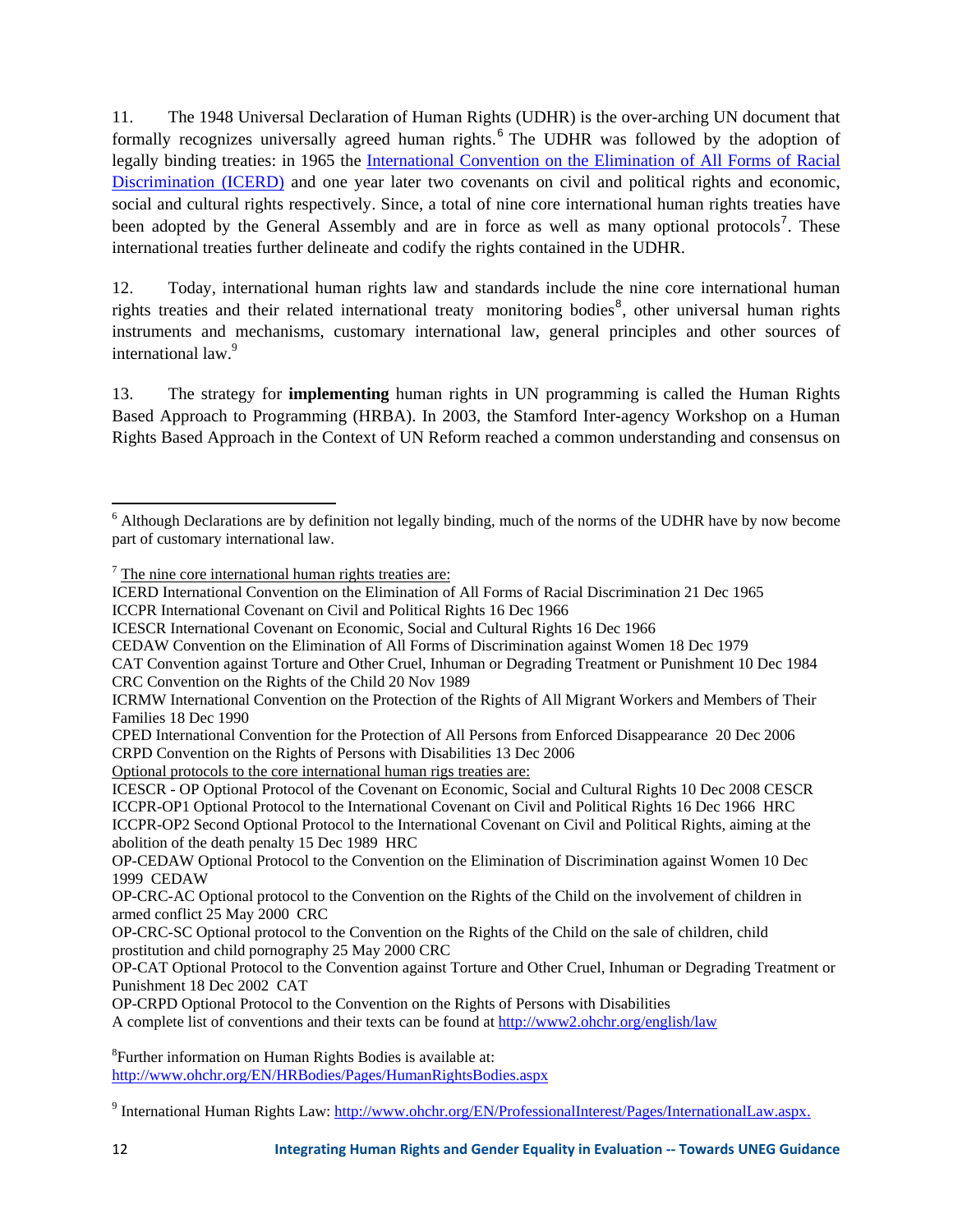the definition of the HRBA and how the UN system could mainstream the HRBA in its policies and practices on development cooperation<sup>10</sup>.

#### **Box 1. UN common understanding of the Human Rights Based Approach to Programming**

- 1. All programmes of development co-operation, policies and technical assistance should further the realization of human rights as laid down in the Universal Declaration of Human Rights and other international human rights instruments.
- 2. Human rights standards contained in, and principles derived from, the Universal Declaration of Human Rights and other international human rights instruments guide all development co-operation and programming in all sectors and in all phases of the programme process.
- 3. Development co-operation contributes to the development of the capacities of "duty-bearers" to meet their obligations and/or of "rights-holders" to claim their rights.

### **Gender equality**

14. Gender equality refers to the equal rights, responsibilities and opportunities of women and men, girls and boys. Equality does not mean that women and men will become the same, but that women's and men's rights, responsibilities and opportunities will not depend on whether they are born male or female. It implies that the interests, needs and priorities of both women and men are taken into consideration, recognizing the diversity of different groups of women and men. Gender equality is not a "women's issue", but concerns and should fully engage men as well as women. Equality between women and men, girls and boys is seen both as a human rights issue and as a precondition for, and indicator of, sustainable people-centered development. It is also an essential component for the realization of all human rights<sup>11</sup>.

15. The pursuit of gender equality is integral with, but not subsidiary to, the UDHR and the covenants. The 1979 Convention on the Elimination of All Forms of Discrimination against Women  $(CEDAW)^{12}$  led the UN and its members to stress the importance of operationalizing gender equality. The Beijing Platform of Action and the Millennium Declaration also commit the UN to promoting gender equality in its development efforts.

16. Gender equality is not limited to the sphere of law and concerns both men and women, boys and girls, starting at the household level. Life at the household level has direct and profound implications in communities and for the relations between states and their citizens: progress toward gender equality requires changes within the family, culture, politics and the economy, in addition to changes in laws and their application.

 <sup>10</sup> See report of "The Second Interagency Workshop on Implementing a Human Rights-based Approach in the Context of UN Reform", 5-7 May 2003. Available at: http://www.undg.org/archive\_docs/4128- Human Rights Workshop Stamford Final Report.doc.

<sup>&</sup>lt;sup>11</sup>See OSAGI list of concepts and definitions (http://www.un.org/womenwatch/osagi/conceptsandefinitions.htm) and UN (2008) "*Report on indicators for promoting and monitoring the implementation of human rights*, pp 4-10, paras 5 and 12.

 $12$  UN (1979), Convention on the Elimination of All Forms of Discrimination against Women (CEDAW).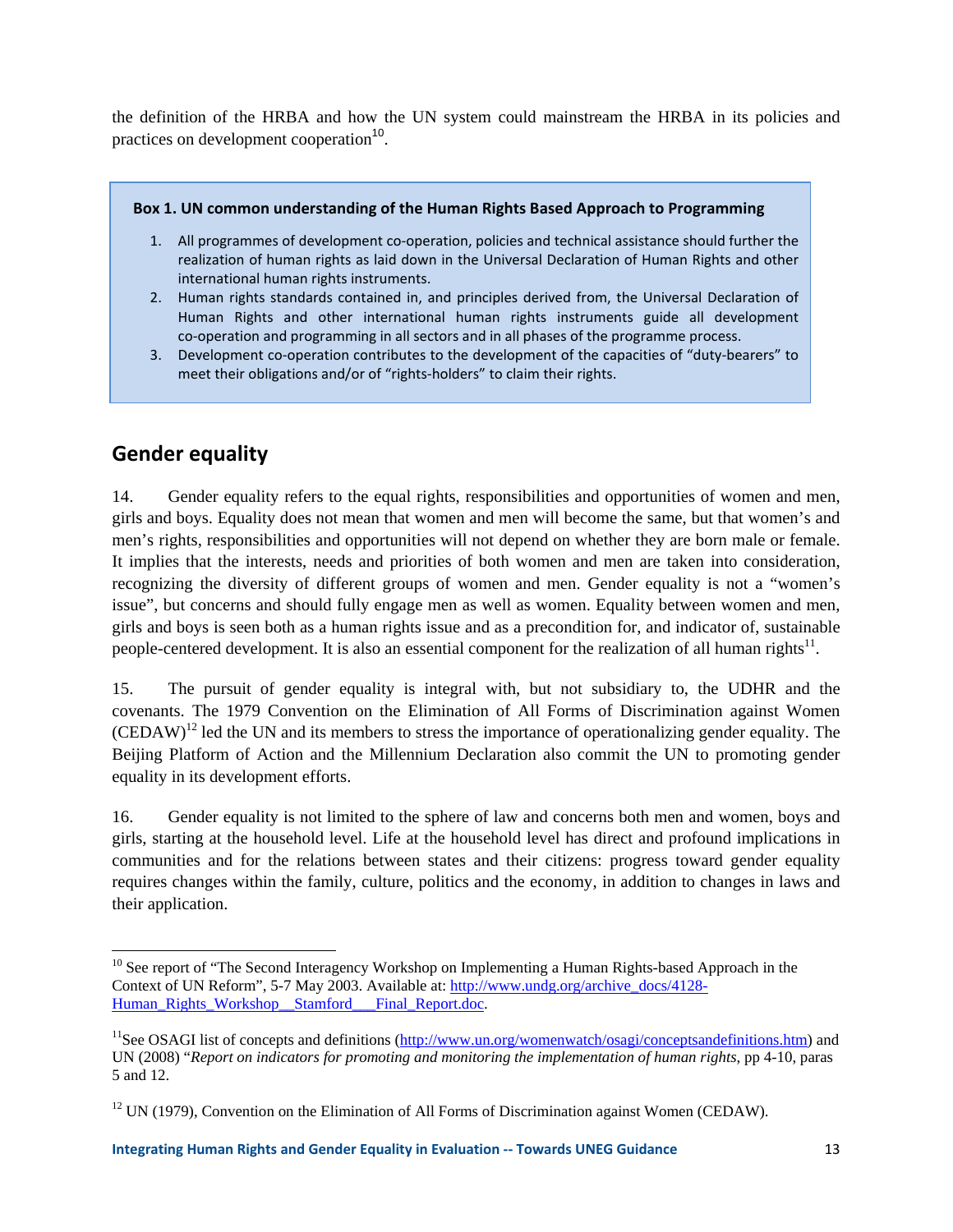17. Gender mainstreaming is the strategy adopted by the UN for integrating gender equality in programming. In the 1997 UN Economic and Social Council (ECOSOC) report gender mainstreaming is defined as "the process of assessing the implications for women and men of any planned action, including legislation, policies or programmes, in all areas and at all levels. It is a strategy for making women's as well as men's concerns and experiences an integral dimension of the design, implementation, monitoring and evaluation of policies and programmes in all political, economic and societal spheres, so that women and men benefit equally and inequality is not perpetuated. The ultimate goal is gender equality"<sup>13</sup>.

### **Human rights, gender equality and evaluation**

18. Considering the mandates to incorporate HR & GE in all UN work, these dimensions need to be paid special attention when evaluating UN interventions. Attention to HR & GE adds the important principles of equality, inclusion and non-discrimination to evaluation.

19. Evaluations play a crucial role in examining to what extent UN interventions benefit right-holders (particularly those most likely to have their rights violated), strengthen the capacity of duty bearers or other actors to fulfil obligations and responsibilities, strengthen accountability mechanisms, and monitor and advocate for compliance with international standards on HR & GE. Evaluation can also shed light on how these processes occur and call attention to the exclusion of certain groups.

20. An evaluation that is HR & GE responsive addresses the programming principles required by a human rights based approach and gender mainstreaming strategy. It contributes to the social and economic change process that is at the heart of most development programming by identifying and analyzing the inequalities, discriminatory practices and unjust power relations that are central to development problems. HR & GE responsive evaluation, can lead to more effective interventions and better, more sustainable results<sup>14</sup>. This Handbook will address how to do this in practice, including understanding the different effects of interventions on women and men from diverse stakeholder groups.

21. An evaluation that neglects or omits consideration of HR & GE deprives the UN system of evidence about who benefits (and does not) from its interventions, risks perpetuating discriminatory structure and practices where interventions do not follow UN policy in these areas, and may miss opportunities for demonstrating how effective interventions are carried out.

### **Principles for integrating human rights and gender equality in evaluation**

22. While the history, approach and analysis of human rights-based programming and mainstreaming of gender equality differ, evaluations that address HR  $&$  GE share interrelated principles such as:

• **Inclusion**. Evaluating HR & GE requires paying attention to which groups benefit and which groups contribute to the intervention under review. Groups need to be disaggregated by relevant criteria: disadvantaged and advantaged groups depending on their gender or status

<sup>&</sup>lt;sup>13</sup> UN (1997), Report of the UN Economic and Social Council: "Mainstreaming the gender perspective into all *policies and programmes in the UN system*".

<sup>14</sup> See UN Women's "*Manager's Guide to Gender Equality and Human Rights Responsive Evaluation*".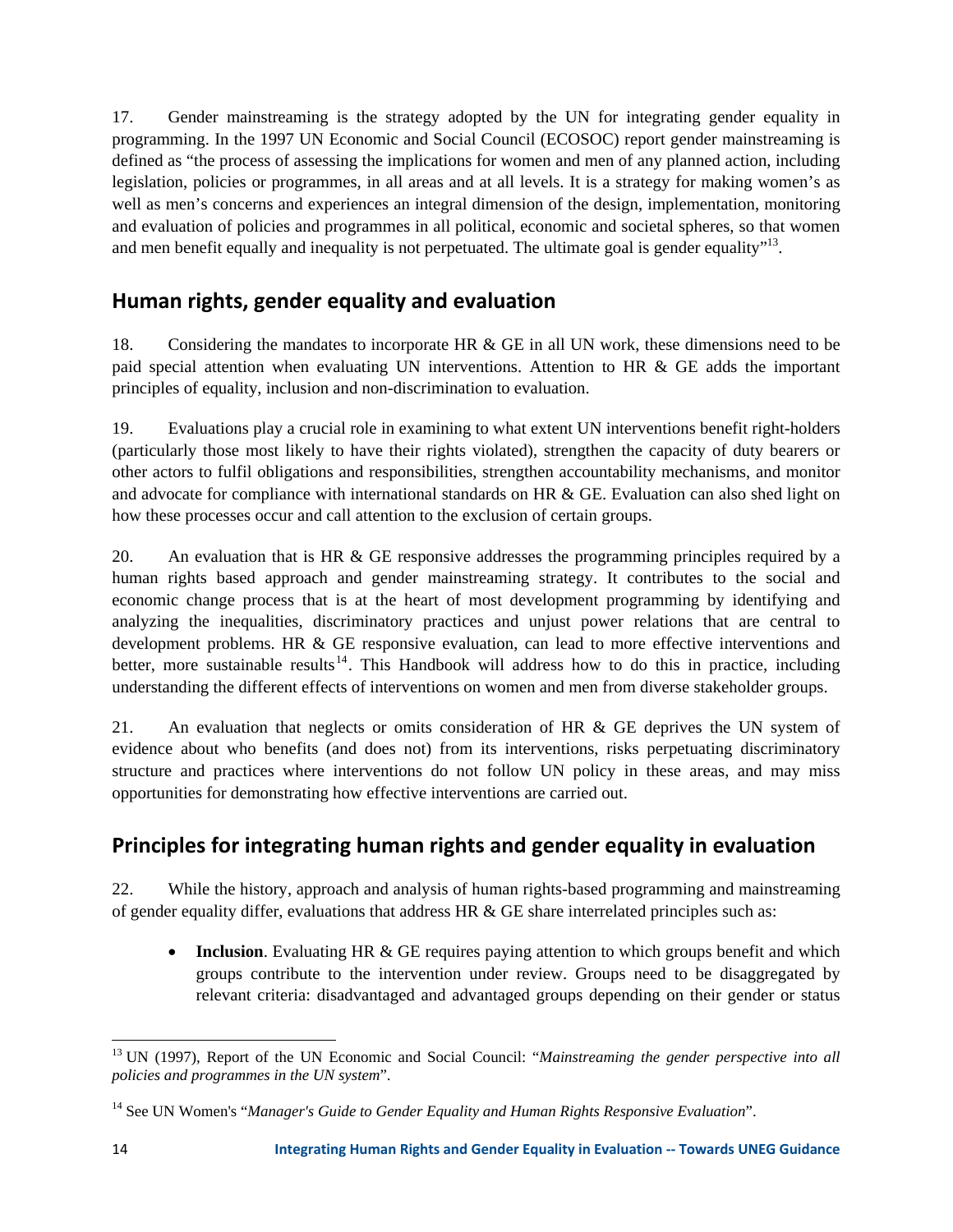(women/men, class, ethnicity, religion, age, location, etc.<sup>15</sup>) duty-bearers of various types, and rights-holders of various types in order to assess whether benefits and contributions were fairly distributed by the intervention being evaluated. In terms of HR  $\&$  GE, it is important to note that women and men, boys and girls who belong to advantaged groups are not exempt from being denied their human rights or equal rights: for example, violence against media workers from advantaged groups who expose wrong-doing or corruption, or constraints on women's public presence and freedom of movement in some countries, regardless if they belong to advantaged or disadvantaged groups. Therefore the concept of inclusion must assess criteria beyond advantage. Likewise, it is not unusual that some groups may be negatively affected by an intervention. An evaluation must acknowledge who these stakeholders are and how they are affected, and shed light on how to minimize the negative effects.

- **Participation.** Evaluating HR & GE must be participatory. Stakeholders of the intervention have a right to be consulted and participate in decisions about what will be evaluated and how the evaluation will be done. In addition, the evaluation will assess whether the stakeholders have been able to participate in the design, implementation and monitoring of the intervention. It is important to measure stakeholder group participation in the process as well as how they benefit from results.
- **Fair Power Relations**. Both HR & GE seek, inter alia, to balance power relations between or within advantaged and disadvantaged groups. The nature of the relationship between implementers and stakeholders in an intervention can support or undermine this change. When evaluators assess the degree to which power relations changed as a result of an intervention, they must have a full understanding of the context, and conduct the evaluation in a way that supports the empowerment of disadvantaged groups, e.g. women's empowerment where women are the disadvantaged gender within a given context. In addition, evaluators should be aware of their own position of power, which can influence the responses to queries through their interactions with stakeholders. There is a need to be sensitive to these dynamics.

23. Additionally, evaluators should as a preference make use of **mixed evaluation methods**. Regardless of the size of an intervention, evaluating HR & GE should use both quantitative and qualitative methods. The former can give credible information about the extent of results for particular groups of stakeholders, while the latter can assist in explaining how those results are achieved. Qualitative methods also allow for the voice of the most vulnerable to be heard. Information from mixed methods can assist in the triangulation of data, increasing reliability and validity, as well as being useful for exploring whether/why different stakeholders groups benefited differently. Finally, mixed methods can help to compensate for bias in privileging certain ways of knowing and communicating (e.g. literacy, ability to speak publicly, conceptualizing in ways that resonate with the evaluators' frame of reference).

<sup>&</sup>lt;sup>15</sup> These examples of criteria are not limited to those of UN conventions, but demonstrate the range of possibilities that may need to be considered. . For example, if one lives in a remote area, one may have less access to services or information than if one is based in a city. Similarly, access to education, linked to poverty or wealth, may be important as a criterion of differentiation.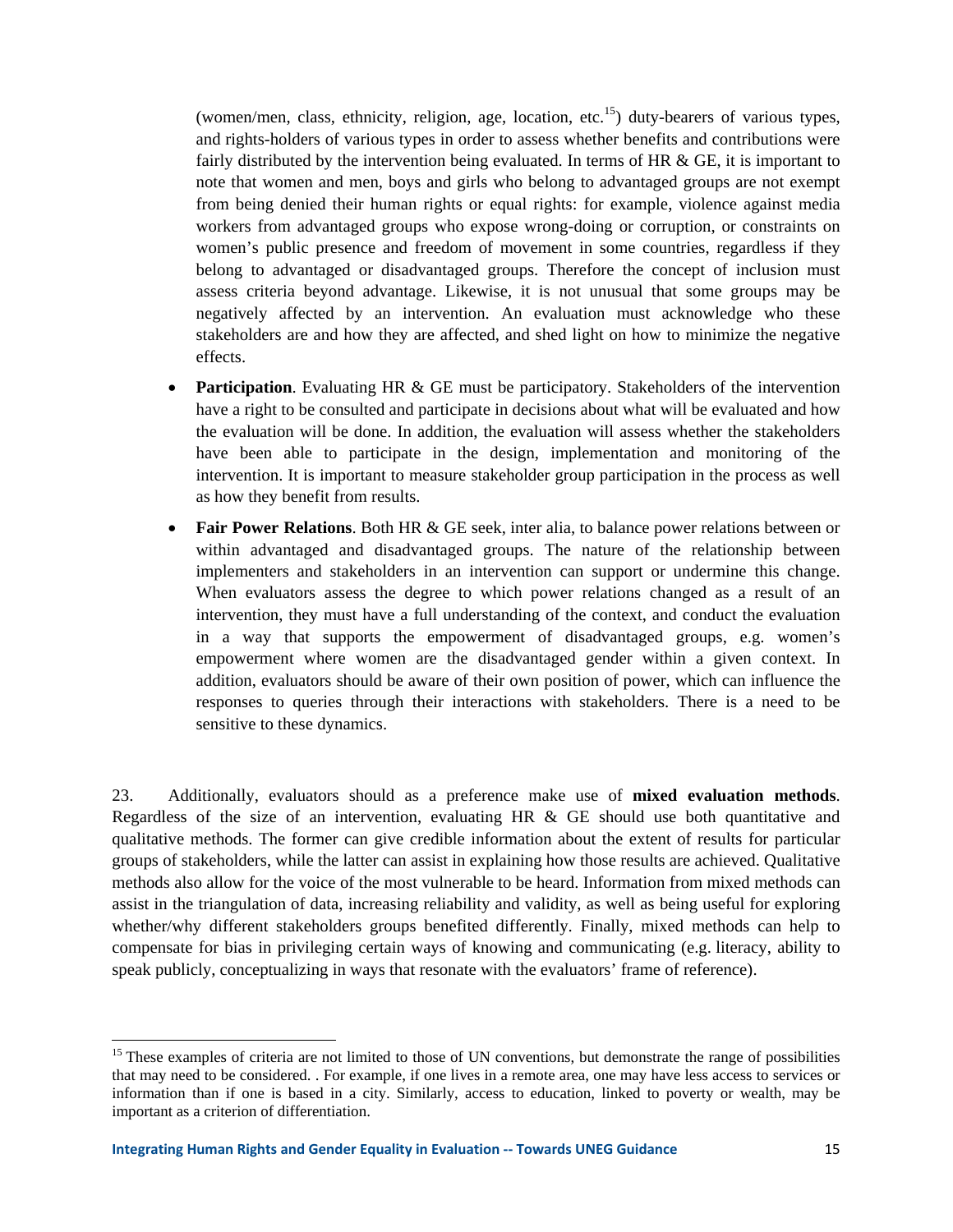### **Chapter 1: Preparing for an evaluation**

24. This Chapter focuses on how to determine whether the HR & GE dimensions of an intervention are evaluable<sup>16</sup>.

25. Before beginning an evaluation, it is important to assess whether HR & GE dimensions have been adequately considered during the design and implementation of an intervention. This is fundamentally important because the fulfillment of human rights and the realization of gender equality are necessary conditions for sustainable development and, therefore, **all UN interventions have a mandate** to address HR & GE issues. Thus, UN agencies have an obligation to take these dimensions into consideration when planning an intervention and beneficiaries of UN interventions also have a right to be engaged in a way that promotes HR & GE.

26. It is much easier to evaluate the HR  $\&$  GE dimensions of an intervention when they have been addressed during the design, implementation and monitoring of an intervention. However, despite the UN mandate, the reality is that interventions do not always mainstream HR  $\&$  GE. Notwithstanding mainstreaming, it is important for the evaluation manager and evaluation team to have the skills and knowledge to ensure the assessment of the HR & GE dimensions during an evaluation<sup>17</sup>.

#### **Box 2. Using an evaluability exercise to strengthen HR & GE dimensions in programme design**

During the piloting stage, UNCDF and UN Women used this Handbook to help improve the 'evaluability' of a regional multi‐country project entitled "Gender Equitable Local Development Programme (GELD)". The programme had an overall budget of over US\$8 million for 2008‐2011. The team sought to improve the theory of change, to refine activities, clarify targets, formulate indicators and build the monitoring framework for the project.

The biggest challenge was to keep the indicators few, simple and relevant. The initial M&E framework was considered over‐ambitious and too costly to collect data. By determining the evaluability of the HR & GE dimensions of the intervention, the team was able to prioritize and focus on the most relevant indicators which resulted in an M&E framework of three outputs and seven indicators. This also strengthened the project's evaluability in the future. Since it was a gender-focused programme, the Handbook particularly helped to improve the evaluability of the human rights dimensions of the intervention.

### **Task 1.1. Determining the evaluability of HR & GE dimensions of the intervention**

27. An **evaluability assessment** is an exercise that helps to identify whether an intervention can be evaluated, and whether an evaluation is justified, feasible and likely to provide useful information. Its purpose is not only to conclude if the evaluation can be undertaken or not, but also to prepare the intervention to generate all the necessary conditions to be evaluated. Interventions will fall into two categories:

 16 Op. cit. 13.

 $17$  Op. Cit. 10.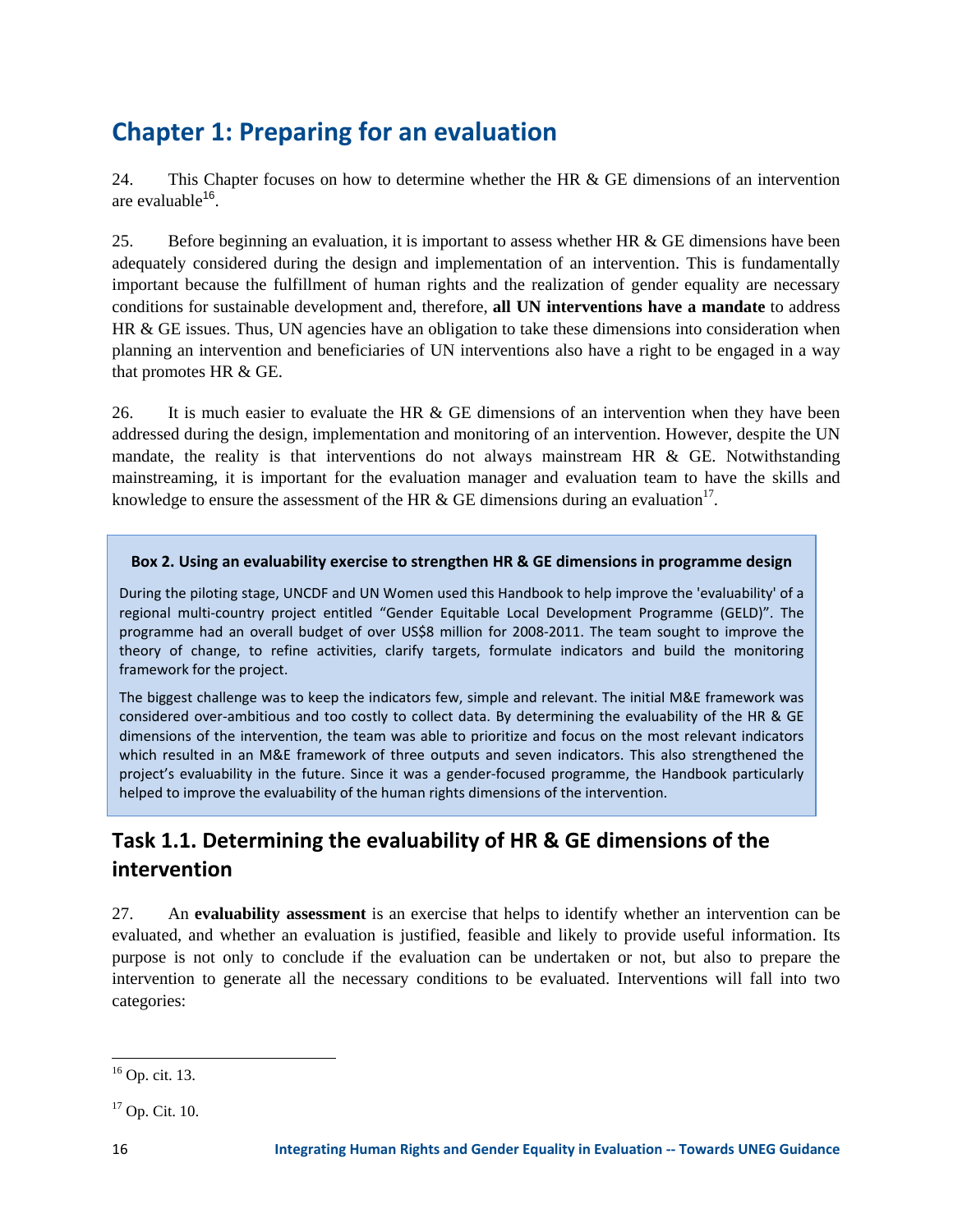- Where either human rights and/or gender equality is the primary focus of the intervention.
- Where HR & GE is not the primary focus of the intervention.

28. All evaluations in both categories should include an assessment of the HR & GE dimensions of the interventions. For interventions in the first category, human rights and/or gender equality, will be a primary focus of the evaluation. In some cases, only one of these dimensions will be prominent, so care should be taken to ensure that the other dimension is also assessed during the evaluation. Interventions falling in the second category where HR  $\&$  GE is not the primary focus will differ from each other in the extent to which gender or human rights were explicit elements of the program design (results chain, program theory of action).

29. Interventions will also differ depending on whether disaggregated information was systematically collected about women/men, different groups of rights-holders and duty-bearers. Interventions in the second category will also differ in their attention to human rights and to gender equality in implementation. In both categories, the evaluation methods and procedures for assessing HR  $\&$  GE dimensions will be similar, although the evaluation questions may differ.

30. When considering the evaluability of an intervention from a HR  $\&$  GE perspective, the evaluation manager/ team will encounter a range of different situations each requiring a different response as shown in **Table 1.1**. The table includes several levels of evaluability of HR & GE to be considered, as well as information on the characteristic of interventions and possible approaches to challenges. In all cases, the evaluation manager/ team will have alternatives on how to address evaluability challenges during the evaluation process. An intervention may also present a combination of the characteristics as shown in Table 1.1. In this case, a mixed approach is recommended on how to deal with the evaluability challenges.

31. It is important to also note that an evaluability assessment can be conducted as a separate exercise prior to the conduct of an evaluation. This allows for identifying areas where evaluability is weak and provide recommendations on how it can be improved. When the evaluability of the HR & GE dimensions of an intervention are unknown, or known to be weak, conducting a separate evaluability assessment exercise is a very useful practice to both enhance evaluability and scope the evaluation in terms of these dimensions.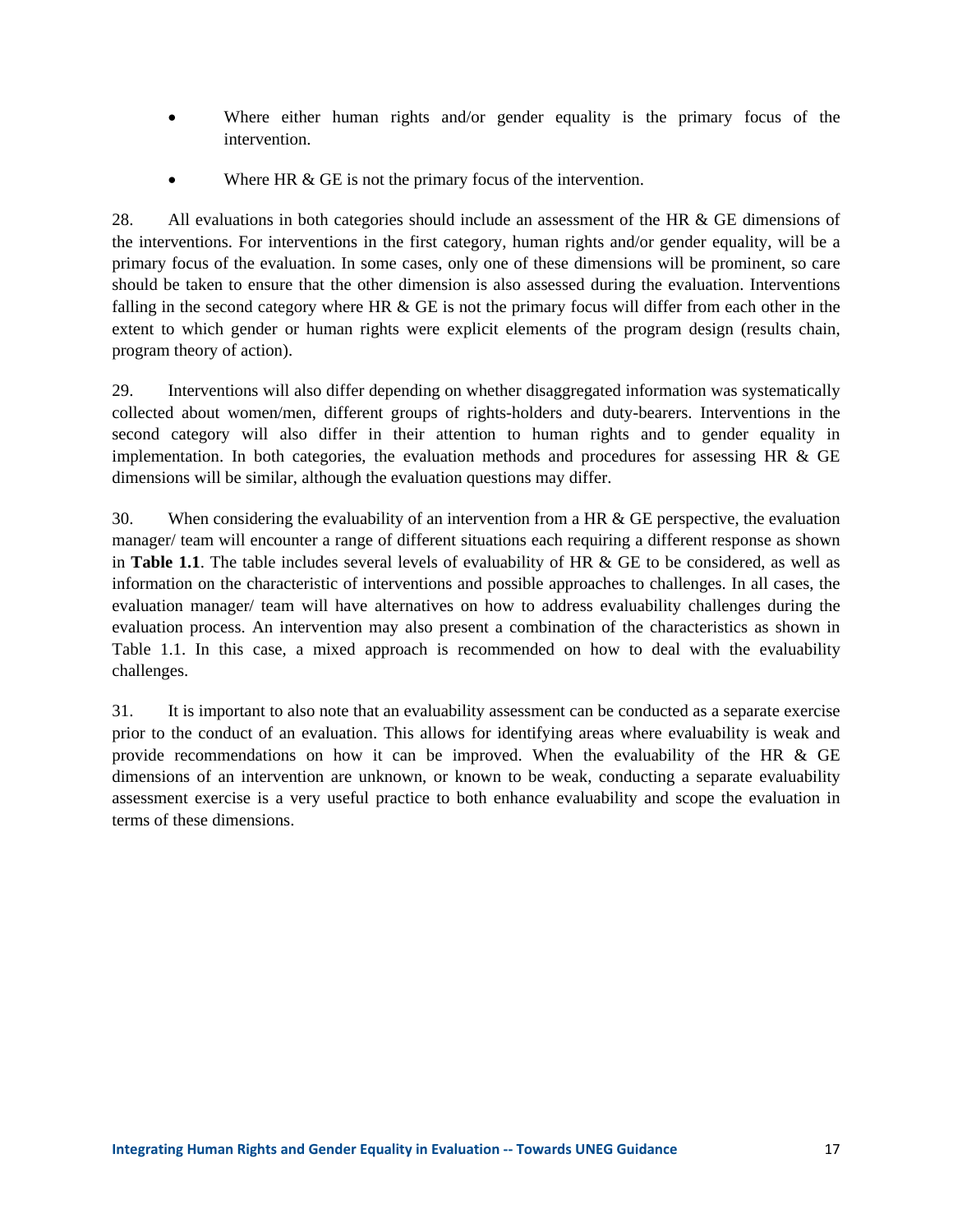| Table 1.1. Determining the evaluability of the HR & GE dimensions of an intervention in the evaluation |                                                                                                                                                                                                                                                                                                                                                                                                                                                                                                                                                                                                                                                                                                                                                                                                                                                                                                                                                                                                                                               |                                                                                                                                                                                                                                                                                                                                                                                                                                                                                                                                                                                                                                                                                                                                                                                                                                                                                                                                                                                                                                       |
|--------------------------------------------------------------------------------------------------------|-----------------------------------------------------------------------------------------------------------------------------------------------------------------------------------------------------------------------------------------------------------------------------------------------------------------------------------------------------------------------------------------------------------------------------------------------------------------------------------------------------------------------------------------------------------------------------------------------------------------------------------------------------------------------------------------------------------------------------------------------------------------------------------------------------------------------------------------------------------------------------------------------------------------------------------------------------------------------------------------------------------------------------------------------|---------------------------------------------------------------------------------------------------------------------------------------------------------------------------------------------------------------------------------------------------------------------------------------------------------------------------------------------------------------------------------------------------------------------------------------------------------------------------------------------------------------------------------------------------------------------------------------------------------------------------------------------------------------------------------------------------------------------------------------------------------------------------------------------------------------------------------------------------------------------------------------------------------------------------------------------------------------------------------------------------------------------------------------|
| Evaluability<br>for HR/GE                                                                              | <b>Characteristics of the intervention</b>                                                                                                                                                                                                                                                                                                                                                                                                                                                                                                                                                                                                                                                                                                                                                                                                                                                                                                                                                                                                    | Possible approaches to address evaluability challenges                                                                                                                                                                                                                                                                                                                                                                                                                                                                                                                                                                                                                                                                                                                                                                                                                                                                                                                                                                                |
| High                                                                                                   | The intervention theory has clearly considered HR & GE issues (e.g.<br>the intervention identified, from the beginning, problems and<br>challenges that affect particular groups, inequalities<br>and<br>discrimination patterns in the area where it occurs, contextual or<br>systematic violations of rights, etc.)<br>HR & GE are clearly reflected in the intervention design (logframe,<br>indicators, activities, M&E systems, reporting mechanisms)<br>The intervention design benefitted from a strong and inclusive<br>stakeholder analysis<br>The intervention design benefitted from specific human rights and<br>gender analyses<br>Records of implementation and activity reports contain information<br>on how HR & GE were addressed<br>Stakeholders (both women and men) have participated in the various<br>activities of the intervention in an active, meaningful and free manner<br>Monitoring systems have captured HR & GE information (e.g. the<br>situation of different groups of people, specific indicators, etc.) | Make sure that the evaluation ToR takes full advantage of the<br>$\blacksquare$<br>information already produced by the intervention, and of the<br>participation mechanisms established<br>Consult stakeholders on whether there are still areas where HR & GE<br>$\sim$<br>evaluability needs improvement<br>Address any possible weaknesses and recommend steps to improve<br>evaluability, if necessary. Consult stakeholders on their ideas about how<br>to improve<br>If necessary, include methods and tools in the evaluation that can<br>capture new data or strengthen the existing one on HR & GE (e.g.<br>information on new groups of people, changes in the context, etc.)<br>Use the context (political, institutional, cultural) of the intervention in<br>$\blacksquare$<br>favor of the evaluation: when it's conducive, build on this support to<br>ensure a highly participatory evaluation<br>Make sure that the HR & GE issues captured in this intervention are also<br>well reflected in the evaluation report |
|                                                                                                        | Data has been collected in a disaggregated manner (e.g. by gender,<br>race, ethnicity, age, etc.) reflecting diversity of stakeholders                                                                                                                                                                                                                                                                                                                                                                                                                                                                                                                                                                                                                                                                                                                                                                                                                                                                                                        |                                                                                                                                                                                                                                                                                                                                                                                                                                                                                                                                                                                                                                                                                                                                                                                                                                                                                                                                                                                                                                       |
|                                                                                                        | Progress and results reports for the intervention include HR & GE<br>information                                                                                                                                                                                                                                                                                                                                                                                                                                                                                                                                                                                                                                                                                                                                                                                                                                                                                                                                                              |                                                                                                                                                                                                                                                                                                                                                                                                                                                                                                                                                                                                                                                                                                                                                                                                                                                                                                                                                                                                                                       |
|                                                                                                        | Context (political, institutional, cultural, etc.) where the intervention<br>is inserted is conducive to the advancement of HR & GE                                                                                                                                                                                                                                                                                                                                                                                                                                                                                                                                                                                                                                                                                                                                                                                                                                                                                                           |                                                                                                                                                                                                                                                                                                                                                                                                                                                                                                                                                                                                                                                                                                                                                                                                                                                                                                                                                                                                                                       |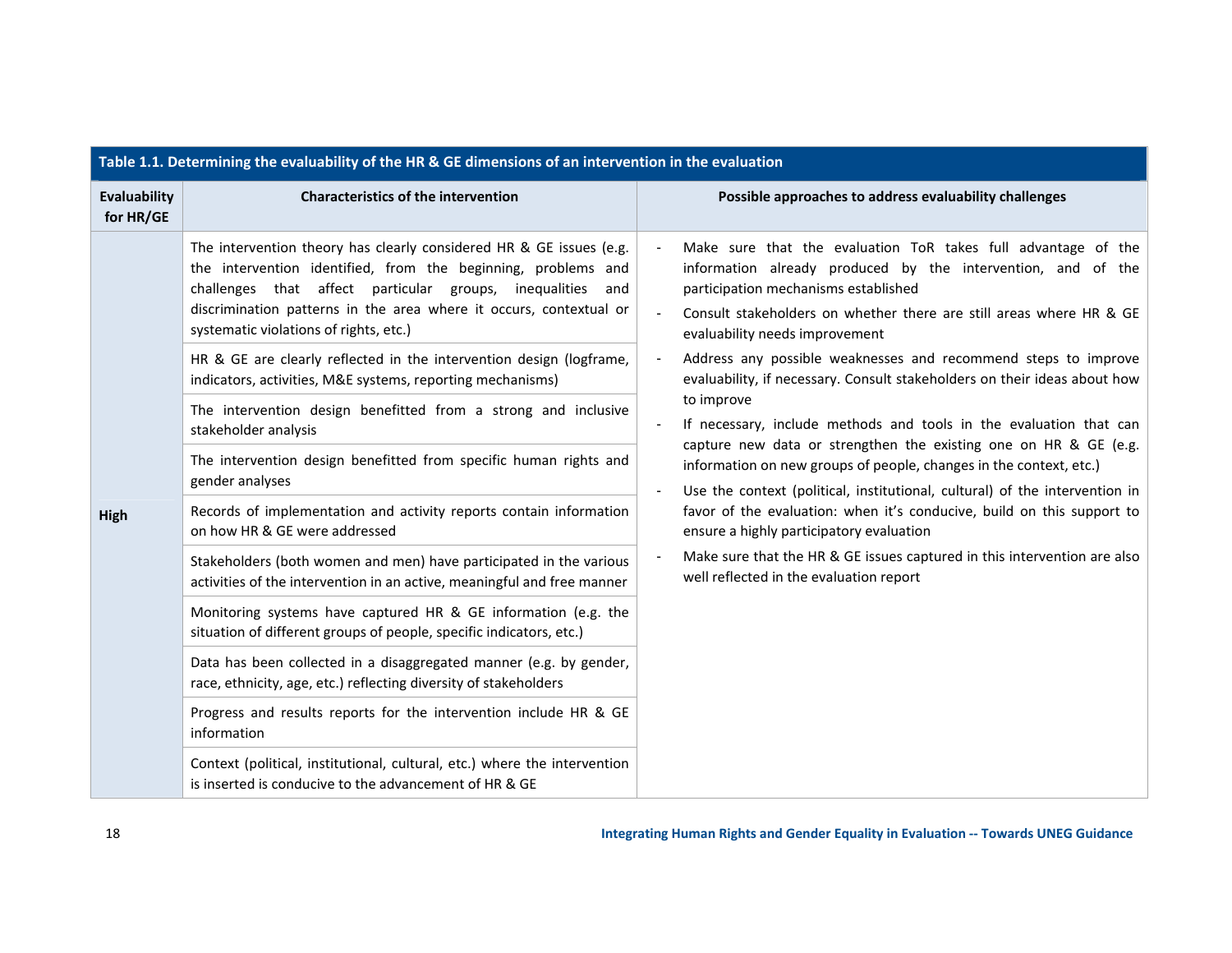| Evaluability<br>for HR/GE | <b>Characteristics of the intervention</b>                                                                                                                                                                                                                                                                                                                                                                                                                                                                                                                                                                                                                                                                                                                                                                                                                                                                                                                                                                                                                                                                                                                       | Possible approaches to address evaluability challenges                                                                                                                                                                                                                                                                                                                                                                                                                                                                                                                                                                                                                                                                                                                                                                                                                                                                                                                                                                                                                                                                                                                                                                                                                                                                                                                                                                                                                                                                                                                |
|---------------------------|------------------------------------------------------------------------------------------------------------------------------------------------------------------------------------------------------------------------------------------------------------------------------------------------------------------------------------------------------------------------------------------------------------------------------------------------------------------------------------------------------------------------------------------------------------------------------------------------------------------------------------------------------------------------------------------------------------------------------------------------------------------------------------------------------------------------------------------------------------------------------------------------------------------------------------------------------------------------------------------------------------------------------------------------------------------------------------------------------------------------------------------------------------------|-----------------------------------------------------------------------------------------------------------------------------------------------------------------------------------------------------------------------------------------------------------------------------------------------------------------------------------------------------------------------------------------------------------------------------------------------------------------------------------------------------------------------------------------------------------------------------------------------------------------------------------------------------------------------------------------------------------------------------------------------------------------------------------------------------------------------------------------------------------------------------------------------------------------------------------------------------------------------------------------------------------------------------------------------------------------------------------------------------------------------------------------------------------------------------------------------------------------------------------------------------------------------------------------------------------------------------------------------------------------------------------------------------------------------------------------------------------------------------------------------------------------------------------------------------------------------|
| <b>Medium</b>             | The intervention theory has considered HR & GE issues to a<br>certain extent, with weaknesses in some areas of the intervention<br>HR & GE have been reflected in the intervention design to some<br>extent (e.g. intended or mentioned, but not clearly articulated on<br>how to address them in practice; limited to only a few<br>disaggregated indicators such as number of men and women;<br>addressing numbers without addressing actual changes in rights<br>and equality situation; clear in the narrative but not in the<br>logframe etc.)<br>The intervention design benefitted from a stakeholder analysis,<br>but important groups have been left out<br>The intervention design benefitted from limited human rights and<br>gender analyses, or from only one of them<br>Records of implementation and activity reports include limited<br>data on how HR & GE have been addressed<br>Stakeholders have participated in the intervention to a certain<br>extent (e.g. being informed or consulted, but not taking part in<br>decisions; only some groups have been consulted; etc.)<br>Monitoring systems have captured some information on HR & GE | Understand the reasons for the limitations: are they political, operational,<br>budgetary, time-related, due to limited know-how, etc.? Consult stakeholders<br>and documentation that may offer insights on this<br>Highlight the evaluability limitation in the evaluation TOR. Include, in the<br>evaluation design, tools and methods that make use of the existing data, but<br>that may also help generate new information on HR & GE. Include tools and<br>methods that strengthen stakeholder participation<br>Pay special attention to the stakeholder analysis in the evaluation process, and<br>who should be involved. Make sure to consider groups that have been left out,<br>and how to include them at this stage<br>Include in the evaluation process an exercise to strengthen the existing HR &<br><b>GE</b> analyses<br>During the evaluation process, seek partners and documents that may have<br>useful information on HR & GE that has not been captured by the intervention<br>(e.g. national evaluation/statistics offices, other development agencies, civil<br>society and community organizations, media, academia, etc.)<br>Build on the context where the intervention is inserted: if it is conducive to the<br>advancement of HR & GE only to a certain extent, identify key advocates and<br>supporters of the cause and involve them in the evaluation design stage<br>During the data analysis process, address whether the limitations in the<br>intervention had a negative effect on particular stakeholders. Analyze also the |
|                           |                                                                                                                                                                                                                                                                                                                                                                                                                                                                                                                                                                                                                                                                                                                                                                                                                                                                                                                                                                                                                                                                                                                                                                  |                                                                                                                                                                                                                                                                                                                                                                                                                                                                                                                                                                                                                                                                                                                                                                                                                                                                                                                                                                                                                                                                                                                                                                                                                                                                                                                                                                                                                                                                                                                                                                       |
|                           |                                                                                                                                                                                                                                                                                                                                                                                                                                                                                                                                                                                                                                                                                                                                                                                                                                                                                                                                                                                                                                                                                                                                                                  |                                                                                                                                                                                                                                                                                                                                                                                                                                                                                                                                                                                                                                                                                                                                                                                                                                                                                                                                                                                                                                                                                                                                                                                                                                                                                                                                                                                                                                                                                                                                                                       |
|                           | Some limited disaggregated data have been collected<br>Progress and results reports for the intervention include some<br>information on HR & GE                                                                                                                                                                                                                                                                                                                                                                                                                                                                                                                                                                                                                                                                                                                                                                                                                                                                                                                                                                                                                  | negative effect of not being able to substantively assess HR & GE (e.g. how the<br>lack of this information and data affects the overall evaluation findings, which<br>would basically be incomplete). Consider and consult stakeholders on how this<br>situation could be improved                                                                                                                                                                                                                                                                                                                                                                                                                                                                                                                                                                                                                                                                                                                                                                                                                                                                                                                                                                                                                                                                                                                                                                                                                                                                                   |
|                           | Context (political, institutional, cultural, etc.) where the<br>intervention is inserted is conducive, to a certain extent, to the<br>advancement of HR & GE                                                                                                                                                                                                                                                                                                                                                                                                                                                                                                                                                                                                                                                                                                                                                                                                                                                                                                                                                                                                     | Include data on HR & GE in the evaluation report, address limitations and<br>provide recommendations for improvement                                                                                                                                                                                                                                                                                                                                                                                                                                                                                                                                                                                                                                                                                                                                                                                                                                                                                                                                                                                                                                                                                                                                                                                                                                                                                                                                                                                                                                                  |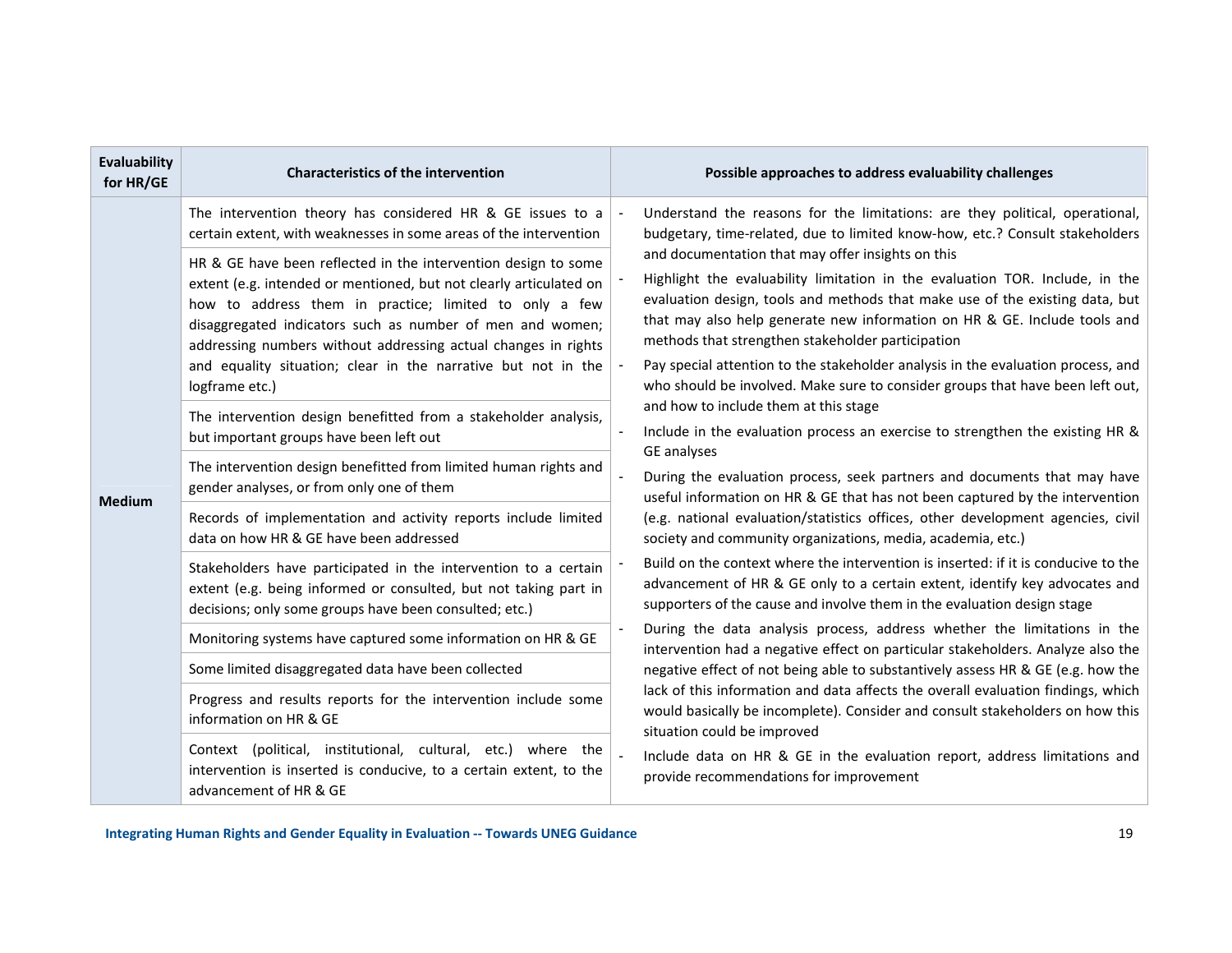| Evaluability<br>for HR/GE | <b>Characteristics of the intervention</b>                                                                                                                                                                                                             | Possible approaches to address evaluability challenges                                                                                                                                                                                                                                                     |  |  |
|---------------------------|--------------------------------------------------------------------------------------------------------------------------------------------------------------------------------------------------------------------------------------------------------|------------------------------------------------------------------------------------------------------------------------------------------------------------------------------------------------------------------------------------------------------------------------------------------------------------|--|--|
|                           | The intervention theory failed to consider HR & GE dimensions in<br>its design, implementation and monitoring                                                                                                                                          | Understand the reasons for the failure: are they political, practical, budgetary,<br>time-related, due to limited know-how, etc. Consult stakeholders and                                                                                                                                                  |  |  |
|                           | Stakeholder, HR & GE analyses were not conducted adequately or<br>not existent at all                                                                                                                                                                  | documentation that may offer insights on this<br>Highlight the evaluability limitation in the evaluation ToR. Include, in the                                                                                                                                                                              |  |  |
|                           | Data on HR & GE and/or disaggregated data are not available                                                                                                                                                                                            | evaluation design, tools and methods that may help generate information on<br>HR & GE, even if limited. Include tools and methods to enhance stakeholder                                                                                                                                                   |  |  |
|                           | Stakeholder participation in the design, implementation and<br>monitoring processes of the intervention has been minimal or has<br>left out important groups (women, men, indigenous people,<br>people with disabilities and HIV/AIDS, children, etc.) | participation<br>Pay special attention to the stakeholder analysis in the evaluation process, and<br>who should be involved. Because the HR & GE dimensions have not been<br>considered in the intervention, several important stakeholders will most                                                      |  |  |
|                           | Progress and results reports for the intervention do not address<br>HR & GE issues                                                                                                                                                                     | probably have been left out<br>Include preparation of HR & GE analyses in the evaluation process                                                                                                                                                                                                           |  |  |
| Low                       | Context (political, institutional, cultural, etc.) where the<br>intervention is inserted is not conducive to the advancement of<br>HR & GE                                                                                                             | During the evaluation process, seek partners and documents that may have<br>useful information on HR & GE that has not been captured by the intervention<br>(e.g. national evaluation/statistics offices, other development agencies, civil<br>society and community organizations, media, academia, etc.) |  |  |
|                           |                                                                                                                                                                                                                                                        | In spite of the context, try to identify advocates and supporters of HR & GE and<br>involve them in the evaluation design stage                                                                                                                                                                            |  |  |
|                           |                                                                                                                                                                                                                                                        | During the data analysis process, pay special attention to the question whether<br>the intervention had a negative effect on particular stakeholders. Consider and<br>consult stakeholders on how this situation could be improved                                                                         |  |  |
|                           |                                                                                                                                                                                                                                                        | Highlight the challenges of addressing HR & GE in the evaluation report, also<br>specifically in the evaluation section. Since HR & GE are a mandate of the UN,<br>which should be considered in every intervention design, provide assertive<br>recommendations for immediate action                      |  |  |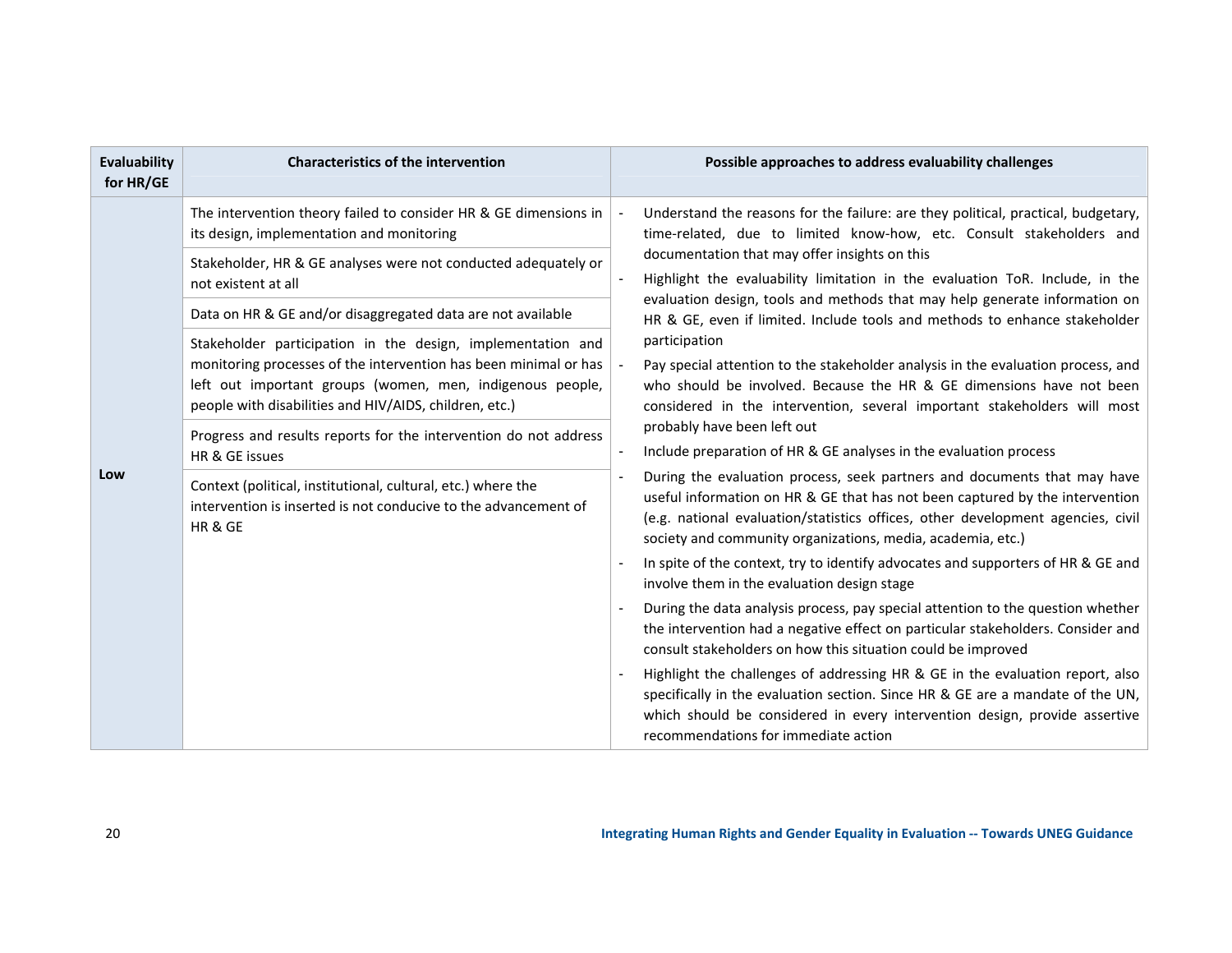### **Chapter 2: Preparing the evaluation Terms of Reference**

32. This Chapter describes some tasks to help the evaluation manager decide how to address HR & GE in the evaluation terms of reference.

33. The evaluation manager will have the greatest influence to incorporate HR & GE in the evaluation during the evaluation planning stage – deciding the purpose, scope and focus of the evaluation, including potential users and developing the Terms of Reference (ToR). It is therefore important that the evaluation manager have a good understanding of HR  $\&$  GE in the UN system. Otherwise, assistance, especially in planning and developing the ToR for the evaluation, should be sought.

### **Task 2.1. Identifying evaluation stakeholders and their roles in human rights and gender equality**

34. Involving stakeholders directly affected by an intervention (be they the implementers or intended beneficiaries) in the design, planning and implementation of its evaluation is a fundamental principle of any process sensitive to HR & GE issues. According to UN mandates, **ensuring stakeholder participation** is an obligation of the UN, and it is the right of every beneficiary to have a say on processes and interventions that affects their lives. Evaluation is no exception. The UNEG Norms and Standards for Evaluation in the UN System<sup>18</sup> also emphasize the need for stakeholder participation in the evaluation process.

#### **Box 3. Determining the degree of stakeholder participation**

The following questions should be considered when deciding the degree of participation by stakeholders:

1. Beneficiaries, implementers, rights‐holders, and duty‐bearers can be involved in the process with varying degrees of intensity. What will be the implications in terms of effort, timeline and budget?

2. Should all stakeholders be consulted together or separately? If consulted together, would this create dangers for any members of the groups involved? What will be the process for ensuring all perspectives are fairly heard, avoiding bias because some may be more reticent than others for a variety of reasons (power differences, literacy levels, confidence levels, etc.), mediating differences, building agreement, and making decisions where differences cannot be reconciled)?

3. How can the envisaged level of participation by the evaluation process be ensured, even if the reality is that the intervention to be evaluated had limited participation so far? How can the evaluation generate lessons for the intervention to overcome participation challenges?

4. Is there a clear communication strategy with all stakeholders regarding who will participate, who will be consulted and who will make decisions when there are differences of opinion?

5. Do the evaluators have the appropriate level of commitment to, understanding of, facilitation skills and experience with the level of participation decided on?

6. Have the gains in credibility of the evaluation results by a particular level of participation been considered?

7. Has sufficient consideration been given to participation to ensure the credibility of evaluation results?

<sup>&</sup>lt;sup>18</sup> See UNEG Norms and Standards for Evaluation in the UN System (2005).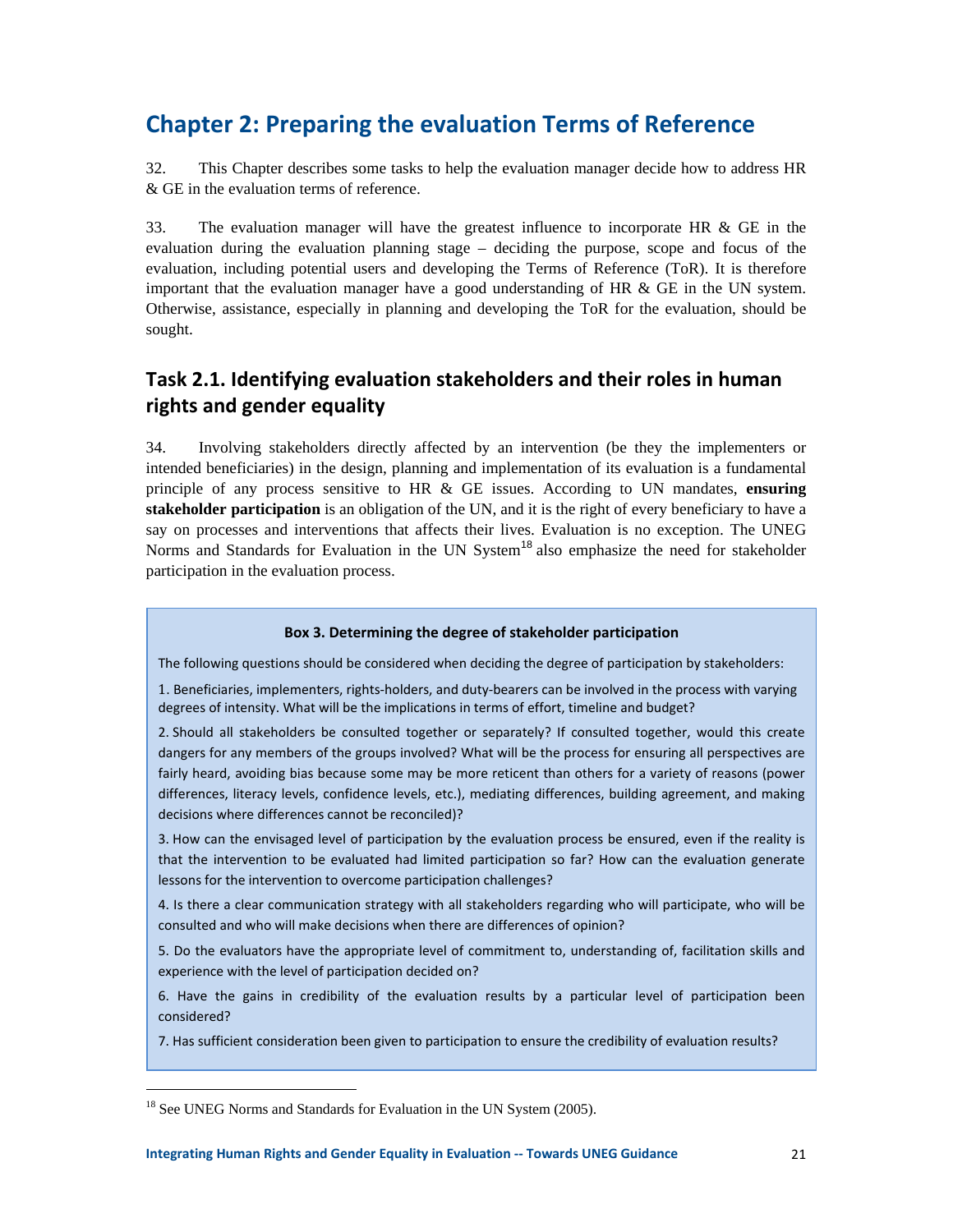35. The degree and level of stakeholder participation in an evaluation process varies and various challenges - institutional, budgetary and time - need to be taken into consideration. However, guaranteeing stakeholder participation strengthens accountability, builds trust and agreement in the evaluation process, generates credibility and can itself contribute to building HR & GE. Evidence also shows that stakeholder participation enhances the use of evaluation conclusions by increasing ownership. The evaluation manager will need to weigh the level of stakeholder participation against the benefits and constraints.

36. As far as possible, stakeholders should be involved in the evaluation from the early stages of the evaluation process, and a **stakeholder analysis** is the most effective tool to help identify who the different groups in an intervention are and why, how and when they should be included in the evaluation process.

"A rights‐based evaluation is not just a technical exercise in data collection and analysis. It is a dialogue and a democratic process to learn from each other, to strengthen accountability and to change power relations between stakeholders", **J.Theis.**

37. **Disaggregation of information** is a critical factor of any process that is sensitive to HR  $\&$  GE. This means not treating people as a uniform group (e.g. beneficiaries), but understanding and acknowledging that different groups exist and are affected by an intervention in different ways. There are many possible levels of disaggregation which depend on the nature and context of the programme, for example gender, race, ethnic group, age, area of residence, disabilities, income level, sexual orientation, HIV/AIDS, literacy and education level, employment type, political affiliations, and religious beliefs.

38. A stakeholder analysis is also a helpful tool to address the problem of positive bias in evaluations. Evaluations subject to budget and time constraints primarily interview the intervention's direct beneficiaries and implementing agencies. An implementing agency can also be considered as a beneficiary in a sense as funding sources are often external to the agency. Consequently, most of the information received tends to be relatively positive if the intervention is progressing well. Often, however, information is not collected from groups who have been excluded or whose situation may have deteriorated due to the intervention. These unintended outcomes need to be examined; otherwise there is a real risk of missing the negative outcomes of an intervention.

39. The stakeholder analysis matrix in **Table 2.1** is a tool to assist the evaluation manager and evaluators decide who should be involved in the evaluation process and in what ways<sup>19</sup>. This analysis will permeate the whole evaluation process with different stakeholder groups being involved in different stages of the evaluation.

<sup>19</sup> Op. cit. 13.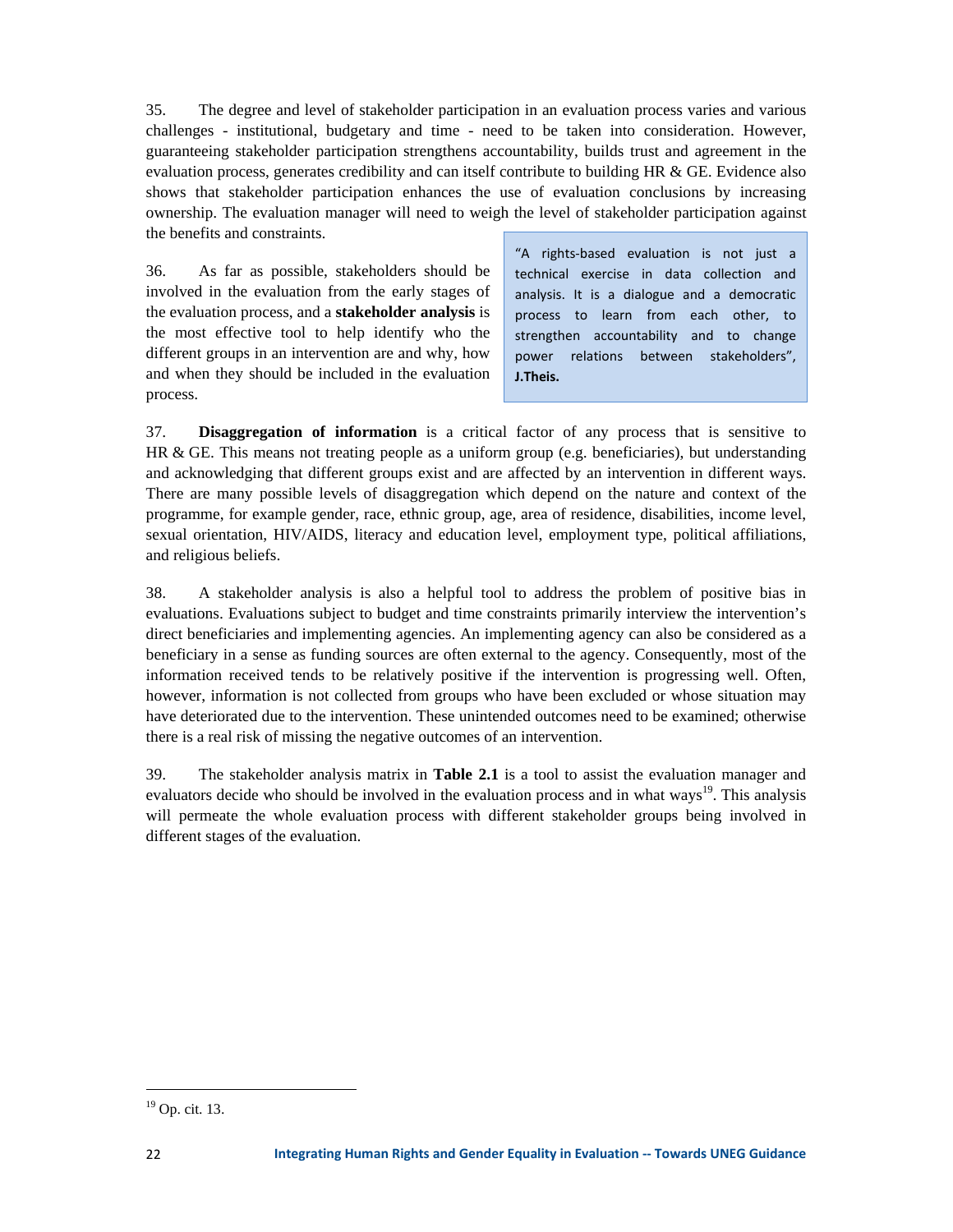| Table 2.1. Stakeholder analysis matrix                                                                                                                                                         |                                             |                                                         |                                                                               |                                                        |                                                                              |
|------------------------------------------------------------------------------------------------------------------------------------------------------------------------------------------------|---------------------------------------------|---------------------------------------------------------|-------------------------------------------------------------------------------|--------------------------------------------------------|------------------------------------------------------------------------------|
| Who<br>(stakeholders, disaggregated as appropriate)                                                                                                                                            | What<br>(their role in the<br>intervention) | Why<br>(gains from<br>involvement in the<br>evaluation) | <b>Priority</b><br>(how important to<br>be part of the<br>evaluation process) | When<br>(stage of the<br>evaluation to<br>engage them) | How<br>(ways and<br>capacities in which<br>stakeholders will<br>participate) |
| Duty-bearers with the authority to make decisions related<br>to the intervention:<br>- government organizations<br>- government officials<br>- government leaders<br>- funding agency          |                                             |                                                         |                                                                               |                                                        |                                                                              |
| Duty-bearers who have direct responsibility for the<br>intervention:<br>- funding agency<br>- programme managers<br>- partners (individual and organizations)<br>- staff members               |                                             |                                                         |                                                                               |                                                        |                                                                              |
| Secondary duty-bearers:<br>- private sector<br>-- employers<br>- other authorities within the context of the intervention                                                                      |                                             |                                                         |                                                                               |                                                        |                                                                              |
| Rights-holders who one way or another benefit from the<br>intervention: women, men, girls, boys; other groups<br>disaggregated                                                                 |                                             |                                                         |                                                                               |                                                        |                                                                              |
| Rights-holders who are in a position disadvantaged by the<br>intervention: women, men, girls, boys; other groups<br>disaggregated                                                              |                                             |                                                         |                                                                               |                                                        |                                                                              |
| Other interest groups who are not directly participating in<br>the intervention:<br>- other development agencies working in the area<br>- civil society organizations<br>- other organizations |                                             |                                                         |                                                                               |                                                        |                                                                              |

**Integrating Human Rights and Gender Equality in Evaluation ‐‐ Towards UNEG Guidance** 23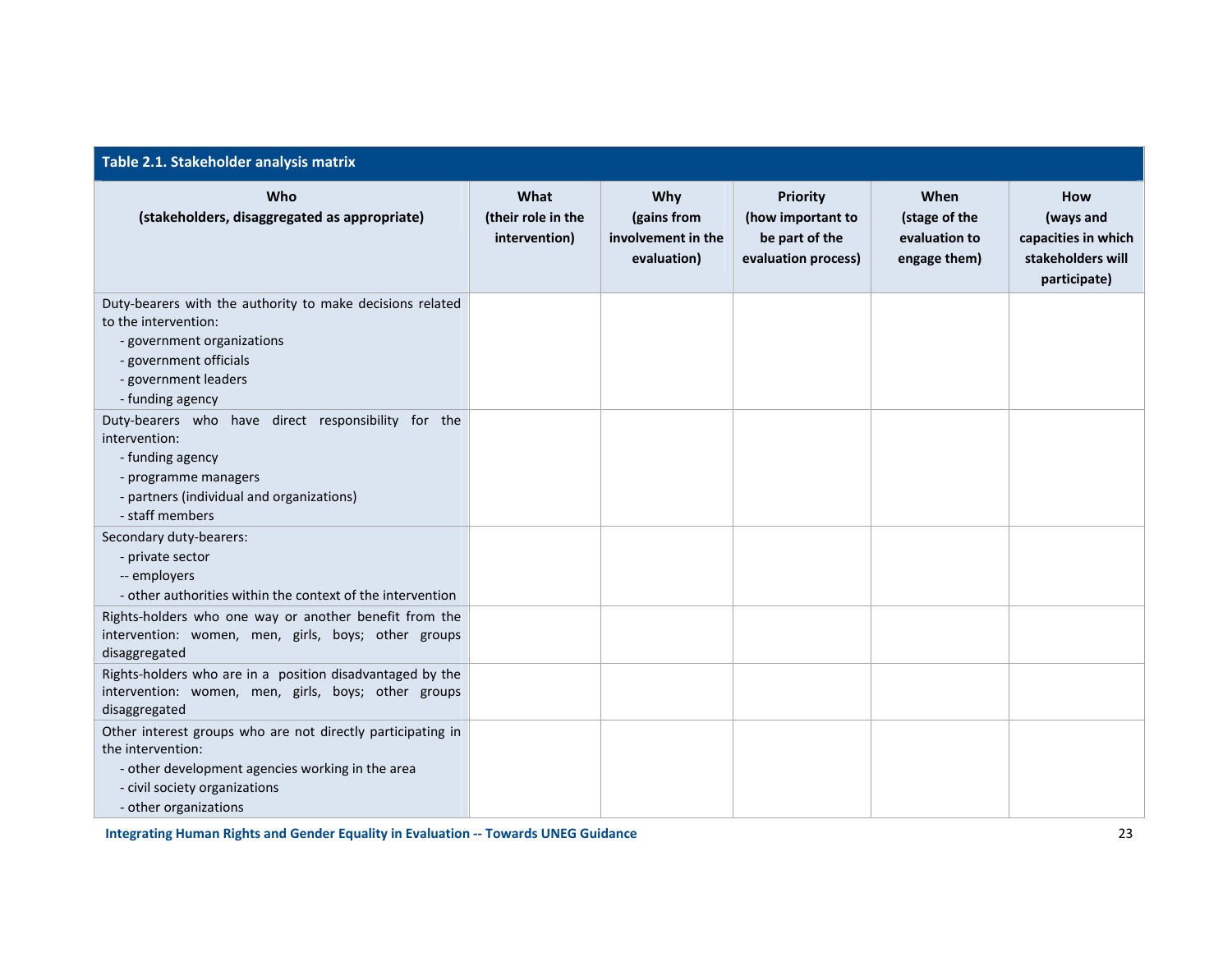| Table 2.2 How to populate and use the stakeholder analysis matrix (Table 2.1. above) |                                                                                                                                                                |  |  |  |
|--------------------------------------------------------------------------------------|----------------------------------------------------------------------------------------------------------------------------------------------------------------|--|--|--|
| "What"                                                                               | Examples of roles that should be included in the matrix (not exhaustive, others                                                                                |  |  |  |
| (roles in the                                                                        | should be added depending on the context and intervention):                                                                                                    |  |  |  |
| intervention)                                                                        | Funder - more than 50%<br>1)                                                                                                                                   |  |  |  |
|                                                                                      | Funder - less than 50%<br>2)                                                                                                                                   |  |  |  |
|                                                                                      | 3)<br>Partner                                                                                                                                                  |  |  |  |
|                                                                                      | Advisor<br>4)                                                                                                                                                  |  |  |  |
|                                                                                      | 5)<br>Supporter                                                                                                                                                |  |  |  |
|                                                                                      | 6)<br>Programme management                                                                                                                                     |  |  |  |
|                                                                                      | Programme staff member<br>7)                                                                                                                                   |  |  |  |
|                                                                                      | Primary beneficiary<br>8)                                                                                                                                      |  |  |  |
|                                                                                      | Secondary beneficiary<br>9)                                                                                                                                    |  |  |  |
|                                                                                      | 10) Non-participants possibly affected by the intervention                                                                                                     |  |  |  |
| "Why"                                                                                | Inform: Keep the stakeholder informed of the evaluation's progress and findings<br>1)                                                                          |  |  |  |
| (gains from                                                                          | Consult: Keep the stakeholder informed of the evaluation's progress and<br>2)                                                                                  |  |  |  |
| involvement in                                                                       | findings, listen to them, and provide feedback on how the stakeholder's input                                                                                  |  |  |  |
| the evaluation)                                                                      | influenced the evaluation                                                                                                                                      |  |  |  |
|                                                                                      | Involve: Work with the stakeholder to ensure that their concerns are considered<br>3)                                                                          |  |  |  |
|                                                                                      | when reviewing various evaluation options; make sure that they have the<br>opportunity to review and comment on options, and provide feedback on how           |  |  |  |
|                                                                                      | their input was used in the evaluation                                                                                                                         |  |  |  |
|                                                                                      | Collaborate: Incorporate the stakeholder's advice and concerns to the greatest<br>4)                                                                           |  |  |  |
|                                                                                      | degree possible, and provide opportunities for meaningful involvement in the                                                                                   |  |  |  |
|                                                                                      | evaluation process                                                                                                                                             |  |  |  |
|                                                                                      | Empower: Transfer power for the evaluation over to the stakeholder: it is their<br>5)                                                                          |  |  |  |
|                                                                                      | evaluation. The evaluation team will offer options and advice to inform their                                                                                  |  |  |  |
|                                                                                      | decisions. Decision-making power ultimately rests with this stakeholder, whose<br>decisions will be supported, informed and facilitated by the evaluation team |  |  |  |
|                                                                                      |                                                                                                                                                                |  |  |  |
| "Priority"                                                                           | Low level of relevance to the evaluation<br>1)                                                                                                                 |  |  |  |
| (how important                                                                       | Medium level of relevance to the evaluation<br>2)                                                                                                              |  |  |  |
| to be part of the                                                                    | 3)<br>High level of relevance to the evaluation                                                                                                                |  |  |  |
| evaluation<br>process)                                                               |                                                                                                                                                                |  |  |  |
|                                                                                      |                                                                                                                                                                |  |  |  |
| "When"                                                                               | Preparation (e.g. preparation of ToR including setting of scope, selection of<br>1)<br>evaluation team)                                                        |  |  |  |
| (stage of the                                                                        | Inception and primary research (e.g. development of evaluation design, framing<br>2)                                                                           |  |  |  |
| evaluation to                                                                        | evaluation questions and criteria)                                                                                                                             |  |  |  |
| engage them)                                                                         | Data collection and analysis<br>3)                                                                                                                             |  |  |  |
|                                                                                      | 4)<br>Report preparation                                                                                                                                       |  |  |  |
|                                                                                      | 5)<br>Management response                                                                                                                                      |  |  |  |
|                                                                                      | Dissemination<br>6)                                                                                                                                            |  |  |  |
| "How"                                                                                | Possible ways and capacity to participate in an evaluation (not exhaustive):                                                                                   |  |  |  |
| (ways and                                                                            | As an informant<br>1)                                                                                                                                          |  |  |  |
| capacities in                                                                        | As a member of a steering committee<br>2)                                                                                                                      |  |  |  |
| which                                                                                | 3)<br>As an evaluator                                                                                                                                          |  |  |  |
| stakeholders will                                                                    | As audience to be informed of the evaluation<br>4)                                                                                                             |  |  |  |
| participate)                                                                         |                                                                                                                                                                |  |  |  |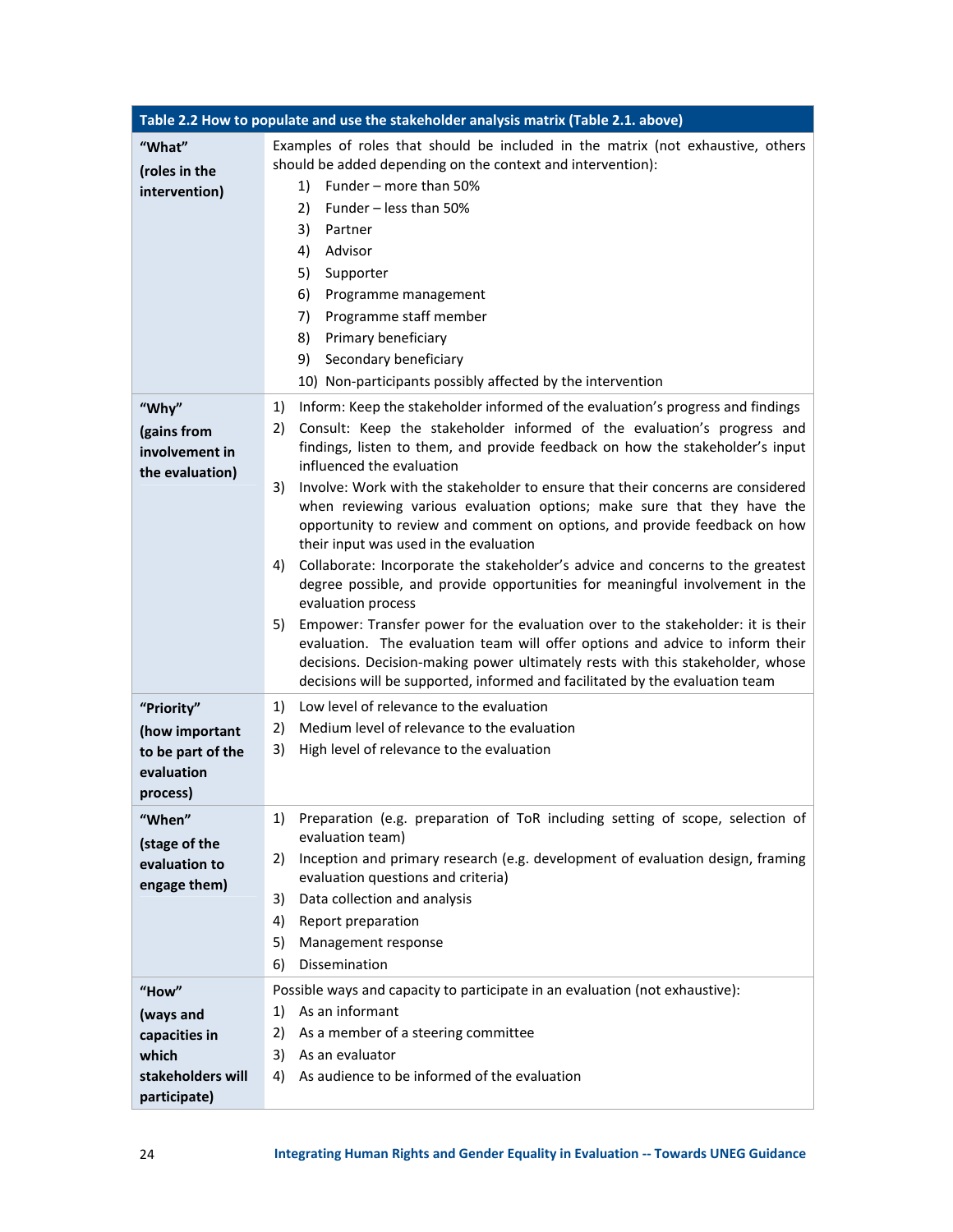#### **Task 2.2. Evaluation criteria to assess human rights and gender equality**

40. Evaluation criteria provide an overarching framework for an assessment and define the evaluation questions (Task 2.3). The UN commonly uses and adapts the evaluation criteria of the Organization for Economic Cooperation and Development's Development Assistance Committee (OECD-DAC) to evaluate its interventions. These are relevance, effectiveness, efficiency, impact and sustainability<sup>20</sup>. Additional criteria, such as the ALNAP humanitarian criteria, are also commonly used.

41. However, the mainstream definitions of the OECD-DAC criteria are neutral in terms of the HR & GE dimensions. As a result, their application in evaluations often does not take into account HR & GE with the end result of producing evaluations that do not substantively assess these important and cross-cutting dimensions. **Table 2.3** provides some guidance on how to integrate HR & GE dimensions into the OECD-DAC evaluation criteria.

42. It is the evaluation manager's and evaluator's task to define and integrate HR & GE dimensions into all evaluation criteria identified for an evaluation. There are also criteria that can be applied to evaluations that are derived directly from the HR & GE principles of **equality, participation, social transformation, inclusiveness, empowerment**, etc. and their use is strongly encouraged.

<sup>&</sup>lt;sup>20</sup> See <u>DAC Criteria for Evaluating Development Assistance</u>.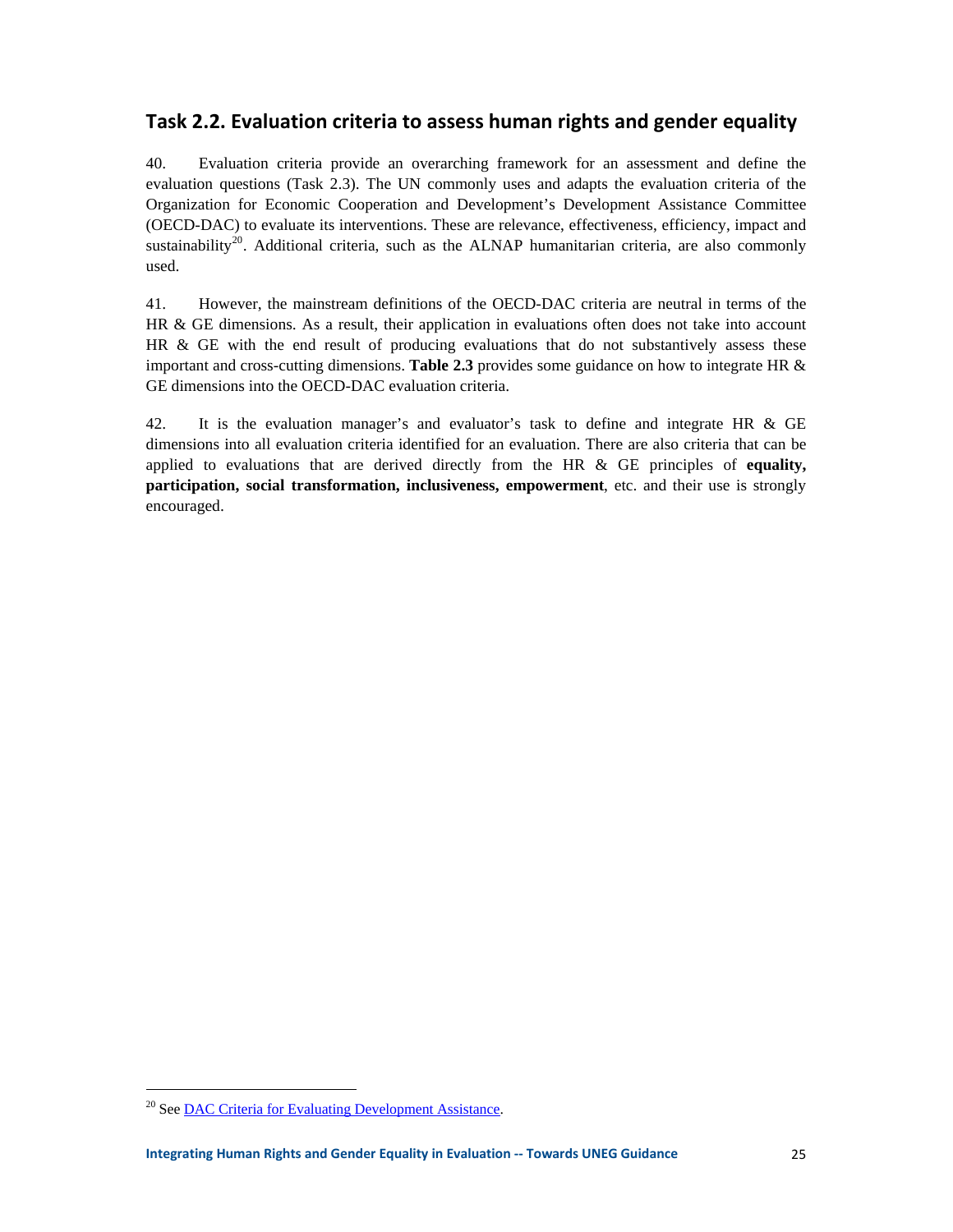| Table 2.3 DAC evaluation criteria and integrating numan rights and gender equality                                                                                                                                                                                                  |                                                                                                                                                                                                                                                                                                                                                                                                                                                                                                                                                                                                                                                                                                                                                                                                                                                                                                                                  |  |
|-------------------------------------------------------------------------------------------------------------------------------------------------------------------------------------------------------------------------------------------------------------------------------------|----------------------------------------------------------------------------------------------------------------------------------------------------------------------------------------------------------------------------------------------------------------------------------------------------------------------------------------------------------------------------------------------------------------------------------------------------------------------------------------------------------------------------------------------------------------------------------------------------------------------------------------------------------------------------------------------------------------------------------------------------------------------------------------------------------------------------------------------------------------------------------------------------------------------------------|--|
| <b>DAC criteria and definition</b>                                                                                                                                                                                                                                                  | Integrating human rights and gender equality                                                                                                                                                                                                                                                                                                                                                                                                                                                                                                                                                                                                                                                                                                                                                                                                                                                                                     |  |
| Relevance: Extent to which the objectives of a<br>development intervention are consistent with<br>beneficiaries' requirements, country-needs, global<br>priorities and partners' and donors' policies                                                                               | Assessing the HR & GE relevance of an intervention entails examining how the intervention is designed and<br>implemented to align and contribute to HR & GE, as defined by international and regional conventions; and<br>national policies and strategies; and the needs of rights holders and duty bearers both women and men,<br>targeted by an intervention). Results of the intervention should also be relevant to the realization of HR &<br>GE. Some examples of areas to assess include the:<br>Extent to which the intervention is aligned with international instruments (e.g. CEDAW, CRPD, CRC),<br>$\bullet$                                                                                                                                                                                                                                                                                                        |  |
|                                                                                                                                                                                                                                                                                     | standards and principles on HR & GE and contributes to their implementation;<br>Extent to which the intervention is aligned with and contributes to regional conventions and national<br>policies and strategies on HR & GE;                                                                                                                                                                                                                                                                                                                                                                                                                                                                                                                                                                                                                                                                                                     |  |
|                                                                                                                                                                                                                                                                                     | Extent to which the intervention is informed by substantive and tailored human rights and gender<br>$\bullet$<br>analyses that identify underlying causes and barriers to HR & GE;                                                                                                                                                                                                                                                                                                                                                                                                                                                                                                                                                                                                                                                                                                                                               |  |
|                                                                                                                                                                                                                                                                                     | Extent to which the intervention is informed by needs and interests of diverse groups of stakeholders<br>$\bullet$<br>through in-depth consultation;                                                                                                                                                                                                                                                                                                                                                                                                                                                                                                                                                                                                                                                                                                                                                                             |  |
|                                                                                                                                                                                                                                                                                     | Relevance of stakeholder participation in the intervention.<br>$\bullet$                                                                                                                                                                                                                                                                                                                                                                                                                                                                                                                                                                                                                                                                                                                                                                                                                                                         |  |
| <b>Effectiveness:</b> Extent to which the development<br>intervention's objectives were achieved, or are<br>expected to be achieved, taking into account their<br>relative importance. Effectiveness assesses the<br>outcome level, intended as an uptake or result of an<br>output | Analysis of an intervention's effectiveness involves assessing the way in which results were defined,<br>monitored and achieved (or not) on HR & GE and that the processes that led to these results were aligned<br>with HR & GE principles (e.g. inclusion, non-discrimination, accountability, etc.). In cases where HR & GE<br>results were not explicitly stated in the planning document or results framework, assessing effectiveness in<br>terms of HR & GE is still possible and necessary as all UN interventions will have some effect on HR & GE and<br>should aim to contribute to their realization. Some issues to consider include the:<br>Extent to which the Theory of Change and results framework of the intervention integrated HR &<br>GE;<br>Extent to which a human rights based approach and a gender mainstreaming strategy were<br>incorporated in the design and implementation of the intervention; |  |
|                                                                                                                                                                                                                                                                                     | Presence of key results on HR & GE.                                                                                                                                                                                                                                                                                                                                                                                                                                                                                                                                                                                                                                                                                                                                                                                                                                                                                              |  |

#### **Table 2.3 DAC evaluationcriteria and integrating human rights and gender equality**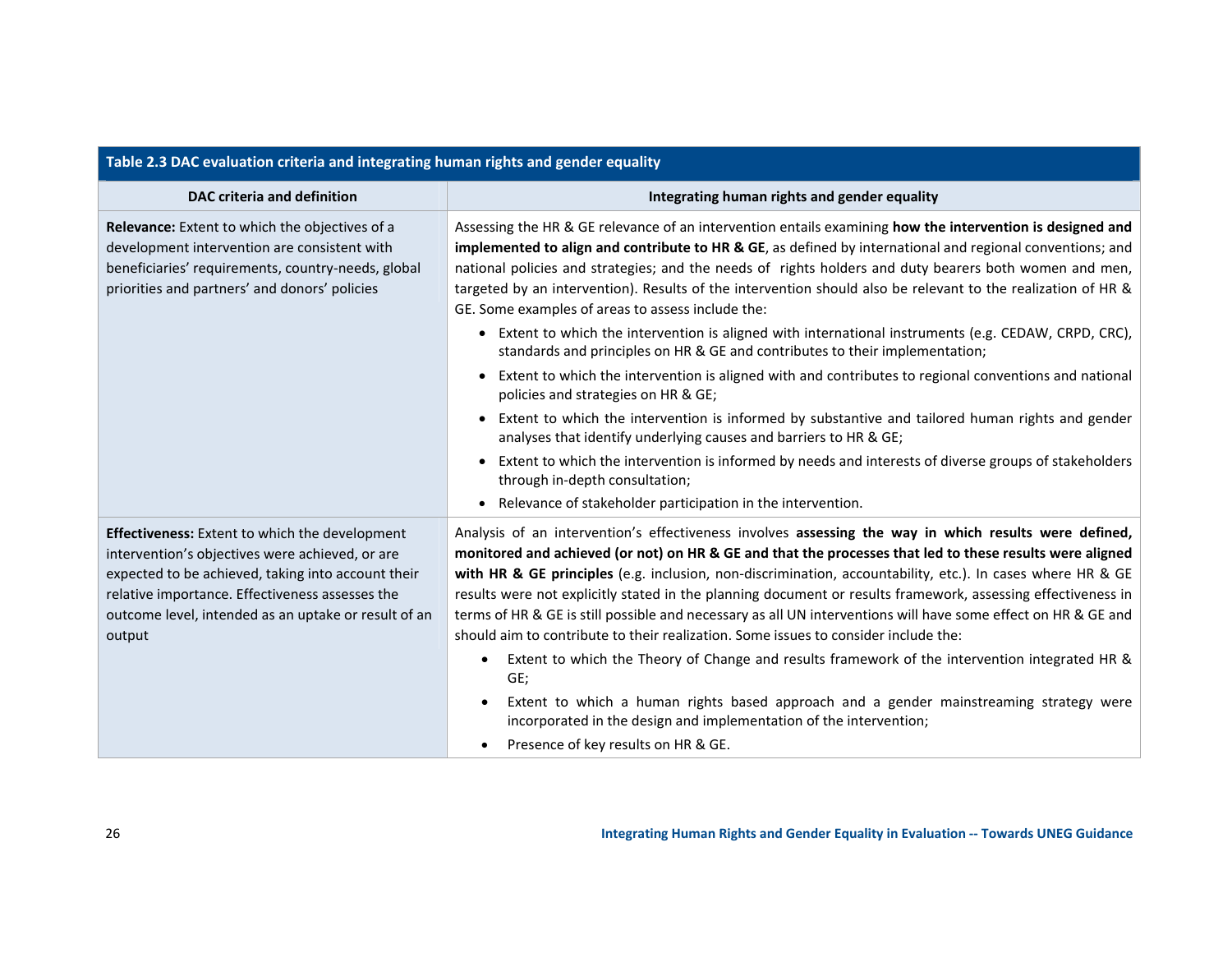| DAC criteria and definition                                                                                                                                                                                                                            | <b>Integrating HR &amp; GE</b>                                                                                                                                                                                                                                                                                                                                                                                                                                                                                                                                                                                                                                                                                                                                                                                                                                                                                                                                                                                                                                                                |
|--------------------------------------------------------------------------------------------------------------------------------------------------------------------------------------------------------------------------------------------------------|-----------------------------------------------------------------------------------------------------------------------------------------------------------------------------------------------------------------------------------------------------------------------------------------------------------------------------------------------------------------------------------------------------------------------------------------------------------------------------------------------------------------------------------------------------------------------------------------------------------------------------------------------------------------------------------------------------------------------------------------------------------------------------------------------------------------------------------------------------------------------------------------------------------------------------------------------------------------------------------------------------------------------------------------------------------------------------------------------|
| Efficiency: Measure of how economically<br>resources/inputs (funds, expertise, time, etc.) are<br>converted to results. It is most commonly applied to<br>the input-output link in the causal chain of an<br>intervention                              | The HR & GE dimensions of efficiency require a broader analysis of the benefits and related costs of<br>integrating HR & GE in interventions. A key aspect that needs to be considered is that HR & GE involve long-<br>term and complex change processes that require sustained support. While a direct relationship between<br>resource investment and long term results should be carefully established, the assessment of efficiency<br>should also consider short term process achievements (participation and inclusiveness, etc.) and medium-<br>term results (developing an enabling environment, building capacity, etc.). Some aspects to consider include<br>the:<br>Provision of adequate resources for integrating HR & GE in the intervention as an investment in<br>$\bullet$<br>short-term, medium-term and long-term benefits;<br>Costs of not providing resources for integrating HR & GE (e.g. enhanced benefits that could have<br>been achieved for modest investment);<br>Extent to which the allocation of resources to targeted groups takes into account the need to |
| Sustainability: Continuation of benefits from a<br>development intervention after major development<br>assistance has been completed. The probability of<br>continued long-term benefits. The resilience to risk<br>of the net benefit flows over time | prioritize those most marginalized.<br>To assess the sustainability of results and impacts on HR & GE the extent to which an intervention has<br>advanced key factors that need to be in place for the long-term realization of HR & GE should be studied.<br>Some examples include:<br>Developing an enabling or adaptable environment for real change on HR & GE;<br>Institutional change conducive to systematically addressing HR & GE concerns;<br>٠<br>Permanent and real attitudinal and behavioral change conducive to HR & GE;<br>$\bullet$<br>Establishment of accountability and oversight systems between rights holders and duty-bearers;<br>$\bullet$<br>Capacity development of targeted rights holders (to demand) and duty bearers (to fulfill) rights;<br>Redistribution of resources, power and workload between women and men.                                                                                                                                                                                                                                            |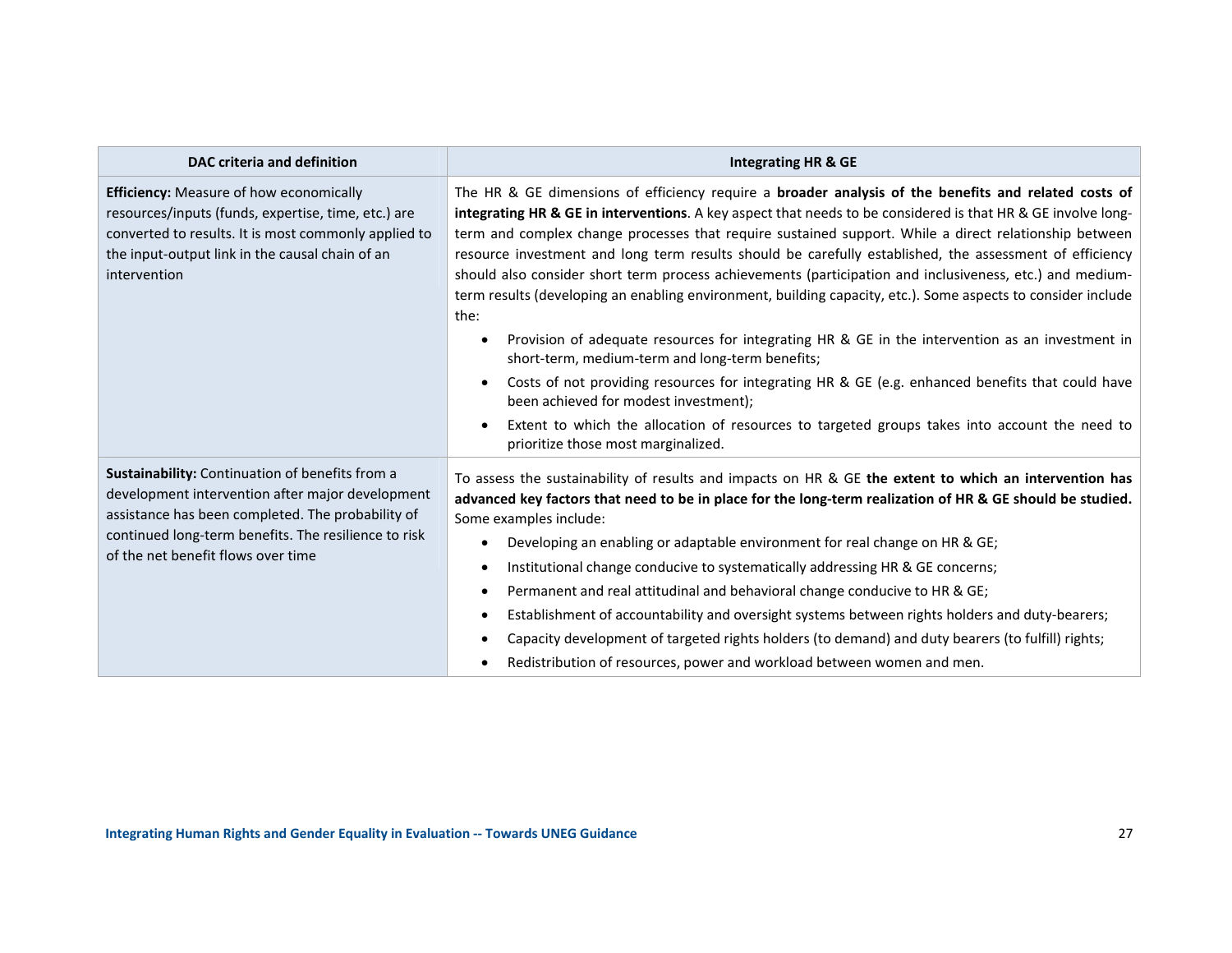| DAC criteria and definition                                                                                                                                                   | Integrating human rights and gender equality                                                                                                                                                                                                                                                                                                                                                                                                                                                                                                                                                                                                                                                                                                                                                                                                                                                                                                         |
|-------------------------------------------------------------------------------------------------------------------------------------------------------------------------------|------------------------------------------------------------------------------------------------------------------------------------------------------------------------------------------------------------------------------------------------------------------------------------------------------------------------------------------------------------------------------------------------------------------------------------------------------------------------------------------------------------------------------------------------------------------------------------------------------------------------------------------------------------------------------------------------------------------------------------------------------------------------------------------------------------------------------------------------------------------------------------------------------------------------------------------------------|
| <b>Impact:</b> Positive and negative, primary and<br>secondary long-term effects produced by a<br>development intervention, directly or indirectly,<br>intended or unintended | Positive HR & GE impact can be defined as the actual and long-lasting realization and enjoyment of HR & GE<br>by rights holders and capacity of duty-bearers to respect, protect and fulfill HR & GE. Impact can be positive<br>or negative, intended or unintended, primary or secondary. For a number of reasons (e.g. multi-causality,<br>timeframe to observe impact, etc.), the assessment and measurement of impact that can be attributed to an<br>intervention, or to which an intervention has contributed, is a complex endeavor; however, it is essential to do<br>so for learning on what works and what does not in terms of advancing HR & GE. For interventions that are not<br>primarily focused on HR & GE, it may also lead to identifying if interventions are reinforcing existing<br>discrimination and power structures that are contrary to HR & GE. Some aspects that should be considered in<br>such an assessment include: |
|                                                                                                                                                                               | Whether rights-holders have been able to enjoy their rights and duty bearers have the ability to<br>comply with their obligations, whether there is no change in both groups, or whether both are less<br>able to do so;                                                                                                                                                                                                                                                                                                                                                                                                                                                                                                                                                                                                                                                                                                                             |
|                                                                                                                                                                               | Real change in gender relations, e.g. access to and use of resources, decision-making power, division of<br>labor, etc.;                                                                                                                                                                                                                                                                                                                                                                                                                                                                                                                                                                                                                                                                                                                                                                                                                             |
|                                                                                                                                                                               | Empowerment of targeted groups and influence outside of the intervention's targeted group;                                                                                                                                                                                                                                                                                                                                                                                                                                                                                                                                                                                                                                                                                                                                                                                                                                                           |
|                                                                                                                                                                               | Unintended effects on any groups that were not adequately considered in the intervention design (e.g.<br>women belonging to a broader group within which they were not considered as a specific group);                                                                                                                                                                                                                                                                                                                                                                                                                                                                                                                                                                                                                                                                                                                                              |
|                                                                                                                                                                               | Effective accountability mechanisms operating on HR & GE.                                                                                                                                                                                                                                                                                                                                                                                                                                                                                                                                                                                                                                                                                                                                                                                                                                                                                            |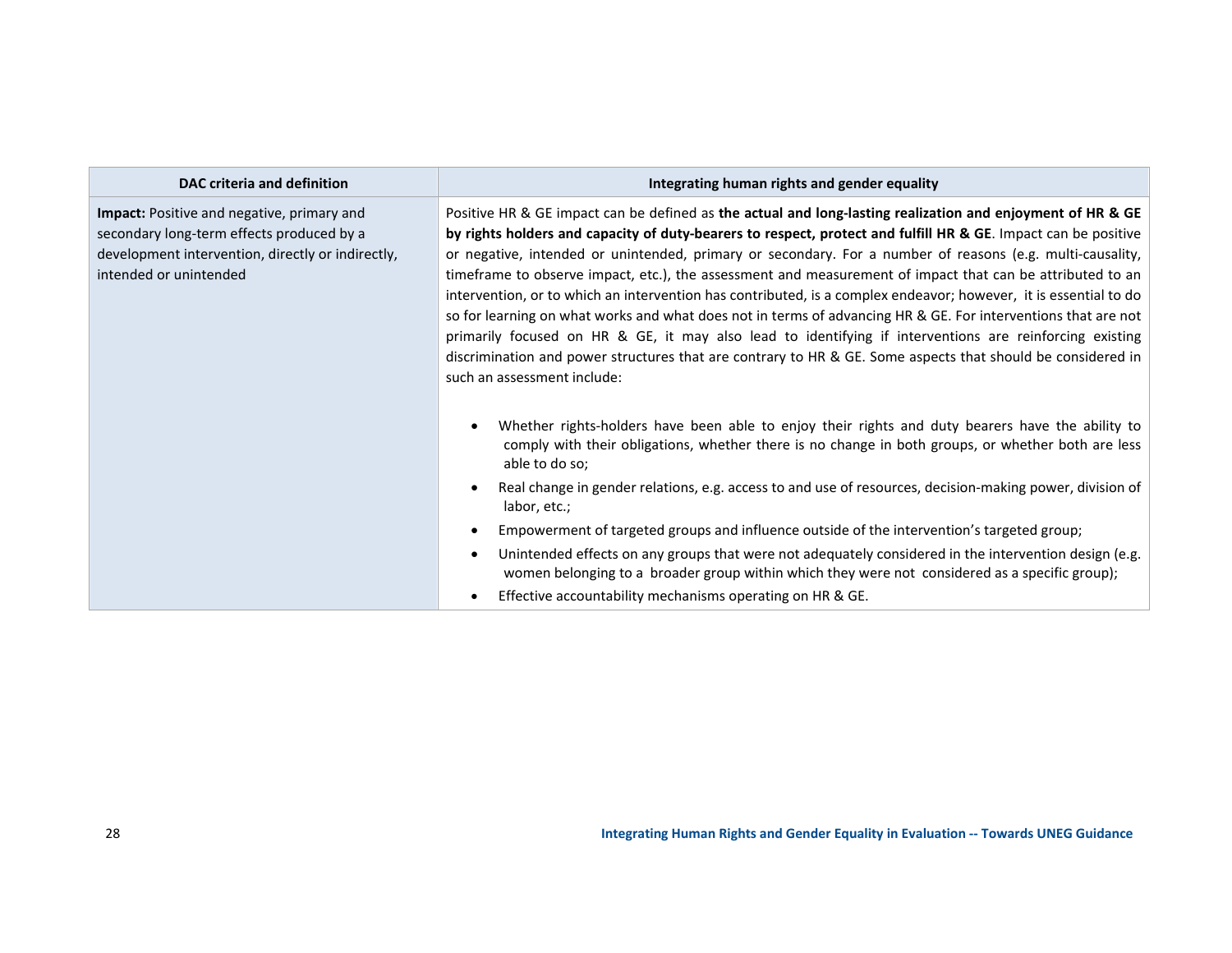#### **Task 2.3. Framing the evaluation questions**

43. The process for **framing questions to be answered by the evaluation** can either be derived from the evaluation criteria or the other way around – it can be an inductive or deductive process. In either case, it is essential that evaluation criteria and questions are interlinked and seek information on how HR & GE have been integrated into the design and planning, implementation and results achieved of the intervention.

44. **Table 2.4** presents examples of questions that could be used to assess HR & GE in an evaluation. Some questions may overlap between different evaluation criteria. When new criteria are

established, specific questions should be included to address them.

45. As with the other tools in this Handbook, these examples of questions need to be considered in context, and adapted to the specific reality of the intervention to be evaluated. The questions must derive from the intervention's **Theory of Change**, which is specific to the intervention, and it should be noted that there will always be issues that cannot be preempted in guidance material. An evaluation can also reconstruct the Theory of Change for an intervention where it is not clearly or formally articulated. **The questions in Table 2.3 provide the starting point for a more profound investigation.** Probing on further details, underlying reasons, alternative scenarios etc., is critical to answering the questions as these qualitative refinements will help evaluators reach the more complex answers.

46. Monitoring reports, interviews with representatives of different groups involved in and affected by the intervention, expert informants, and observation are all sources of information that will allow for triangulation and provide evidence to answer evaluation questions. Where possible, comparisons can be made of information from the intervention area and comparable non-participating areas or national data. In all cases, the evaluator should try to identify disaggregated responses according to different groups of stakeholders. **Disaggregation and inclusion of various** 

#### **Box 4. What is a Theory of Change?**

A Theory of Change is the belief about how change occurs that is embedded in the intervention design and its logical framework. A Theory of Change may be explicit, but often it is not. For example, often Theories of Change may assume that increasing women's income‐generating capacity will lead to empowerment - which may or may not be true, or that legal norms ensuring human rights (in a constitution, for example) are sufficient to guarantee their fulfillment. More frequently, Theories of Change focus on one dimension (economic, skills training, infrastructure, for example) which is necessary but not sufficient, while ignoring other key factors (e.g. access to markets, self‐confidence or other social and cultural phenomena etc.) A very important role of evaluation is to draw attention to implicit Theories of Change that may derive from social theory or from institutional approaches, and assess their strengths and weaknesses. Often HR & GE are absent in a Theory of Change, or expressed in a way that does not lead to concomitant action. For example, projects or programmes might note that woman‐headed households are poorer than others, but include no activities designed to address this inequality. Alternatively, a programme of land reform that pays attention to gender equality might not only enact right to land, but ensure the registration systems includes a category for joint ownership and identifies the gender of the owner, communicate and promote women's right to land ownership and the advantages of joint registration, and provide information about changes in the gendered ownership of land.

**stakeholder groups** is a cornerstone of evaluations that are sensitive to HR & GE.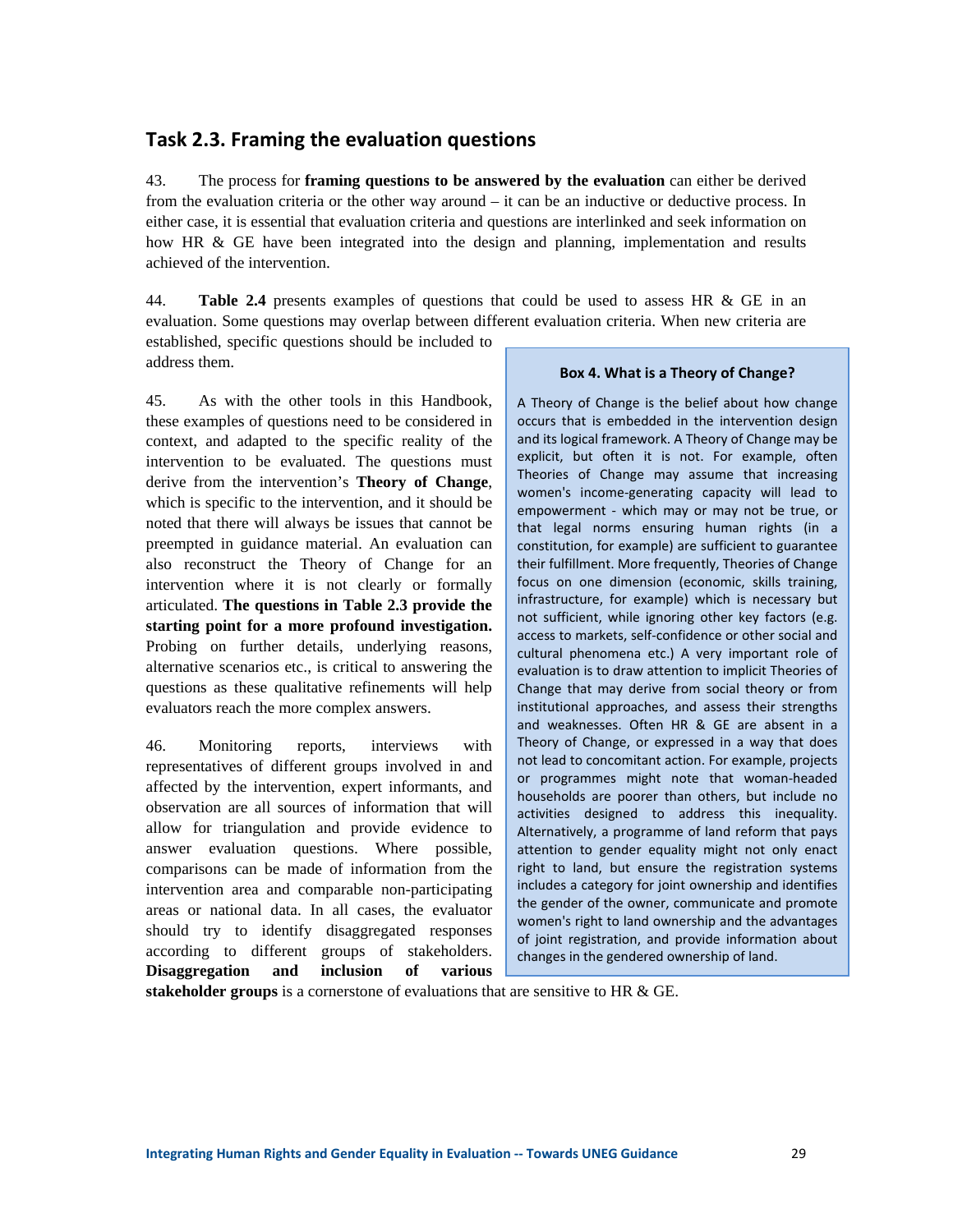| Table 2.4. Framing the evaluation questions to assess design and planning, implementation and results |                                                                                                                                                                                                                                                                                                                                                                                                                                                                                                                                                                 |                                                                                                                                                                                                                                                                                                                                                                                                                                                                                                                                                  |                                                                                                                                                                                                                                                                                                                                                                                                                                                                                                    |  |  |  |  |
|-------------------------------------------------------------------------------------------------------|-----------------------------------------------------------------------------------------------------------------------------------------------------------------------------------------------------------------------------------------------------------------------------------------------------------------------------------------------------------------------------------------------------------------------------------------------------------------------------------------------------------------------------------------------------------------|--------------------------------------------------------------------------------------------------------------------------------------------------------------------------------------------------------------------------------------------------------------------------------------------------------------------------------------------------------------------------------------------------------------------------------------------------------------------------------------------------------------------------------------------------|----------------------------------------------------------------------------------------------------------------------------------------------------------------------------------------------------------------------------------------------------------------------------------------------------------------------------------------------------------------------------------------------------------------------------------------------------------------------------------------------------|--|--|--|--|
| <b>Criteria</b>                                                                                       | Assessing design and planning                                                                                                                                                                                                                                                                                                                                                                                                                                                                                                                                   | <b>Assessing implementation</b>                                                                                                                                                                                                                                                                                                                                                                                                                                                                                                                  | <b>Assessing results</b>                                                                                                                                                                                                                                                                                                                                                                                                                                                                           |  |  |  |  |
| Relevance                                                                                             | Was the intervention formulated according to<br>international norms and agreements on HR<br>and GE (e.g. CEDAW, UDHR, CRPD), and to<br>national and local strategies to advance HR &<br>GE?<br>Was the intervention formulated according to<br>the needs and interests of all targeted<br>stakeholder groups? How were these needs<br>and interests assessed?<br>Were HR & GE analyses conducted at the<br>design stage? Did they offer good quality<br>information on the underlying causes of<br>inequality and discrimination to inform the<br>intervention? | Did the activities undertaken operationalize a<br>HR & GE approach?<br>Did the activities undertaken meet the needs<br>of the various groups of stakeholders,<br>including those who are most likely to have<br>their rights violated?<br>Did the activities address the underlying<br>causes of inequality and discrimination?                                                                                                                                                                                                                  | Are the intervention results contributing to<br>the realization of international HR and GE<br>norms and agreements (e.g. CEDAW,<br>UDHR, CRPD), as well as to national and<br>local strategies to advance HR & GE?<br>Do the intervention results respond to the<br>needs of all stakeholders, as identified at<br>the design stage?                                                                                                                                                               |  |  |  |  |
| <b>Effectiveness</b>                                                                                  | Did the intervention's theory of change<br>incorporate the HR & GE dimensions?<br>Are HR & GE objectives clearly stated in the<br>results framework, including short, medium<br>and long-term objectives?<br>Is the responsibility for ensuring adherence to<br>HR & GE objectives well-articulated in the<br>performance monitoring framework and<br>implementation plans?<br>intervention<br>Does the<br>specific<br>have<br>quantitative and qualitative indicators and<br>baselines to measure progress on HR & GE?                                         | implementation,<br>During<br>were<br>there  <br>systematic and appropriate efforts to include<br>various groups of stakeholders, including<br>those who are most likely to have their rights<br>violated?<br>implementation<br>Did<br>the<br>intervention<br>maximize efforts to build the capacity of<br>rights holders and duty bearers?<br>collected<br>monitoring<br>data<br>Was<br>and<br>disaggregated according to relevant criteria<br>(gender, age, ethnicity, location, income<br>$etc.$ )?<br>Was sufficient information collected on | What were the main results achieved by<br>$\sim$<br>the intervention towards the realization of<br><b>HR &amp; GE?</b><br>Do the results validate the HR & GE<br>dimensions of the intervention's theory of<br>change?<br>To what degree were the results achieved<br>equitably distributed among the targeted<br>stakeholder groups?<br>Do the intervention results contribute to<br>changing attitudes and behaviors towards<br><b>HR &amp; GE?</b><br>Do the intervention results contribute to |  |  |  |  |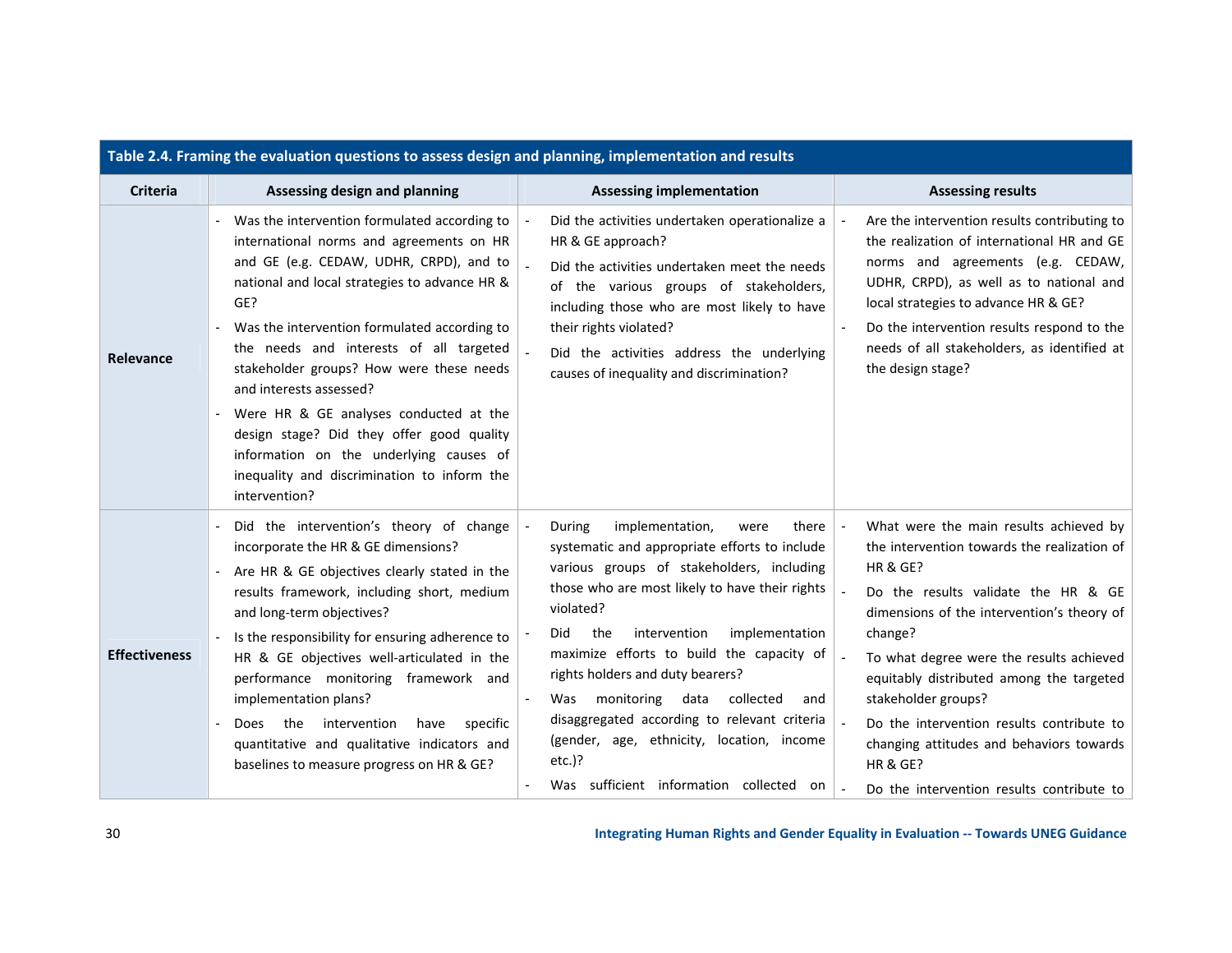|                   |                                                                                                                                                                                                                                                                                                                                                                                                                                            | specific indicators to measure progress on HR<br>& GE?<br>monitoring information adequately<br>Was<br>shared with stakeholders<br>(duty-bearers,<br>rights-holders, women, men)?<br>How was monitoring data on HR & GE used to<br>improve the intervention<br>during<br>its<br>implementation?                                                                                                                                               | reducing the underlying<br>of<br>causes<br>inequality and discrimination?<br>Did the intervention contribute to the<br>empowerment of rights holders to demand<br>and duty bearers to fulfill HR & GE norms?                                                                                                                                                                                                                                                                                   |
|-------------------|--------------------------------------------------------------------------------------------------------------------------------------------------------------------------------------------------------------------------------------------------------------------------------------------------------------------------------------------------------------------------------------------------------------------------------------------|----------------------------------------------------------------------------------------------------------------------------------------------------------------------------------------------------------------------------------------------------------------------------------------------------------------------------------------------------------------------------------------------------------------------------------------------|------------------------------------------------------------------------------------------------------------------------------------------------------------------------------------------------------------------------------------------------------------------------------------------------------------------------------------------------------------------------------------------------------------------------------------------------------------------------------------------------|
| <b>Efficiency</b> | Are there sufficient resources (financial, time,<br>people) allocated to integrate HR & GE in the<br>design, implementation, monitoring and<br>evaluation of the intervention?<br>To what extent are HR & GE a priority in the<br>overall intervention budget?<br>What are the costs of not addressing HR & GE<br>adequately from the design stage?                                                                                        | Were the intervention resources used in an<br>efficient way to address HR & GE in the<br>implementation (e.g. participation of targeted<br>stakeholders, collection of disaggregated<br>data, etc.)?<br>Were there any constraints (e.g. political,<br>practical, bureaucratic) to addressing HR & GE<br>efficiently during implementation? What level<br>of effort was made to overcome these<br>challenges?                                | Was the use of intervention resources to<br>address HR & GE in line with the<br>corresponding results achieved?<br>Would a modest increase in resources to<br>address HR & GE in the intervention have<br>made possible a substantive increase in<br>corresponding results (e.g. a small increase<br>budget<br>monitoring<br>collect<br>to<br>in<br>disaggregated data, instead of general<br>information; allocation of staff time to look<br>at HR & GE aspects of programme<br>activities)? |
| Sustainability    | Did the intervention design include an<br>appropriate sustainability and exit strategy<br>(including)<br>promoting<br>national/local<br>ownership, use of local capacity, etc.) to<br>support positive changes in HR & GE after the<br>end of the intervention? To what extent were<br>stakeholders involved in the preparation of<br>the strategy?<br>Did the planning framework build on an<br>existing institutional and organizational | Were the elements of the intervention exit<br>strategy addressed during implementation?<br>To what extent were national and local<br>organizations involved in different aspects of<br>the intervention implementation?<br>Did the intervention activities aim at<br>promoting sustainable changes in attitudes,<br>behaviors and power relations between the<br>different stakeholder groups?<br>How was monitoring data on HR & GE used to | To what extent do stakeholders have<br>confidence that they will be able to build<br>on the HR & GE changes promoted by the<br>intervention?<br>did<br>participating<br>what<br>degree<br>To<br>organizations change their policies or<br>practices to improve HR & GE fulfillment<br>(e.g. new services, greater responsiveness,<br>resource re-allocation, improved quality<br>$etc.$ )?                                                                                                     |

**Integrating Human Rights and Gender Equality in Evaluation ‐‐ Towards UNEG Guidance** 31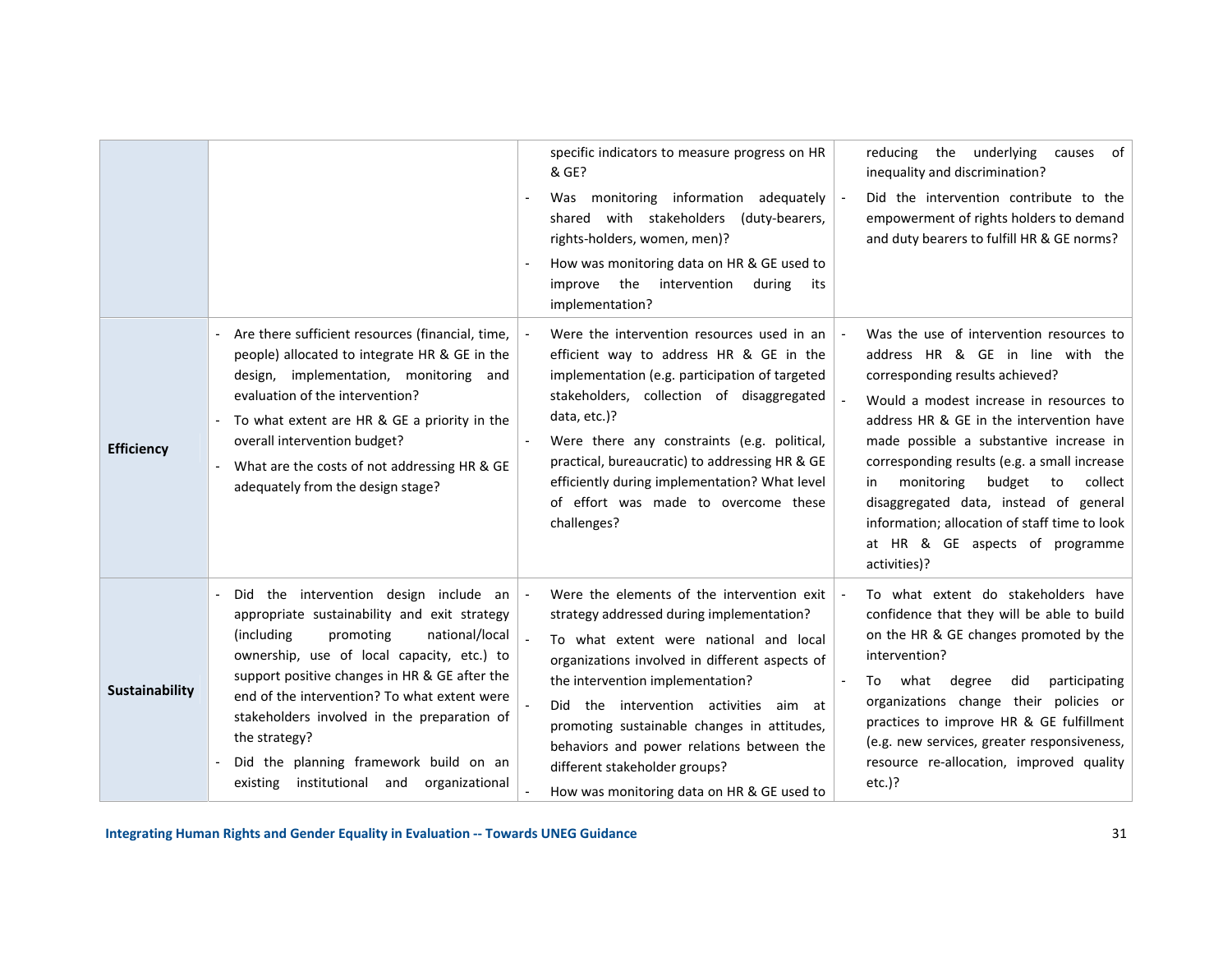|               | context that is conducive to the advancement<br>of HR & GE?<br>If not, did the intervention design address the<br>institutional and organizational challenges to<br>advancing the HR & GE agenda?                                                                                                                                                                                                 | enhance sustainable change on these issues?                                                                                                                                                                                                                                                                                                           |                                                                                                                                                                                                                                                                                                                                                                                                                            |
|---------------|---------------------------------------------------------------------------------------------------------------------------------------------------------------------------------------------------------------------------------------------------------------------------------------------------------------------------------------------------------------------------------------------------|-------------------------------------------------------------------------------------------------------------------------------------------------------------------------------------------------------------------------------------------------------------------------------------------------------------------------------------------------------|----------------------------------------------------------------------------------------------------------------------------------------------------------------------------------------------------------------------------------------------------------------------------------------------------------------------------------------------------------------------------------------------------------------------------|
| <b>Impact</b> | Did the intervention envisage any specific<br>impact on HR & GE? Is it clearly articulated in<br>the results framework?<br>Did the intervention design consider how<br>impact on HR and GE could be assessed at a<br>later stage?<br>the<br>potential<br>what<br>extent were<br>To.<br>unintended<br>impacts<br>the<br>various<br>on<br>stakeholder groups identified during the<br>design stage? | How did the intervention activities relate to<br>the intended long-term results on HR & GE?<br>Did the intervention monitoring systems<br>capture progress towards long-term results<br>on HR & GE?<br>any positive<br>Were there<br>negative<br>or<br>unintended effects on HR & GE identified<br>during implementation? How were they<br>addressed? | Did the intervention clearly lead to the<br>realization of targeted HR & GE norms for<br>the stakeholders identified?<br>Were there any unintended results on HR<br>& GE in the intervention? Were they<br>positive or negative and in which ways did<br>they affect the different stakeholders?<br>Did the intervention activities and results<br>in HR & GE influence the work of other<br>organizations and programmes? |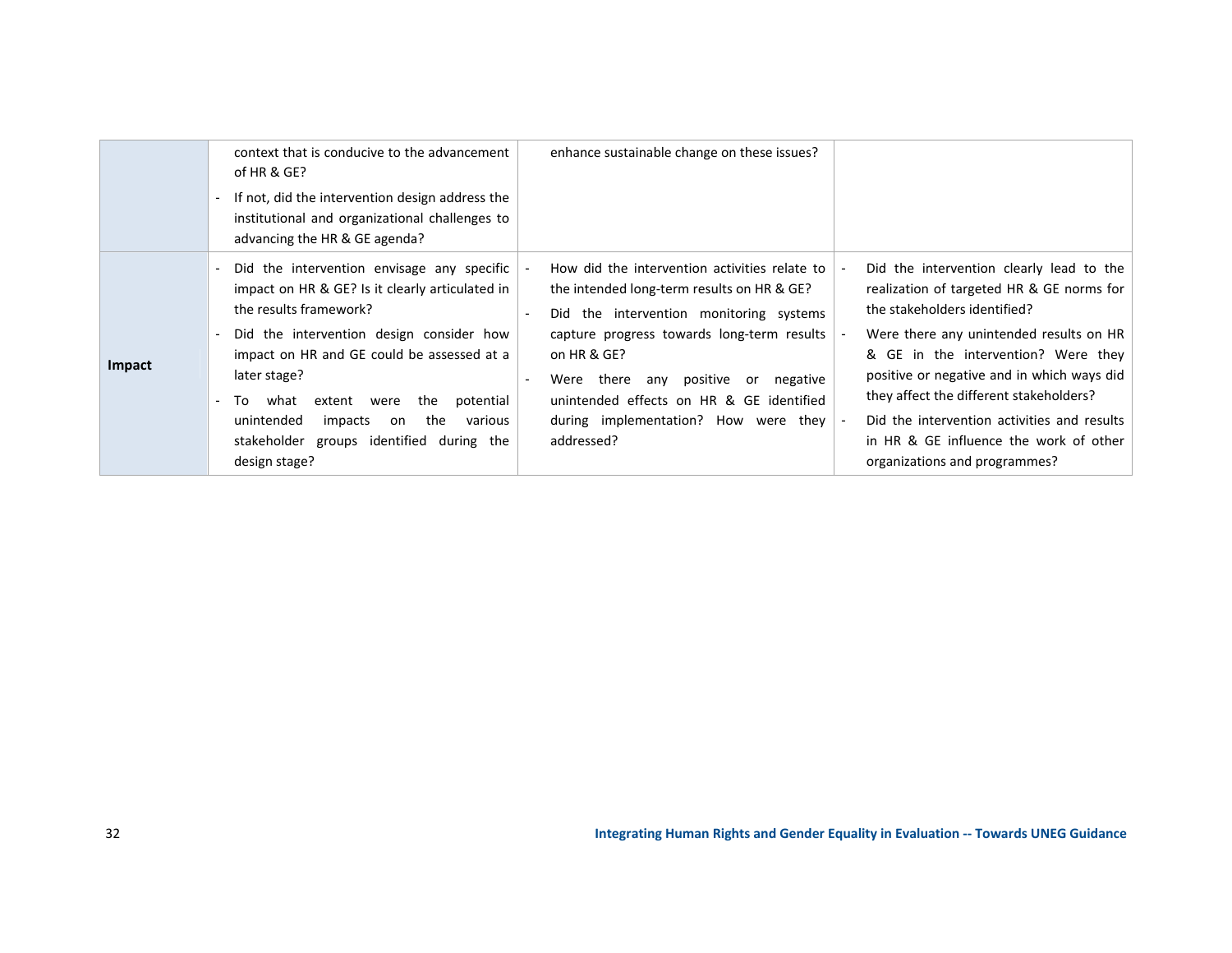#### **Task 2.4. Working with human rights and gender equality indicators**

47. **Indicators** are one of the most critical tools for a good quality evaluation. They describe how the intended results are measured and illustrate the changes that an intervention contributes to. In terms of measuring HR & GE dimensions, they help evaluators assess, for example, whether the intervention has been successful in promoting empowerment at legal, political, economic and social levels. They also help address stakeholder diversity since, through measuring disaggregated indicators, an intervention can obtain information on whether it is affecting different groups of people in the most effective way. By comparing the progress on the indicators with baseline information (the situation at the beginning of the project), it is possible to establish quantitative and qualitative changes over a period of time.

48. Ideally, an intervention should have a set of quantitative and qualitative indicators from the beginning of its implementation, with information regularly collected through monitoring processes. Mixed indicators are important because they provide more complete and diverse information, enhance credibility by offering different perspectives, and improve design by making objectives and results more specific and measurable. As promoting HR  $\&$  GE is a mandate of all UN agencies, the indicators should always address these areas. However, the reality is that, very often, even if interventions have a set of indicators, it may be that they are not of good quality, are not measured frequently enough, or do not address HR & GE issues at all.

49. An **evaluability assessment** (see Chapter 1) will help the evaluation manager identify whether the intervention has an adequate set of indicators (and information on their progress) to support the assessment of HR  $\&$  GE during the evaluation process. If the existing indicators are not sufficient to allow for an accurate appraisal, specific indicators could be created during the evaluation planning stage (preparing and revising the ToR) and assessed during the evaluation process.

50. **Formulating HR & GE indicators** requires attention to general issues, such as whether the indicators are SMART. However, it also requires special attention to specific issues, such as being able to measure whether rights and equality are being promoted in a disaggregated manner. Prioritizing which indicators to use depends on several factors, such as the type of information needed, comprehensiveness of the picture provided, costs and efforts to produce the information required and the problem to be addressed. It may seem like a difficult task but the tips in the box 5 can be helpful in the process.

51. A meaningful indicator framework to promote and monitor human rights issues should also be anchored in the normative content of rights, as notably enumerated in the relevant articles of international human rights instruments, as interpreted, inter alia, by the relevant committees in their general comments (for example, the two general comments on gender equality)<sup>21</sup>. It is important to remember that the primary objective of a human rights assessment is to assess how duty-bearers are meeting their obligations - irrespective of whether they are promoting a right or protecting and fulfilling it. Consequently, the adopted framework should be able to reflect the obligation of the dutyholder to respect, protect and fulfill human rights. Finally, it is necessary to recognize and reflect cross-cutting human rights norms and principles (such as non-discrimination and equality,

 <sup>21</sup> General Comment No. 28: Equality of rights between men and women (article 3) : . 29/03/2000. CCPR/C/21/Rev.1/Add.10, General Comment No. 28. (General Comments); and General comment No. 16 (2005) : . 11/08/2005. E/C.12/2005/4. (General Comments), CESCR.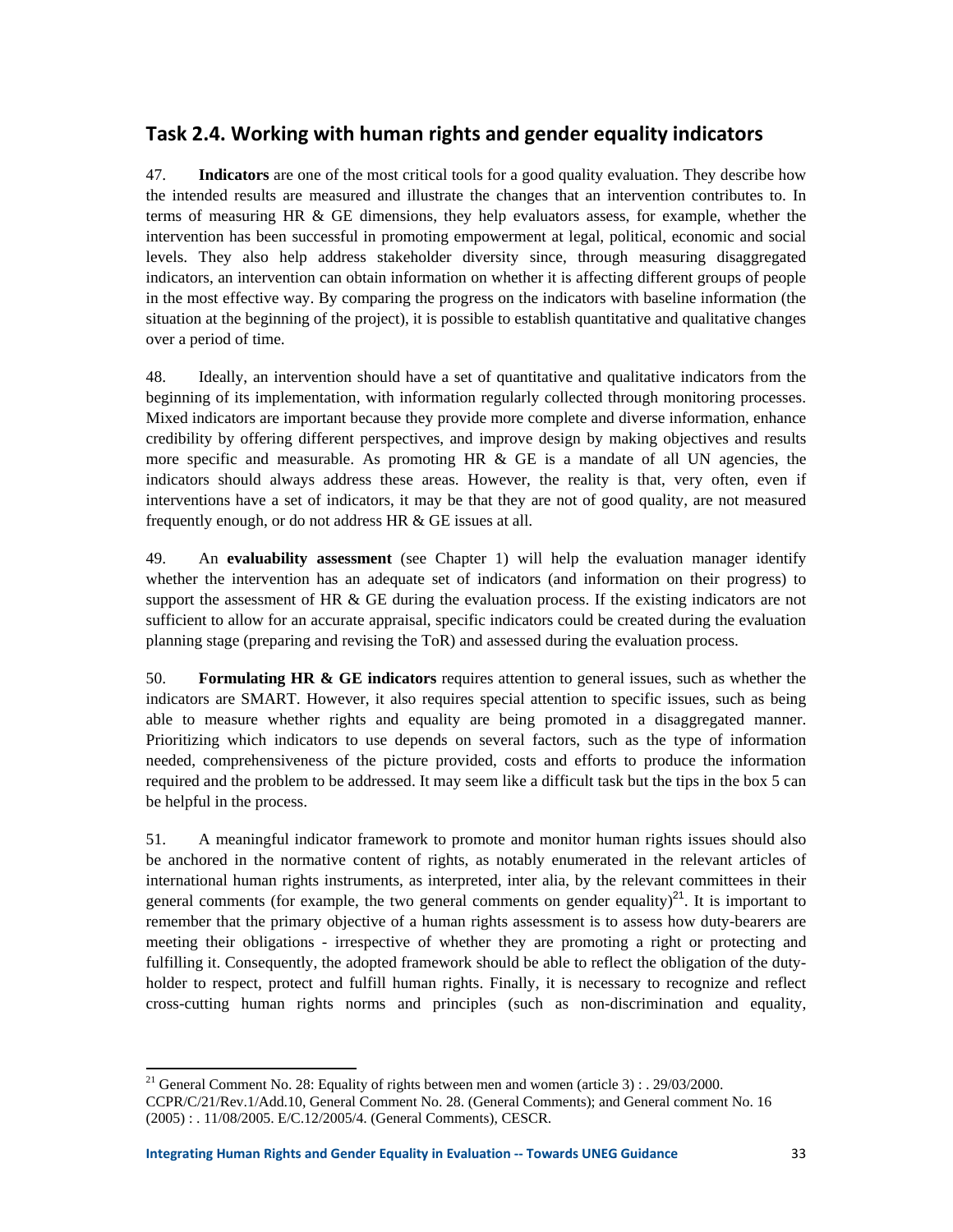indivisibility, accountability, participation and empowerment) in the choice of indicators, as well as in the process of undertaking an assessment<sup>22</sup>.

#### **Box 5. Tips for formulating HR & GE indicators**

- 1) **Think SMART**: Indicators need to be Specific, Measurable, Accurate, Relevant, and Time bound. For HR & GE indicators, their formulation needs to address these aspects in a very clear manner.
- 2) **Identify suitable indicators**: Look for indicators that give as detailed, accurate and comprehensive a picture of progress as possible, can convincingly demonstrate how an intervention is developing, and that focus on the most critical aspects necessary for the results to be achieved.
- 3) **Clarify concepts**: Do not confuse gender (a cultural construct of what it means to be male and female) and sex (a biological difference between men and women), gender issues and women's issues, etc.
- 4) **Do not treat stakeholders as a uniform group**, especially beneficiaries: Beneficiaries of an intervention have the right to be treated fairly, pertaining to their specific situations and addressed accordingly. Disaggregating indicators and collecting information on different groups (according to gender, race/ethnic group, age, area of residence, disabilities, income level, sexual orientation, HIV/AIDS status, literacy and education level, employment type, political affiliations, religious affiliation, involvement in conflict, etc.), is a powerful ally in this process.
- 5) **Use a mix of qualitative and quantitative indicators** to measure the results of an intervention: A balanced mix is essential to generate more and diverse information, to add credibility to the data and to probe on more profound aspects of the changes demonstrated.
- 6) **Consult stakeholders when formulating and choosing indicators**: They may have additional ideas and the contextual knowledge to identify what information will be most relevant to understand the changes to which the intervention contributes.

52. There are several external sources that provide guidance on how to formulate HR & GE indicators, as a result of the progress made in the last twenty years in international and national statistics, such as gender statistics<sup>23</sup>. There is also a reference document on structural, process and outcome indicators for human rights<sup>24</sup>. They are worth consulting for more detailed guidance and ideas.

53. For the purpose of illustrating how to address HR & GE issues, the boxes provide some **examples of empowerment indicators**. However, indicators are only effective if they are contextspecific, and closely related to the issues addressed by the intervention they are intended to serve so these should not be copied as a blueprint. **Annex 1** offers further examples with some illustrative categories of empowerment.

  $22$  Op. cit. 10.

<sup>23</sup> See CIDA "*Guide to Gender-Sensitive Indicators"* (1997)*.* Also see UN *"Report on indicators for promoting and monitoring the implementation of human rights"* and the Universal Human Rights Index, available online at http://www.universalhumanrightsindex.org/.

<sup>24</sup> Op. cit. 10, pp 9 -10, paragraph 15.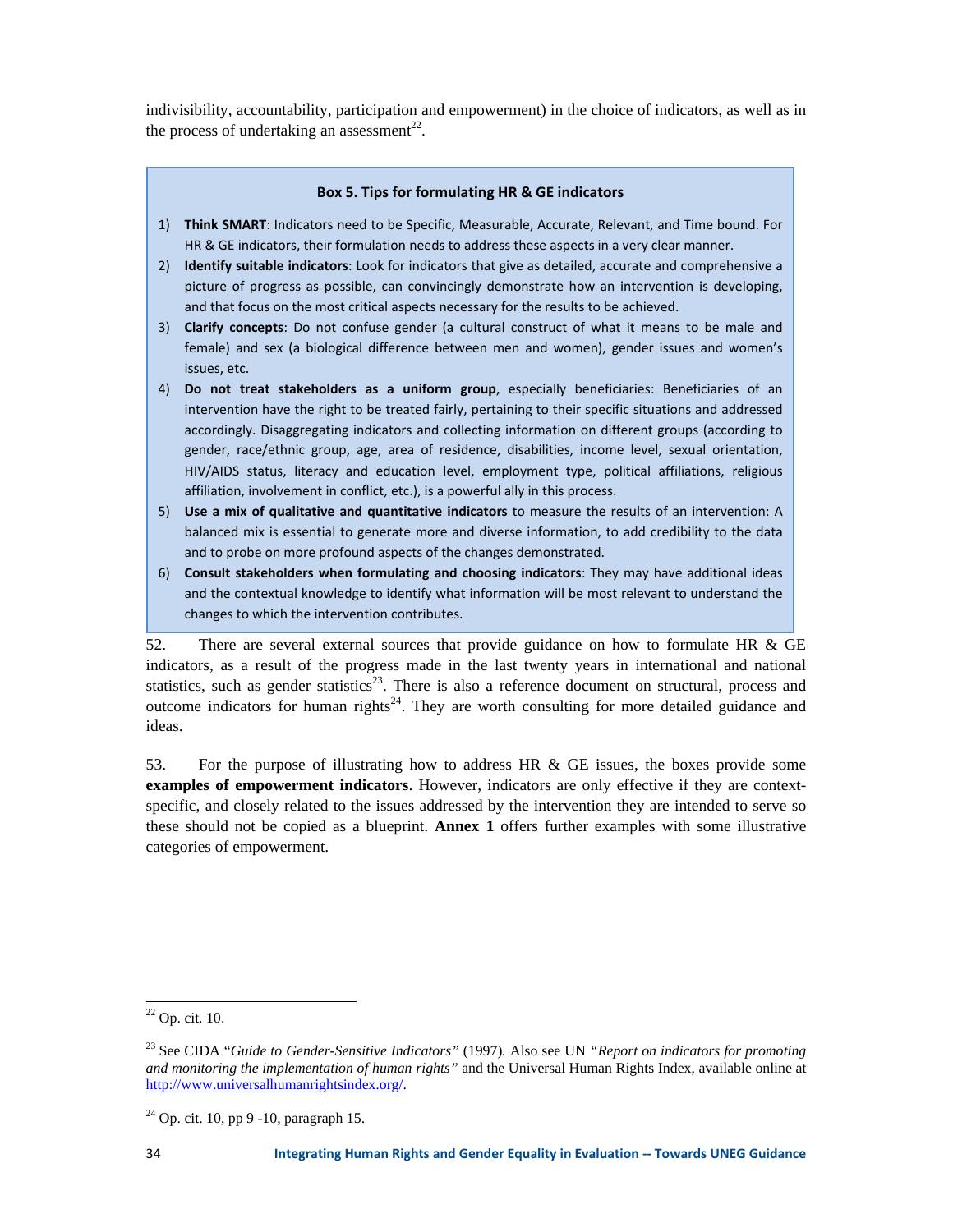#### **Examples of quantitative empowerment indicators related to HR & GE**

- ‐ Number of cases related to HR & GE heard in local/national/sub national courts, and their results.
- ‐ Proportion of women and men in different stakeholder groups in decision‐making positions in local/national/sub national government.
- ‐ Employment/unemployment rates of women and men in different stakeholder groups.

#### **Examples of qualitative empowerment indicators related to HR & GE**

- ‐ Extent to which legal services are available to women and men of different stakeholder groups.
- ‐ Changes in access to information about claims and decisions related to human rights violations.
- ‐ Extent to which women and men in different stakeholder groups have greater economic autonomy, both in private and public.

#### **Task 2.5. Selecting an evaluation team**

54. **Selecting a strong team** to conduct an evaluation that addresses HR & GE is a key step in a successful evaluation process. A good team must have an appropriate mix of skills and perspectives. The team leader is responsible for organizing the work distribution and for making sure that all team members contribute meaningfully. Insofar as possible, the following attributes and capacities should be included in the team:

- Women and men
- Local and/or international evaluators
- Evaluation knowledge and experience (quantitative and qualitative methods)
- Content/sectoral knowledge and experience
- Commitment to gender equality, and knowledge and experience in evaluating gender equality interventions
- Commitment to human rights, and knowledge and experience in evaluating human rights interventions
- Understanding and application of UN mandates on HR & GE
- Experience in and knowledge of participatory approaches and methods
- Research and relational skills, including cultural competence
- Knowledge of regional/country/local context and language

55. In putting together an evaluation team, one important aspect needs to be taken into consideration. It is common to see teams reproducing the same imbalances and patterns that exist in real life. What makes a good evaluation team that addresses HR & GE is not only about the skills and competences that the members collectively hold, but also the dynamics of the interactions between them. Team members must demonstrate their capacity to appreciate and include each other's expertise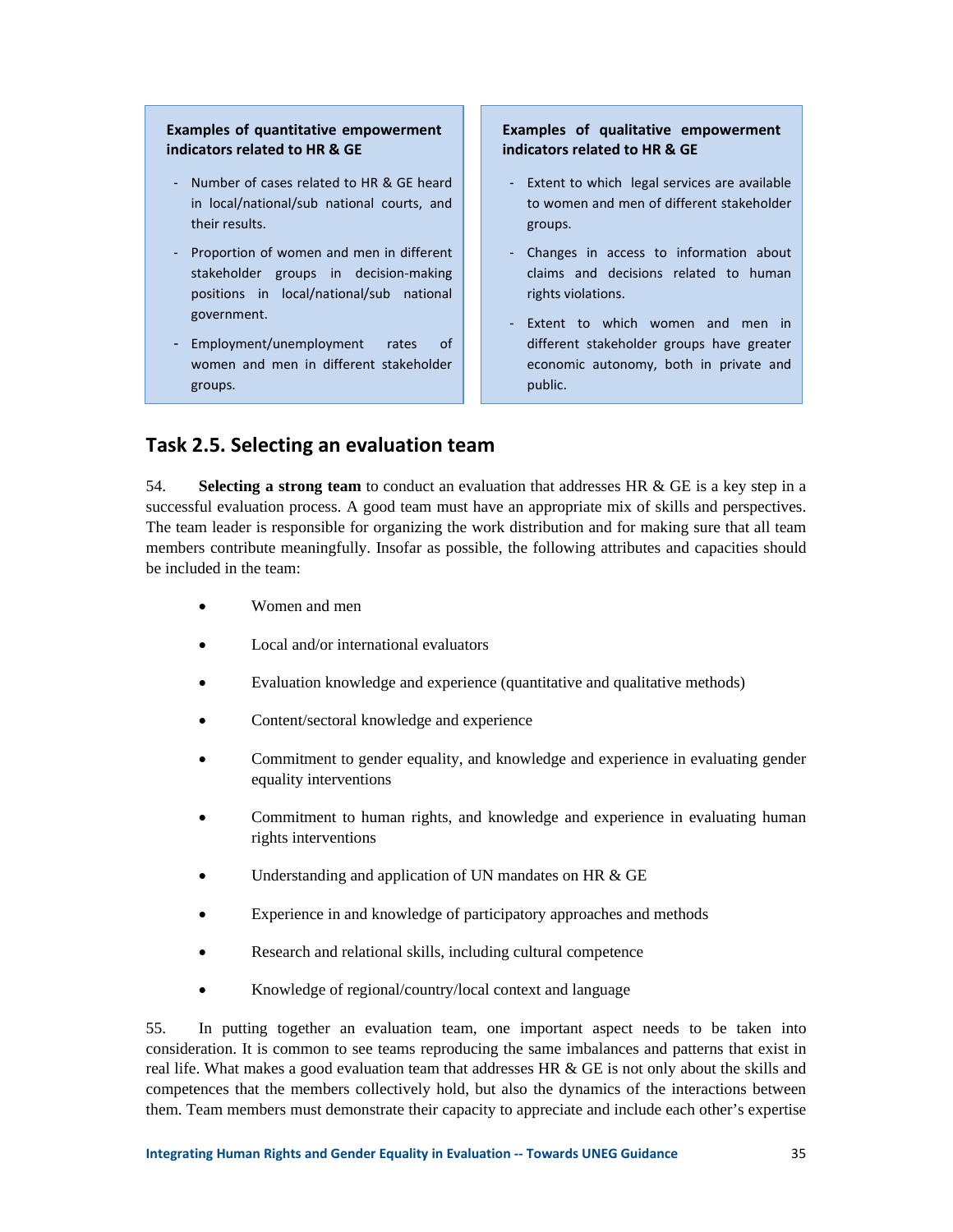and perspectives. The evaluation manager must ensure that appropriate weight is given to the HR  $\&$ GE dimensions both through the team selection and attention to the dynamics and relations among team members. Working with a multidisciplinary team will most often be the ideal approach to deal with the complexities of evaluating an intervention<sup>25</sup>.

#### **Box 6. Necessary ethical considerations**

Ethical considerations are a critical element of selecting and managing an evaluation team, particularly since all United Nations evaluations must deal with HR & GE issues. UNEG and some UN agencies\*\* have produced strict guidelines on ethics and behaviors for evaluators. These Codes of Conduct must be an integral part of the contract with any consultant undertaking such a task. Some examples of ethical behavior in practice include:

- ‐ Treating all informants with respect and sensitivity. This may include having women interview women, respecting the right to speak in local languages, making sure that the use of words and images corresponds to the literacy level of speaker, wearing culturally appropriate clothes, and so on
- Telling all informants why they are seeking information and how it will be used. Ensure anonymity when possible, be honest when it is not. This should be made explicit in every interaction with informants, whether they are supplying factual information, opinions, or perspectives
- ‐ Interviewing stakeholders separately when there are differences of power, interest or influence. This may include separating women from men, rights‐holders from duty‐bearers, programme staff from beneficiaries, superiors from subordinates, and any other grouping where there may be differing information or where one party has power over another by virtue of their position. Be aware that doing this may require prior approval or negotiation.

\* See UNEG (2008), *UNEG Code of Conduct*.

\*\* See WHO (2001), *Putting Women First: Ethical and Safety Recommendations for Research on Domestic Violence Against Women*.

<sup>&</sup>lt;sup>25</sup> There are a number of rosters of evaluation professionals that can be useful when searching for qualified evaluators. UNEG members have access to the online UNEG roster of evaluation consultants through the UNEG website.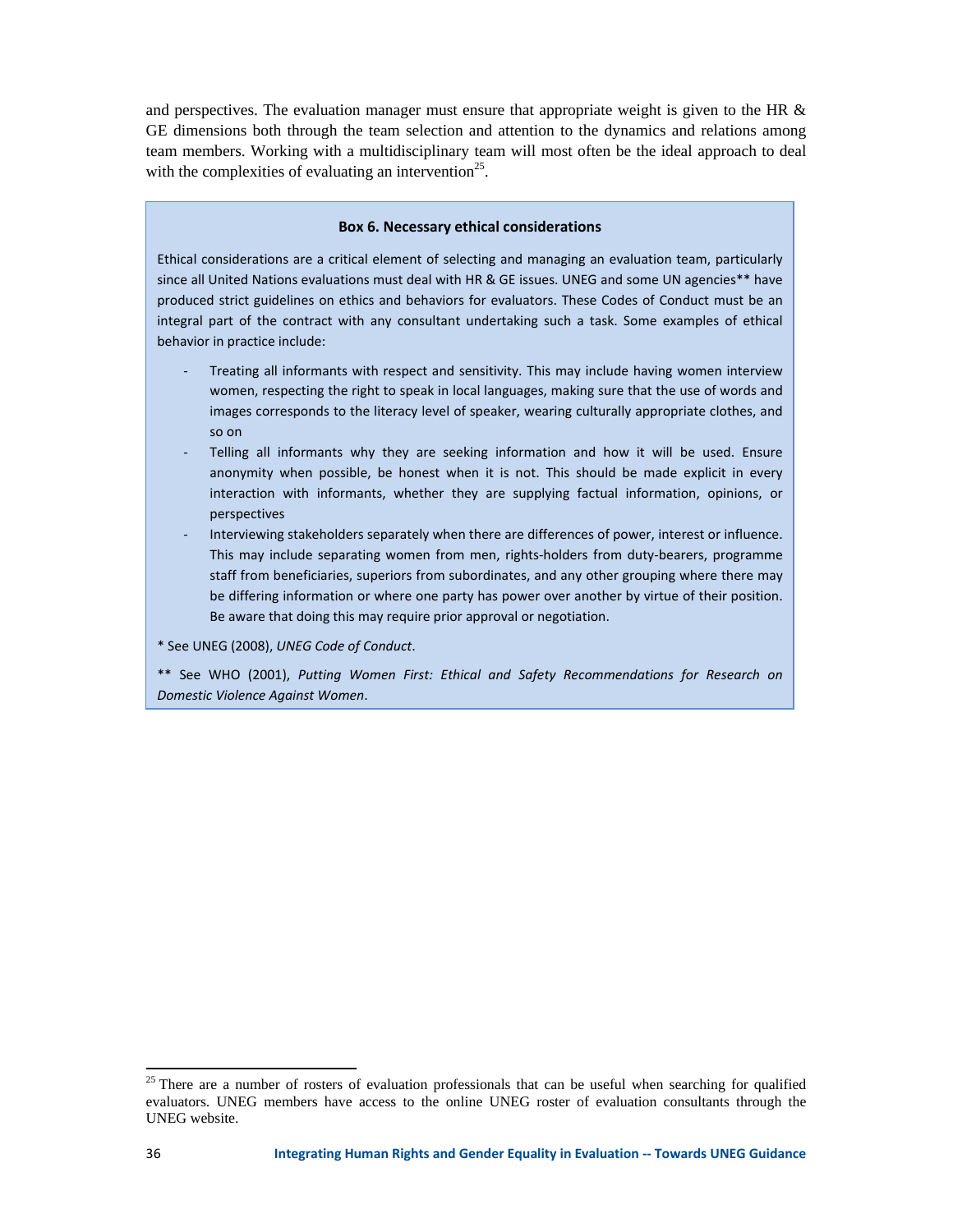### **Chapter 3: Implementing the evaluation**

56. This Chapter highlights the importance of using appropriate methods for an evaluation to ensure that the HR & GE dimensions of the intervention will be identified and analyzed during the evaluation process. It also outlines the process of writing the evaluation report.

#### **Task 3.1. Selecting the appropriate evaluation methodology**

57. The evaluation manager must ensure that fieldwork meets standards of evaluation methods for gathering evidence to support findings and recommendations on the intervention's contribution to HR & GE. Irrespective of the size of the intervention, an evaluation design which applies a **mixedmethod approach** will usually be the most appropriate to generate an accurate and comprehensive picture of how HR & GE are integrated into an intervention.

58. Defining the evaluation methodology is the first part of implementing a successful evaluation process. There are a number of external references mentioned throughout this Handbook that describe tools and methodologies for addressing HR &  $GE^{26}$ . In addition to being robust and generating reliable data, the tools selected should maximize the participation of stakeholders identified in the stakeholder analysis, allowing for active, free, meaningful participation by all. **Table 3.1** offers some guidance on how to select adequate tools.

59. Mixing qualitative and quantitative approaches, while ensuring the inclusion of different stakeholders (including the most vulnerable), will offer a wide variety of perspectives and a more reliable picture of reality. This, however, does not mean that large quantitative studies cannot benefit from HR & GE analysis. On the contrary, every evaluation has the potential to assess these areas, provided that appropriate questions are asked, the right data needs are identified and sensitive tools are used.

60. Many evaluations will face a **data challenge** with respect to HR & GE from the onset. For example, the intervention may not have adequate results framework with clear and specific

#### **Box 7. Child's Play: Identifying an appropriate evaluation method from a stakeholder analysis**

A UNV funded team working on an evaluation of a youth volunteer scheme in Liberia identified, through a stakeholder analysis, that young school children were one of the most important groups supported by the young volunteers. Some of the local schools agreed to give the team some time to speak to children as a large group.

The evaluators developed a creative "stand up for yes"/ "sit down for no" exercise to ask the children questions and have them discuss their views on the volunteers and volunteerism. Each question was then followed by some probing, with additional questions on why, how, etc. to both the sitting and standing children. Many of the children volunteered to speak and explain their answers.

The exercise was light and fun, yet allowed the team to obtain valuable information from an important and traditionally forgotten stakeholder group in an appropriate and sensitive way.

indicators addressing HR & GE, information may not have been collected on a regular basis, or the quality of information may not be sufficient, good or reliable enough to inform a credible evaluation. Addressing data challenges is a key issue in the evaluation process. Possible approaches to address these issues are presented in **Chapter 1** on **evaluability assessment**. It is important to acknowledge

 $26$  The UNEG Guidance Document, under formulation, will contain information about and reference to methods like participatory techniques, participatory rapid appraisal (PRA), appreciative inquiry, etc. that can provide a useful overview for evaluation managers wishing to assure the use of robust methods to ensure all relevant perspectives are included.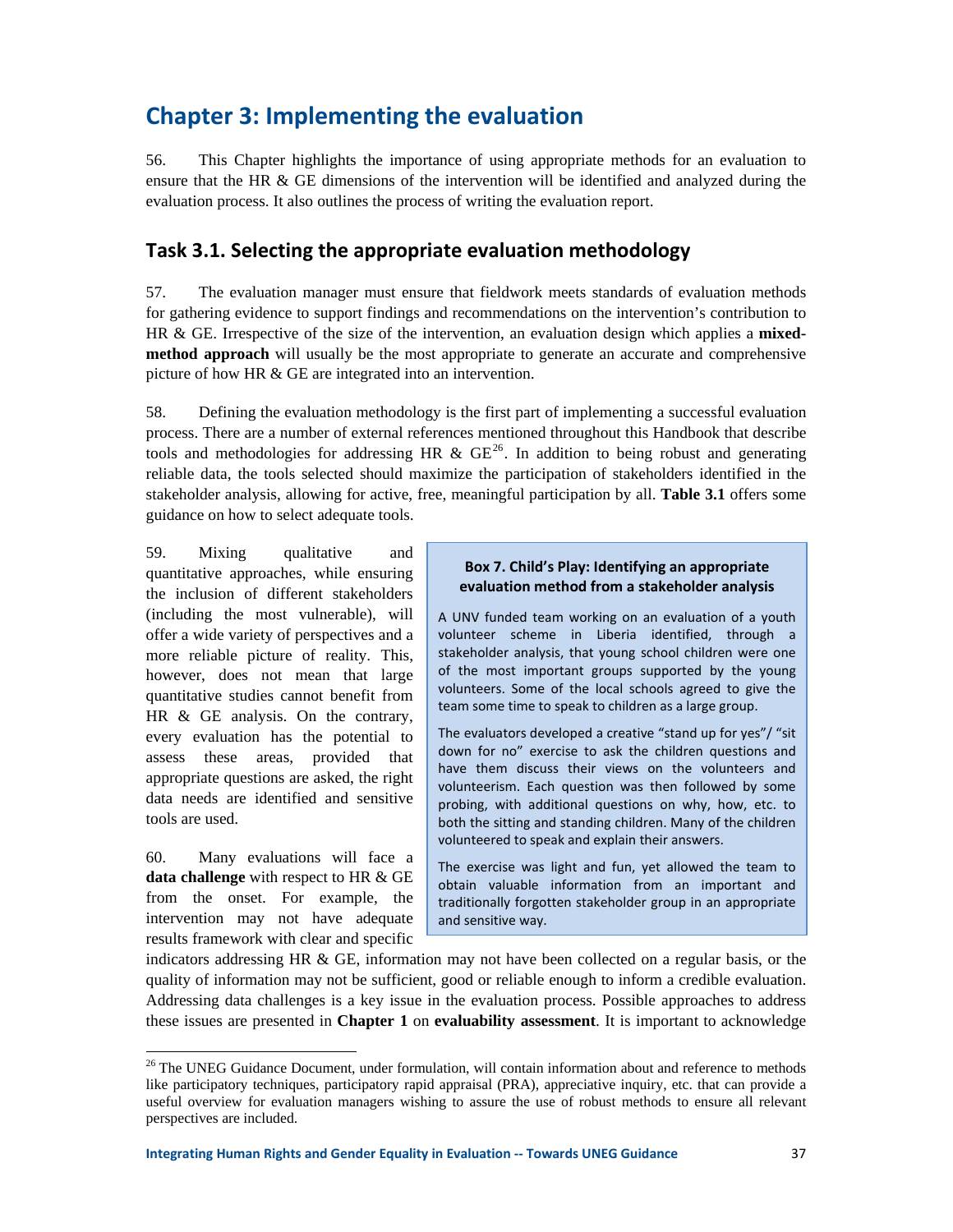that there has been significant progress in the quality of disaggregated data produced by national and international statistics institutes. When these important resources are available, evaluators should take advantage of them.

#### **Table 3.1. Key elements of an appropriate evaluation methodology to address human rights and gender equality**

**Selecting the appropriate evaluation methodology**

**Mixed‐methods:** An appropriate mix of qualitative and quantitative methods is used to gather and analyze data, in order to offer diverse perspectives to the evaluation, and to promote participation of different groups of stakeholders. Common evaluation tools that can be used in a mixed-method approach include (but are not limited to) desk reviews, interviews, focus groups, surveys, etc. (Task 3.2. explains how to collect and analyze HR & GE using these tools).

**Stakeholder participation:** The full range of stakeholder groups are interviewed to avoid biases including gender bias, distance bias (favoring the more accessible), class bias, power bias (are interviewees able to speak freely because privacy and confidentiality concerns have been addressed?). In addition, the choice of field sites to be visited should have an explicit rationale (differing conditions, random selection, etc.).

**Inclusion of the most vulnerable:** Identify and include those most likely to have their rights violated in the data gathering and analysis process. Explore alternatives to address the participation barriers these groups may face.

**Adequate resources:** Funds, time and human capacity within the evaluation are specifically allocated for stakeholder consultation and HR & GE data gathering.

**Adequate sample:** If the amount of information reviewed/data collected is too limited, the findings may be questioned. If budget concerns or time constraints limit the number of respondents, or if the number in some categories is very small (for example, only a few people can spare the time to speak with evaluators) the findings need to be validated by a larger group, or through triangulation. The sampling strategy also needs to address the inclusion of women and men in diverse stakeholder groups.

**Data disaggregation:** Data gathering instruments and methods are developed such that HR & GE related data can be disaggregated.

**Triangulation:** Wherever possible, data should come from more than one source. For example, if rights‐ holders report increased success in negotiating their needs or representing their interests, this may be confirmed through records of decisions, or asking duty-bearers if they have noticed any changes in the negotiation process with rights‐holders. If women report increased income, they can be asked how they have used the income, and this may be confirmed by observation.

**Taking advantage of existing data sets:** Evaluators can make good use of existing national or international data sets (on employment, income, vulnerability, disease, mortality, human rights violations, etc.) to compare and confirm or refute programme findings. It may be useful and efficient to test findings with a diverse panel of experts, who can corroborate or suggest other interpretations. This may be particularly useful for smaller evaluations where field work is limited.

**Validation of findings:** When evaluators have gathered their information and prepared tentative findings, it is good practice to validate these findings through workshops with different groups, to increase their accuracy and reliability. The design may include report‐backs of key findings to segregated or mixed groups of beneficiaries, to programme implementers, and to external experts. The information can be presented for validation, for deepening the analysis, and for eliciting potential conclusions and recommendations.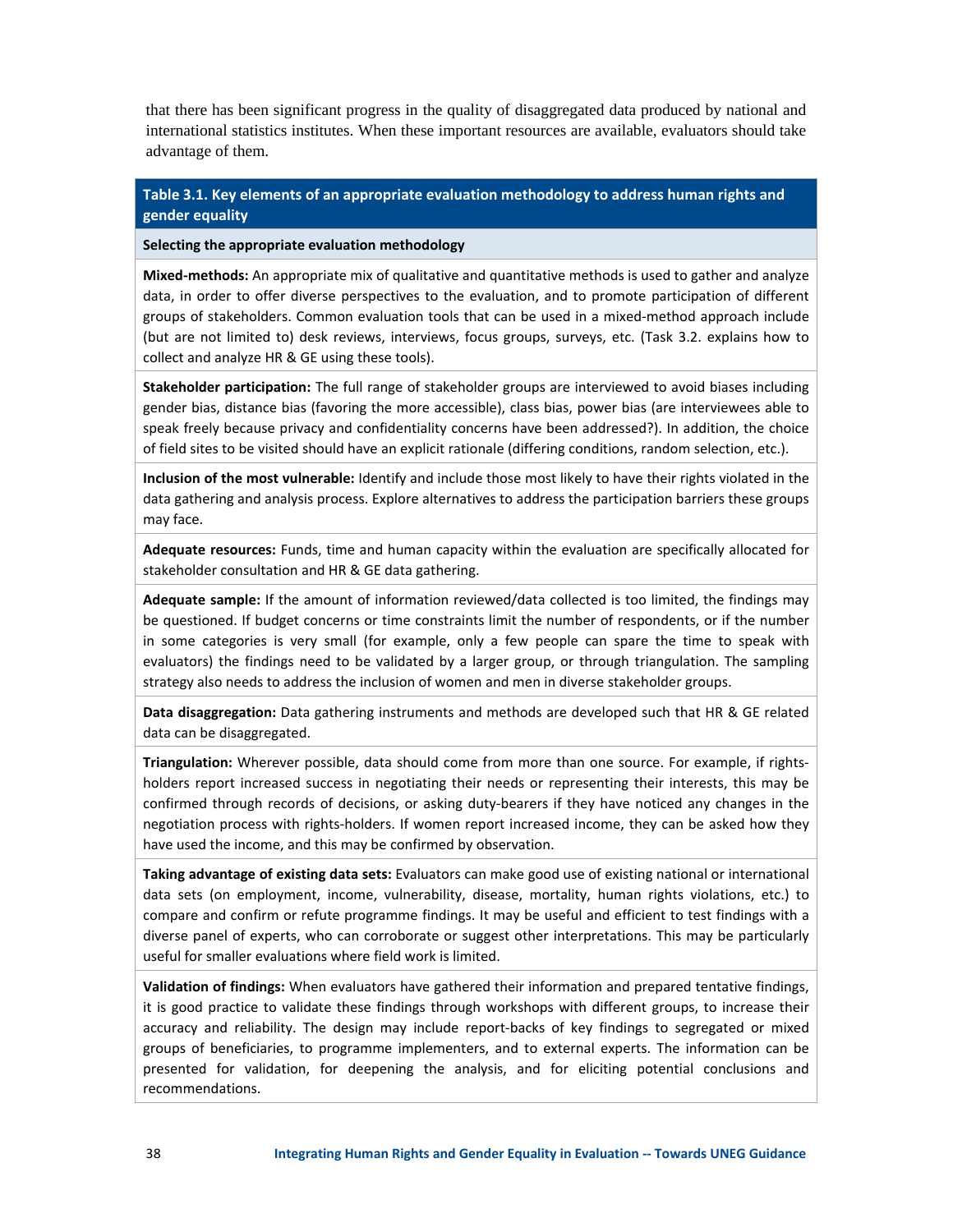#### **Task 3.2. Collecting and analysing data**

61. As previously explained, a number of tools/ methods are available to evaluators, which can be used in a mixed-method approach. Different tools can be used for different purposes including to address specific questions, to obtain data on certain indicators and to include particular stakeholder groups.

62. During the **data collection and analysis** stage, the most common tools in evaluation should be particularly tailored to assess the HR  $\&$  GE dimensions. Table 3.2 indicates how this can be done.

63. **There are multiple dimensions to analyzing data** to address HR & GE issues in an intervention. First, it is important to guarantee that data produced and offered by various groups of stakeholders, including the most vulnerable, is treated with respect and valued equally. This does not necessarily mean treating them the same. Rather, it means recognizing the differences, but not underestimating the value of the information coming from anyone. Second, it requires understanding the context of the HR  $\&$  GE issues that apply to these stakeholders, and using this understanding to inform the interpretations of their opinions. For this purpose, drawing from existing HR & GE analytical frameworks is particularly useful<sup>27</sup>. Finally, it involves paying special attention to data and information that specifically refer to HR  $&$  GE issues in the intervention, and making the best possible use of these in the overall assessment of the intervention.

 <sup>27</sup> Gender analysis frameworks are methods of research and planning for assessing and promoting gender equality issues in institutions. Information on these frameworks can be found at: http://nzaidtools.nzaid.govt.nz/?q=gender-analysis/annex-2-common-gender-analysis-frameworks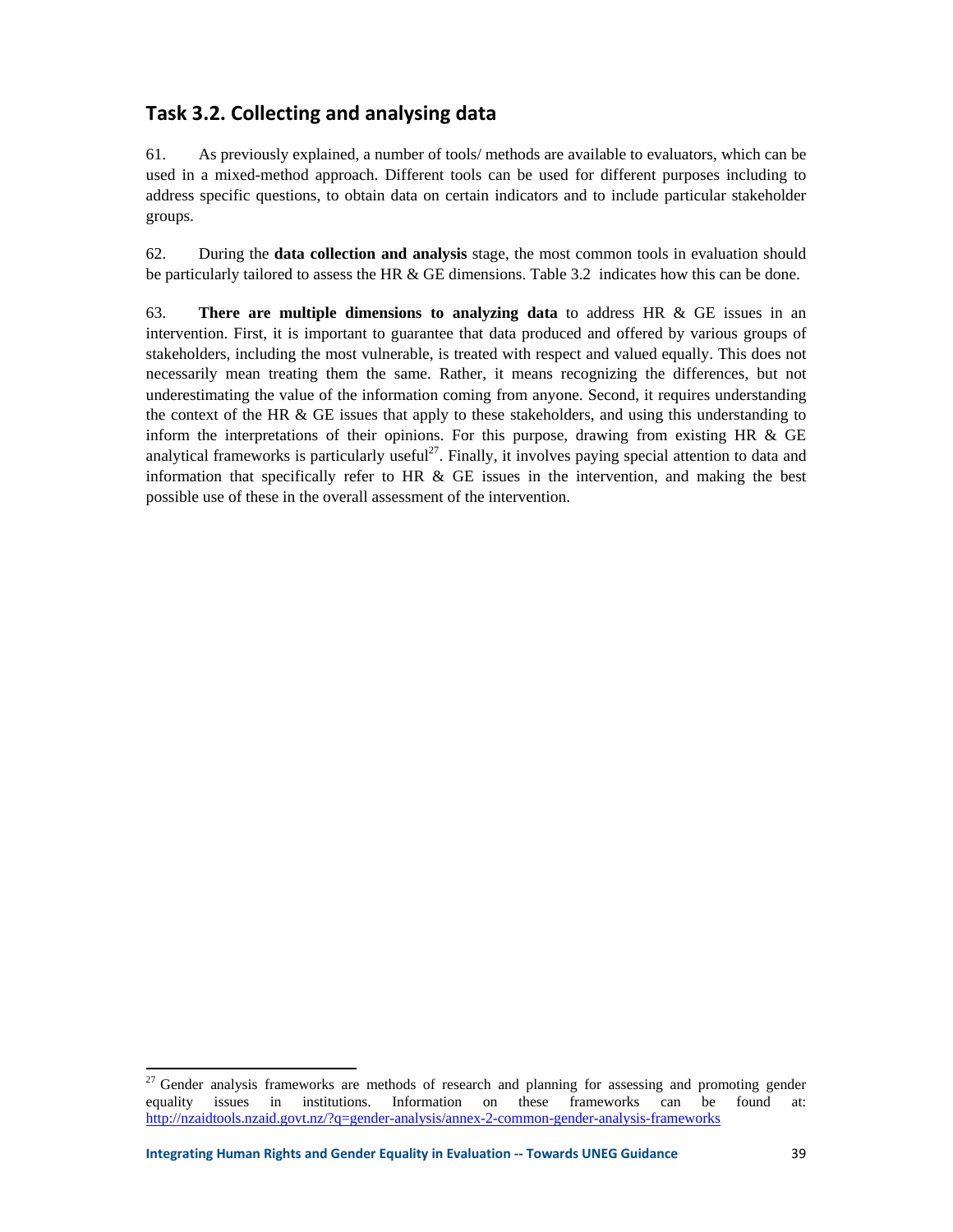| <b>Method</b>                                                                                                                                                                                                                                                                                                                       | How to address human rights and gender equality using the method                                                                                                                                                                                                                                                                                                                                                                                                                                                                                                                                                                                                                              |
|-------------------------------------------------------------------------------------------------------------------------------------------------------------------------------------------------------------------------------------------------------------------------------------------------------------------------------------|-----------------------------------------------------------------------------------------------------------------------------------------------------------------------------------------------------------------------------------------------------------------------------------------------------------------------------------------------------------------------------------------------------------------------------------------------------------------------------------------------------------------------------------------------------------------------------------------------------------------------------------------------------------------------------------------------|
| Desk review:<br>A desk review consists of a review of literature in the<br>area of the intervention, as well as documents related to<br>the intervention being evaluated (e.g. programme<br>formulation document, activity reports, monitoring<br>reports, databases, communication material produced<br>by the intervention, etc.) | Look for specific information on HR & GE, such as: i) evidence of a HR & GE analysis at the design stage;<br>ii) evidence of a detailed and inclusive stakeholder analysis, including the most vulnerable groups; iii)<br>evidence of quality engagement and participation of stakeholders in the various steps of<br>implementation; iv) information on various stakeholder groups collected in monitoring and reporting; v)<br>evidence of how HR & GE were addressed by the intervention, and the results achieved in the area.<br>Look for literature on how HR & GE relate to the area of the intervention being evaluated, including<br>academic literature on the issue being studied. |
|                                                                                                                                                                                                                                                                                                                                     | Look at organizational policies, international and regional conventions, general comments and<br>recommendations, agreements, etc. on human rights and gender equality.                                                                                                                                                                                                                                                                                                                                                                                                                                                                                                                       |
|                                                                                                                                                                                                                                                                                                                                     | Look for data on how HR & GE manifest in the particular context (country, region, community, etc.) of<br>the intervention.                                                                                                                                                                                                                                                                                                                                                                                                                                                                                                                                                                    |
|                                                                                                                                                                                                                                                                                                                                     | Look for literature produced by programme partners and other organizations that may inform the<br>assessment of HR & GE in the intervention.                                                                                                                                                                                                                                                                                                                                                                                                                                                                                                                                                  |
| <b>Focus groups:</b><br>Focus groups are small groups constituted to discuss<br>specific issues or questions. Focus groups are, in general,<br>organized according to interests, characteristics of the                                                                                                                             | Pay special attention to the constitution of groups, as it will have a significant influence on the extent to<br>which participants feel safe to participate and communicate their ideas. Seek disaggregation by gender,<br>age, social position, income, sexual orientation, category (rights holders/ duty bearers), disability, etc.<br>Refer to the stakeholder analysis in the beginning of the evaluation process to make decisions.                                                                                                                                                                                                                                                    |
| participants, etc., and discussions must be facilitated by<br>one person (usually the evaluator, but not necessarily).                                                                                                                                                                                                              | Make sure that the most vulnerable are represented. Think about practical issues that may enhance or<br>undermine participation including time, place, accessibility of the areas where the focus group will<br>gather.                                                                                                                                                                                                                                                                                                                                                                                                                                                                       |
|                                                                                                                                                                                                                                                                                                                                     | Make sure that questions directed to the focus groups include an assessment of their views on HR & GE.                                                                                                                                                                                                                                                                                                                                                                                                                                                                                                                                                                                        |
|                                                                                                                                                                                                                                                                                                                                     | Facilitate sensitively: before starting the focus group, seek information to help understand the context,<br>the relationships between individuals and groups, the power dynamics, and how the different individuals<br>and groups in the focus group are affected by HR & GE issues. During facilitation, use this knowledge to                                                                                                                                                                                                                                                                                                                                                              |
|                                                                                                                                                                                                                                                                                                                                     | guarantee an adequate interaction between participants.                                                                                                                                                                                                                                                                                                                                                                                                                                                                                                                                                                                                                                       |
|                                                                                                                                                                                                                                                                                                                                     | Use the information gathered previously to inform the analysis of the focus group discussion.                                                                                                                                                                                                                                                                                                                                                                                                                                                                                                                                                                                                 |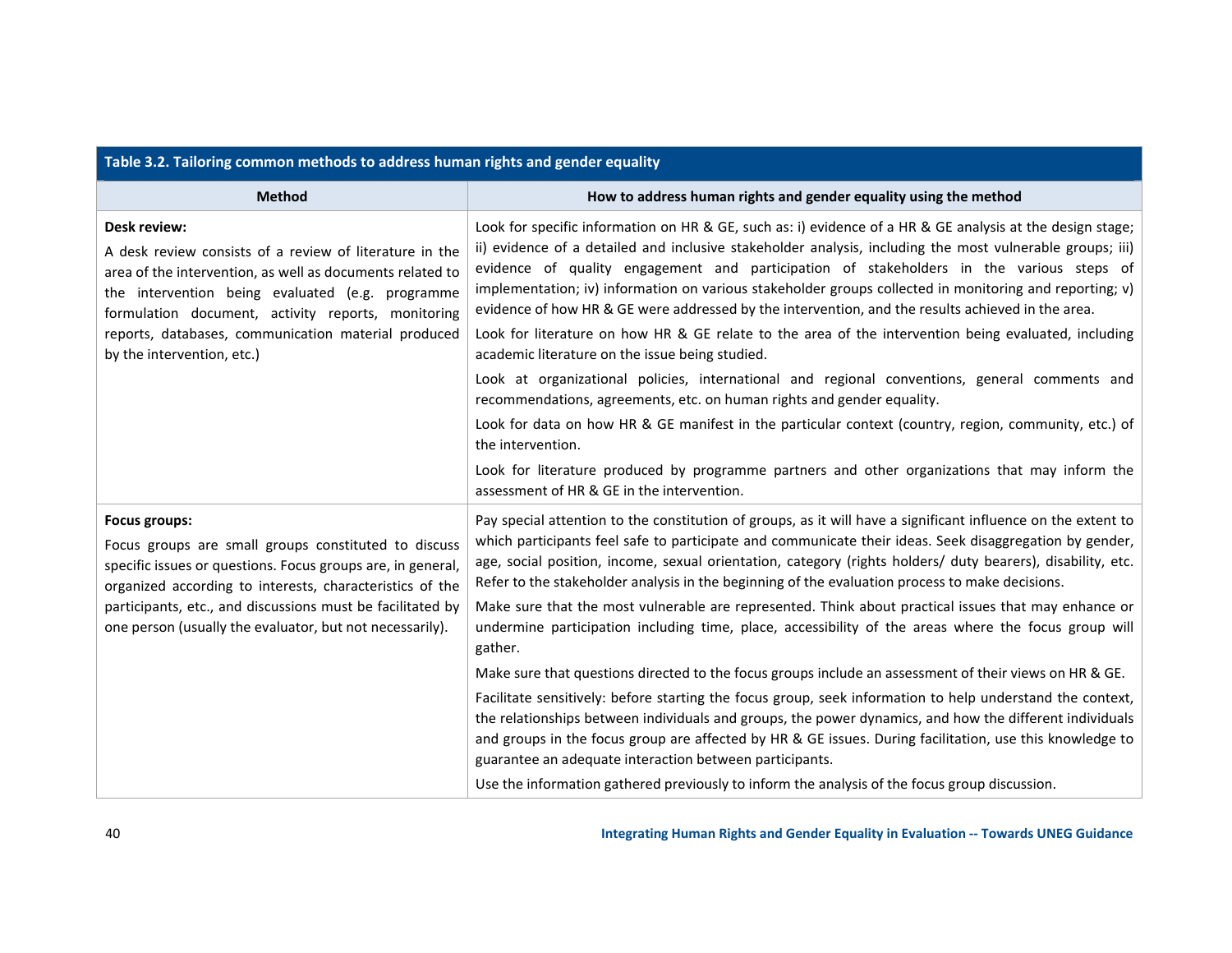| Interviews:<br>Consists of individual interactions with selected people,<br>in person or by other means (telephone, e-mail, etc.).<br>Interviews usually offer an opportunity to ask more<br>profound questions, and to refine the qualitative data<br>obtained during the evaluation process. They are also an<br>opportunity for people to speak more freely. | Make sure that the sample selected for individual interviews adequately reflects the diversity of<br>stakeholders of the intervention. Pay special attention to the inclusion of the most vulnerable<br>stakeholders, who may have been forgotten or left out of discussions and decision-making in the<br>intervention. Refer to the stakeholder analysis in the beginning of the evaluation process to make<br>decisions.<br>Consider language and translation needs.<br>Make sure to ask specific follow-up questions on HR & GE during the individual interviews.<br>Make sure to understand how each interviewee is affected by HR & GE issues.<br>Interviewees should be guaranteed that they will not be negatively affected by providing their honest<br>views on HR & GE issues.<br>Respect confidentiality. Ask for permission to quote their words. In some cases, words or sentences may<br>identify the person, even if their name is not in the report. In these cases, be honest about the<br>confidentiality challenge and only quote interviewees if they agree with it. |
|-----------------------------------------------------------------------------------------------------------------------------------------------------------------------------------------------------------------------------------------------------------------------------------------------------------------------------------------------------------------|-------------------------------------------------------------------------------------------------------------------------------------------------------------------------------------------------------------------------------------------------------------------------------------------------------------------------------------------------------------------------------------------------------------------------------------------------------------------------------------------------------------------------------------------------------------------------------------------------------------------------------------------------------------------------------------------------------------------------------------------------------------------------------------------------------------------------------------------------------------------------------------------------------------------------------------------------------------------------------------------------------------------------------------------------------------------------------------------|
|                                                                                                                                                                                                                                                                                                                                                                 | Make sure that an adequate understanding of the context, relationships, power, etc. informs the analysis<br>of data collected in interviews.                                                                                                                                                                                                                                                                                                                                                                                                                                                                                                                                                                                                                                                                                                                                                                                                                                                                                                                                              |
| Surveys:<br>Surveys are implemented through the application of<br>questionnaires (in person or electronically) and are the                                                                                                                                                                                                                                      | Make sure that the sample selected to respond to the survey reflects the diversity of stakeholders in the<br>intervention, including women and men. Include the most vulnerable groups. Refer to the stakeholder<br>analysis in the beginning of the evaluation process to make decisions.                                                                                                                                                                                                                                                                                                                                                                                                                                                                                                                                                                                                                                                                                                                                                                                                |
| most common tool to obtain information from a large<br>number of people in an evaluation.                                                                                                                                                                                                                                                                       | Pay particular attention to the format and language of the survey. Consider alternatives to address<br>respondents who are illiterate or have low education levels, and make sure that all are able to<br>understand the questions.                                                                                                                                                                                                                                                                                                                                                                                                                                                                                                                                                                                                                                                                                                                                                                                                                                                       |
|                                                                                                                                                                                                                                                                                                                                                                 | Create different questionnaires for different stakeholder groups. While you want to ensure that at least<br>some of the questions are comparable in content (to inform the subsequent data analysis), it is also<br>important to address the specific issues and interests of the various stakeholder groups. As indicated<br>above, language and format will also need to be adaptable.                                                                                                                                                                                                                                                                                                                                                                                                                                                                                                                                                                                                                                                                                                  |
|                                                                                                                                                                                                                                                                                                                                                                 | Make sure that the survey includes specific HR & GE questions.                                                                                                                                                                                                                                                                                                                                                                                                                                                                                                                                                                                                                                                                                                                                                                                                                                                                                                                                                                                                                            |
|                                                                                                                                                                                                                                                                                                                                                                 | Make sure that you are aware of bias when analyzing the data. This is particularly important in this large-<br>scale tool, and it is essential to understand who responded, how the different stakeholder groups are<br>represented in the respondents, who didn't respond and why.                                                                                                                                                                                                                                                                                                                                                                                                                                                                                                                                                                                                                                                                                                                                                                                                       |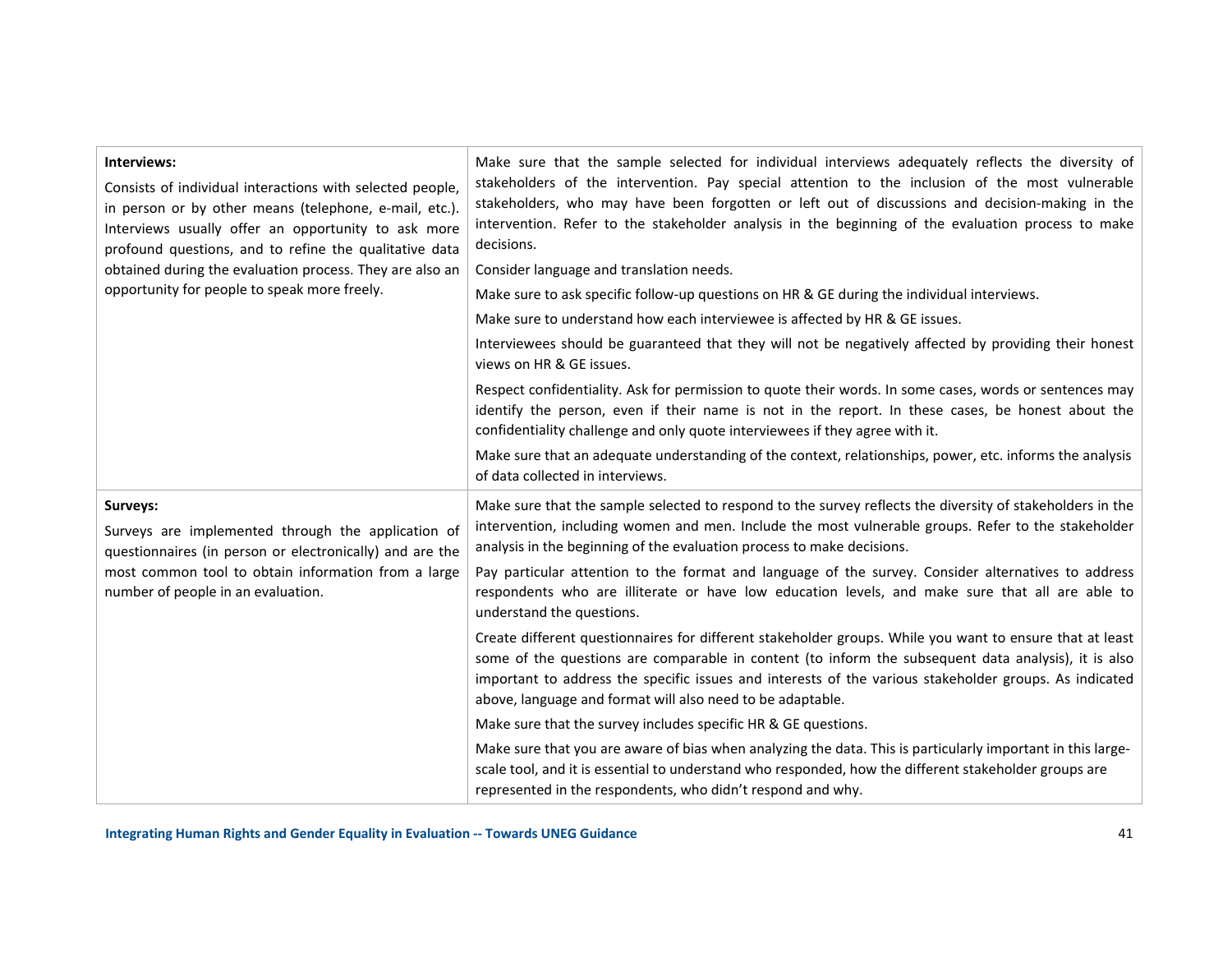### **Task 3.3. Preparing the evaluation report and alternative forms of reporting**

64. After the data collection process, evaluators will analyse the data and prepare the evaluation report.

65. It is good practice to discuss evaluation findings with stakeholders before the preparation of the report. It is an opportunity to explain how their contributions were used, and to provide them with the chance to correct any inaccuracies and clarify doubts. This can be done in the form of a **final workshop**, and the selection of participants should refer back to the stakeholder analysis, including special attention to the most vulnerable groups, who can normally be left out of discussions due to multiple kinds of constraints. To adequately respond to HR & GE, the workshop needs to follow the lines ideally already adopted in the evaluation process: being as inclusive as possible, and creating the adequate space for reflection and active, free and meaningful participation.

66. A good **evaluation report** will need to make sure that the information provided by participants during the evaluation process, including the final workshop, is duly captured with balanced perspectives and fair representation of different points of view. Findings and recommendations need to be formulated in detail, identifying to whom the recommendations are addressed and proposing concrete action points. The evaluation report is the most important resource for the evaluator to reassert the importance of adequately addressing HR & GE. **Table 3.3** presents some guidance on how to formulate an evaluation report that adequately addresses HR & GE.

67. A traditional evaluation report may not be sufficient to inform all audiences of an evaluation. At this stage of the process, the stakeholder analysis will have informed the evaluation team who the different audiences are and their particular needs. For example, there may be illiterate groups, or stakeholders who do not speak the official language of the evaluation. Understanding these differences and needs is key to including these stakeholders in the process of understanding the evaluation findings, learning with them and supporting the implementation of the recommendations. The evaluation team/manager can devise forms of evaluation reporting that make use of alternative ways of depicting information through for example imagery, theater, poetry, music, etc.

#### **Table 3.3: Preparing the evaluation report**

#### **Key elements of an effective evaluation report**

**Coverage of HR & GE information:** The report should correspond with the requirements in the ToR for information and findings on HR & GE. Are the conclusions adequately supported by the findings?

**Stakeholder participation:** The report should acknowledge how inclusive stakeholder participation was ensured during the evaluation process.

**Recommendations on HR and/or GE:** Do the conclusions warrant recommendations, and are they appropriately targeted and specific, and likely to lead to appropriate action? If not, can they be made more relevant? Will it be possible to follow up on the recommendation to see if it has been implemented?

**Challenges:** Challenges to obtaining HR & GE information or to addressing the issues appropriately should be included. Indicate the implications of not having data available, if this is the case: if data were available, what would have been different in the evaluation? What would have been the gains in the process?

**Lessons:** Include lessons on HR & GE, both related to the intervention itself, and also on how to integrate these dimensions into the evaluation process.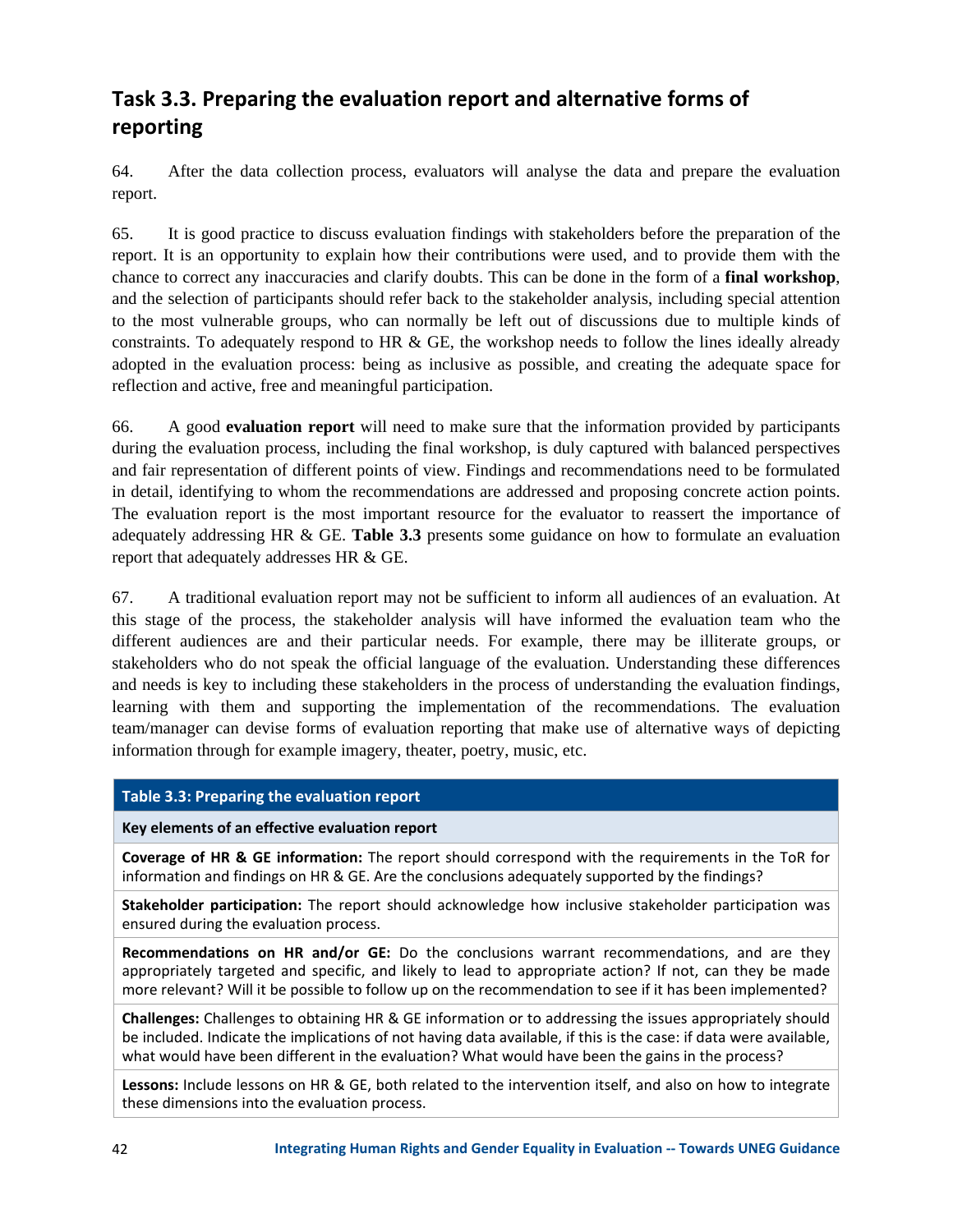### **Task 3.4. Disseminating the evaluation and preparing a Management Response**

68. Once the evaluation has been completed, the evaluation manager is bound by his/her organization's policies on dissemination. However, they may wish to promote the fullest possible use of the HR & GE dimensions of the evaluation within the UN systems and among colleagues. Methods and elements of a good dissemination plan include:

- **Providing barrier-free access to the evaluation products**: Is the language and format of the report accessible to all potential users? Is it easy to find and disseminate?
- **Identifying the direct users of the evaluation:** Refer back to the stakeholder analysis to assess to whom the evaluation should be disseminated. How should they be engaged and how can they contribute to dissemination? How can direct users take advantage of their own channels to disseminate the evaluation?
- **Identifying indirect users of the evaluation:** There may be other groups who would be interested in the findings and conclusions of this evaluation, such as evaluation networks, gender focal points, human rights bodies, civil society organizations that can use the lessons and data identified. This may mean national, regional, or global users. Can the evaluation manager use his/her networks to inform these groups about the evaluation, or publicize the evaluation on an organizational website or agree to links on other websites?
- **Developing good practices and lessons learned:** Since the systematic inclusion of HR & GE in UN evaluations is a recent emphasis, especially for work that is not specifically targeting HR & GE, it could be useful to compare experiences in this area with evaluation colleagues in the UN system. Evaluation offices can create opportunities for their staff's professional development and for ensuring good practice by sharing examples of how HR & GE dimensions have been applied in evaluations and the resulting lessons learned.

69. The UNEG Norms and Standards recommend preparing a management response to all evaluations. A management response addresses recommendations, identifying who is responsible for their implementation and what are the action points and deadlines. Management responses are a practical means to enhance the use of the evaluation findings and conclusions to improve action. They "force" evaluators to be clear and straightforward in their recommendations. In the spirit of participation, stakeholders should also participate in the decisions on how to respond to the evaluation, and agree on clear roles and responsibilities. All agreed responses should take into consideration the possible effects on HR & GE.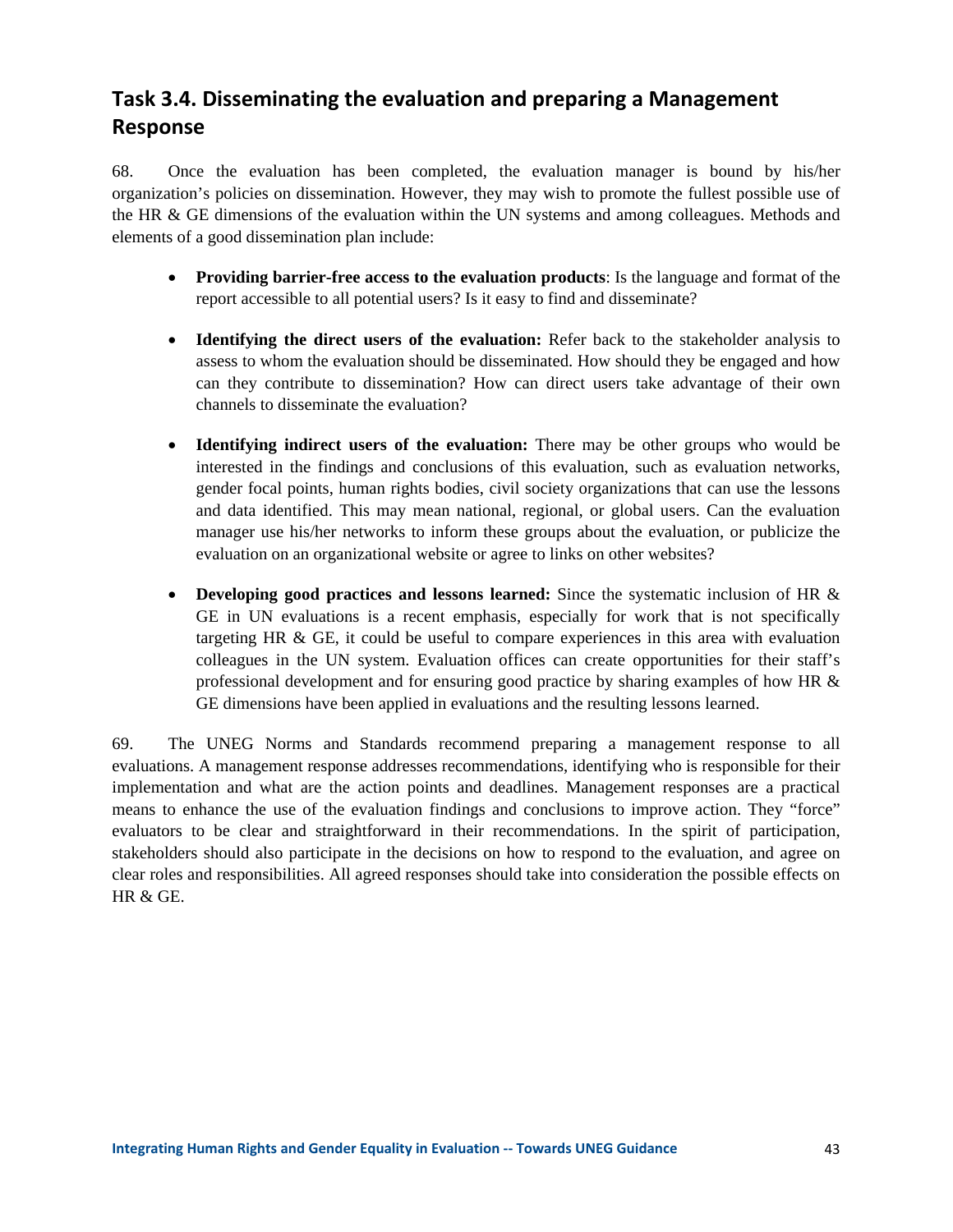### **Annex 1. Summary checklist for a human rights and gender equality evaluation process**

Checklist for evaluation managers to assess whether all necessary steps to integrate HR & GE in the evaluation process have been duly followed.

|                                          | Checklist for integrating the human rights and gender equality dimensions into the evaluation process                                                                                                                                  |
|------------------------------------------|----------------------------------------------------------------------------------------------------------------------------------------------------------------------------------------------------------------------------------------|
| assessment<br>Evaluability<br>$-20$      | Was an assessment to determine the evaluability level of HR & GE in the intervention<br>performed?                                                                                                                                     |
| pg. 16 -                                 | How will HR & GE evaluability challenges be addressed during the evaluation, based on the<br>results of the evaluability assessment?                                                                                                   |
|                                          | Was a HR & GE stakeholder analysis performed?                                                                                                                                                                                          |
| Stakeholder<br>$pg. 21 - 24$<br>Analysis | Was a diverse group of stakeholders identified from the stakeholder analysis, including<br>women and men, as well as those who are most affected by rights violations and groups<br>who are not directly involved in the intervention? |
|                                          | How will the evaluation team reach out to stakeholders to be engaged in the evaluation?                                                                                                                                                |
|                                          | Were evaluation criteria defined which specifically address HR & GE?                                                                                                                                                                   |
| pg. 25-28<br>Criteria                    | Were additional criteria specific to the context of the intervention to be evaluated<br>identified?                                                                                                                                    |
| Questions<br>$-32$<br>29<br><u>od</u>    | Were evaluation questions that specifically address HR & GE framed?                                                                                                                                                                    |
|                                          | Are there indicators already defined by the intervention with available disaggregated data?                                                                                                                                            |
| Indicators<br>pg. 33-34                  | Were additional indicators identified for the evaluation of the intervention, specifically<br>addressing HR & GE?                                                                                                                      |
|                                          | Were plans made on how to collect data to inform the additional indicators?                                                                                                                                                            |
|                                          | Was an evaluation team with knowledge of and commitment to HR & GE selected?                                                                                                                                                           |
| $.35 - 36$<br>Team                       | Is the evaluation team diverse, in terms of gender, types of expertise, age, geographical<br>origin, etc.?                                                                                                                             |
| <b>Dgi</b>                               | Is the team ethically responsible and balanced with equitable power relations, in line with<br>the concepts of HR & GE?                                                                                                                |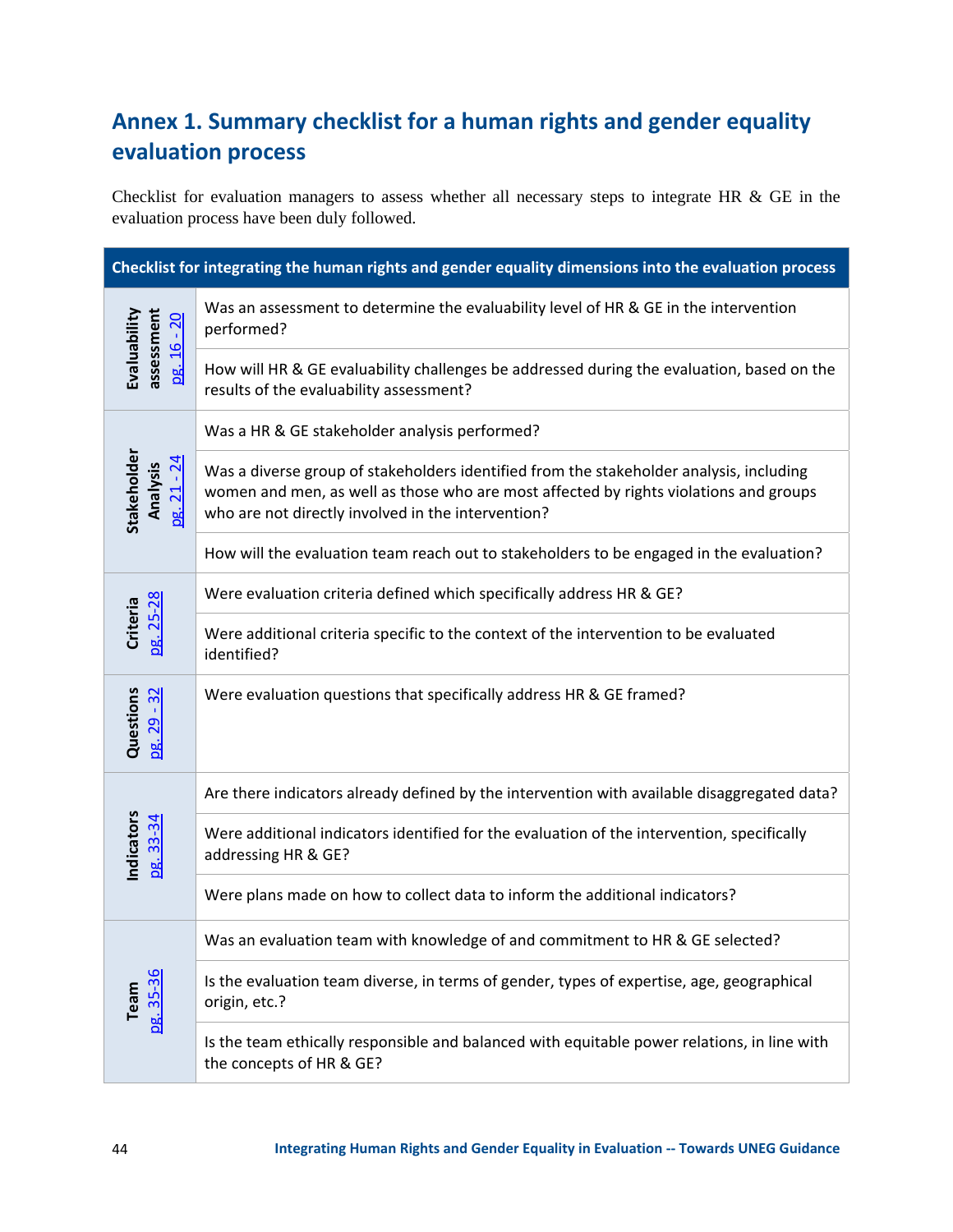|                                                                                                  | Does the evaluation methodology employ a mixed methods approach, appropriate to<br>addressing HR & GE?                                                                                                |  |  |  |
|--------------------------------------------------------------------------------------------------|-------------------------------------------------------------------------------------------------------------------------------------------------------------------------------------------------------|--|--|--|
| Methodology<br>pg. 37-38                                                                         | Does the evaluation methodology favour stakeholders' right to participation, including<br>those most vulnerable?                                                                                      |  |  |  |
|                                                                                                  | Does the evaluation methodology favour triangulation of the information obtained?                                                                                                                     |  |  |  |
| analyzing data<br>Collecting and<br>pg. 39-41                                                    | Were all stakeholder groups identified in the stakeholder analysis consulted during the<br>evaluation?                                                                                                |  |  |  |
|                                                                                                  | Were all stakeholder groups consulted at the end of the data collection stage to discuss<br>findings and hear their views on the conclusions and recommendations of the evaluation?                   |  |  |  |
|                                                                                                  | Does the evaluation report address HR & GE issues, including in the recommendations<br>section?                                                                                                       |  |  |  |
|                                                                                                  | How will the recommendations in the report affect the different stakeholders of the<br>programme?                                                                                                     |  |  |  |
| Report and reporting<br>pg. 42-42                                                                | Are there plans to disseminate the evaluation report to a wide group, in particular<br>stakeholder groups who have an interest in and/or are affected by HR & GE issues?                              |  |  |  |
|                                                                                                  | Was a management response prepared which considers the HR & GE issues raised in the<br>report?                                                                                                        |  |  |  |
|                                                                                                  | Did the preparation of the management response and discussion of action points involve<br>a diverse group of stakeholders, including those who have an interest in and/or are<br>affected by HR & GE? |  |  |  |
|                                                                                                  |                                                                                                                                                                                                       |  |  |  |
|                                                                                                  |                                                                                                                                                                                                       |  |  |  |
|                                                                                                  |                                                                                                                                                                                                       |  |  |  |
|                                                                                                  |                                                                                                                                                                                                       |  |  |  |
|                                                                                                  |                                                                                                                                                                                                       |  |  |  |
|                                                                                                  |                                                                                                                                                                                                       |  |  |  |
|                                                                                                  |                                                                                                                                                                                                       |  |  |  |
|                                                                                                  |                                                                                                                                                                                                       |  |  |  |
| <b>Integrating Human Rights and Gender Equality in Evaluation -- Towards UNEG Guidance</b><br>45 |                                                                                                                                                                                                       |  |  |  |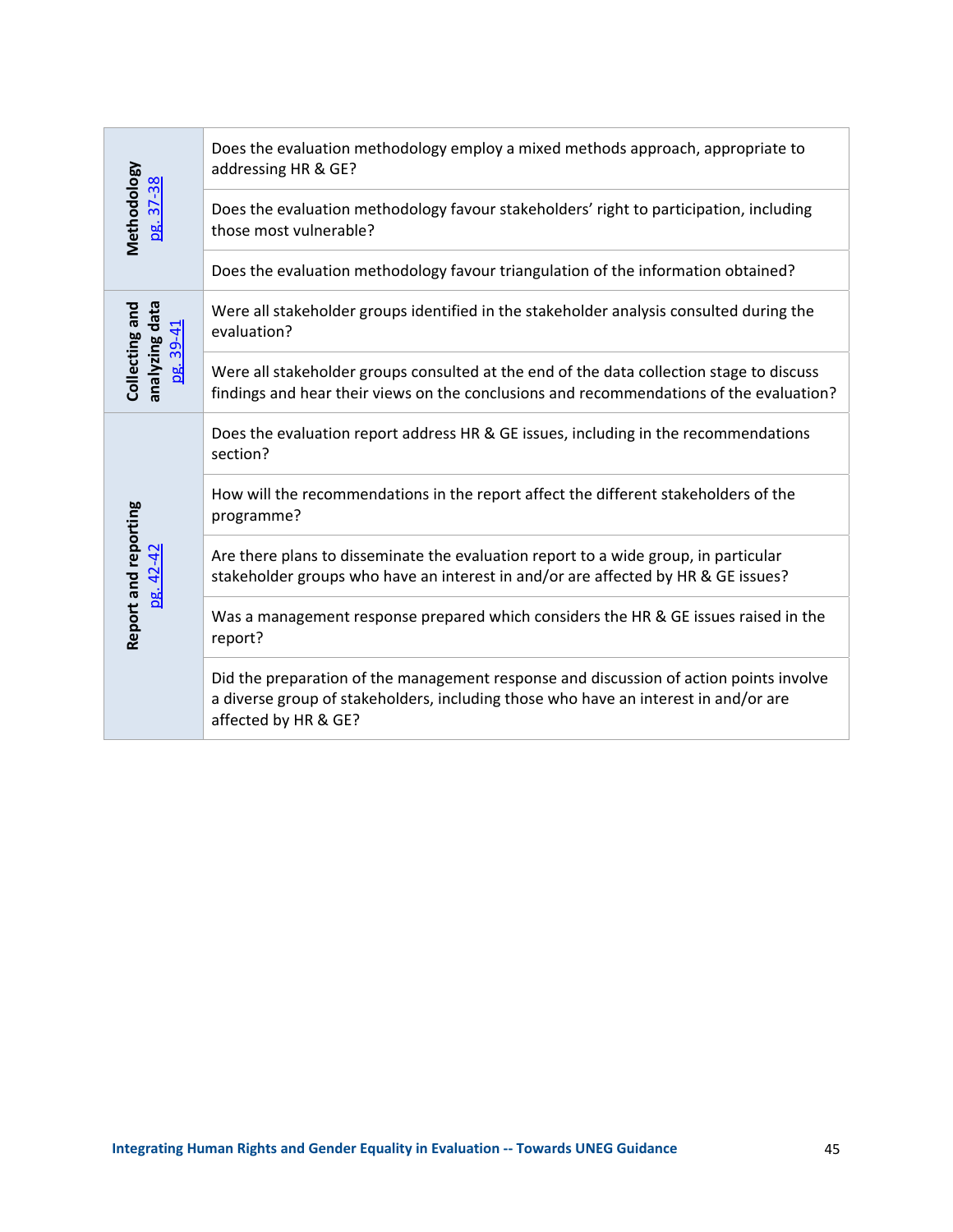### **Annex 2. Examples of human rights and gender equality empowerment indicators**

| <b>Quantitative</b>                                                                                           | <b>Qualitative</b>                                                                                                                             |
|---------------------------------------------------------------------------------------------------------------|------------------------------------------------------------------------------------------------------------------------------------------------|
|                                                                                                               | <b>Legal empowerment</b>                                                                                                                       |
| Number of cases related to HR & GE heard in                                                                   | Availability of legal services and justice to women                                                                                            |
| local/national/sub national courts, and their results.                                                        | and men in different stakeholder groups.                                                                                                       |
| Number of cases related to the legal rights of                                                                | Enforcement of legislation related to the protection                                                                                           |
| divorced and widowed women heard in                                                                           | of human rights of women and men in different                                                                                                  |
| local/national/sub national courts, and the results.                                                          | stakeholder groups.                                                                                                                            |
| Rate at which the number of women and men of                                                                  | Changes in access to information about claims and                                                                                              |
| different stakeholder groups in the local/ national/                                                          | decisions related to human rights violations                                                                                                   |
| sub national police force, by rank, is increasing or                                                          | towards women and men in different stakeholder                                                                                                 |
| decreasing.                                                                                                   | groups.                                                                                                                                        |
| Rates of violence against women and men in                                                                    | Change in rights-holders' ability to claim rights, and                                                                                         |
| different stakeholder groups.                                                                                 | how/ in which areas                                                                                                                            |
| Rate at which the number of local/ national/ sub-                                                             | Change in responsiveness to claims related to                                                                                                  |
| national justices/prosecutors/lawyers who are                                                                 | human rights violations towards women and men in                                                                                               |
| women or men of different stakeholder groups is                                                               | different stakeholder groups (timeliness, rights-                                                                                              |
| increasing/ decreasing.                                                                                       | holder satisfaction).                                                                                                                          |
|                                                                                                               | Effect of the enforcement of legislation in terms of<br>treatment of offenders against women and children<br>or other human rights violations. |
|                                                                                                               | <b>Political empowerment</b>                                                                                                                   |
| Proportion of seats held by women and men in                                                                  | Perceptions as to the degree that different groups                                                                                             |
| different stakeholder groups in local/ national/ sub                                                          | (women/men, class, urban/remote ethnicity etc.)                                                                                                |
| national councils/ decision-making bodies.                                                                    | are aware of local politics, and their legal rights.                                                                                           |
| Proportion of women and men in different                                                                      | Types of positions held by women and men in                                                                                                    |
| stakeholder groups in decision-making positions in                                                            | different stakeholder groups in local/ national/ sub                                                                                           |
| local/ national/ sub national government.                                                                     | national governments.                                                                                                                          |
| Proportion of women and men in different                                                                      | Types of positions held by women and men of                                                                                                    |
| stakeholder groups in the local/ national/ sub                                                                | different stakeholder groups in local/ national/ sub                                                                                           |
| national civil service.                                                                                       | national councils/ decision-making bodies.                                                                                                     |
| Proportion of women and men in different<br>stakeholder groups in decision-making positions<br>within unions. | Knowledge about human rights obligations among<br>women and men duty-bearers at various levels.                                                |
| Percentage of eligible women and men in different                                                             | Knowledge about human rights among women and                                                                                                   |
| stakeholder groups who vote.                                                                                  | men rights-holders of various types.                                                                                                           |
| Proportion of women and men in different<br>stakeholder groups registered as voters                           |                                                                                                                                                |
| Proportion of union members who are women and<br>men of different stakeholder groups.                         |                                                                                                                                                |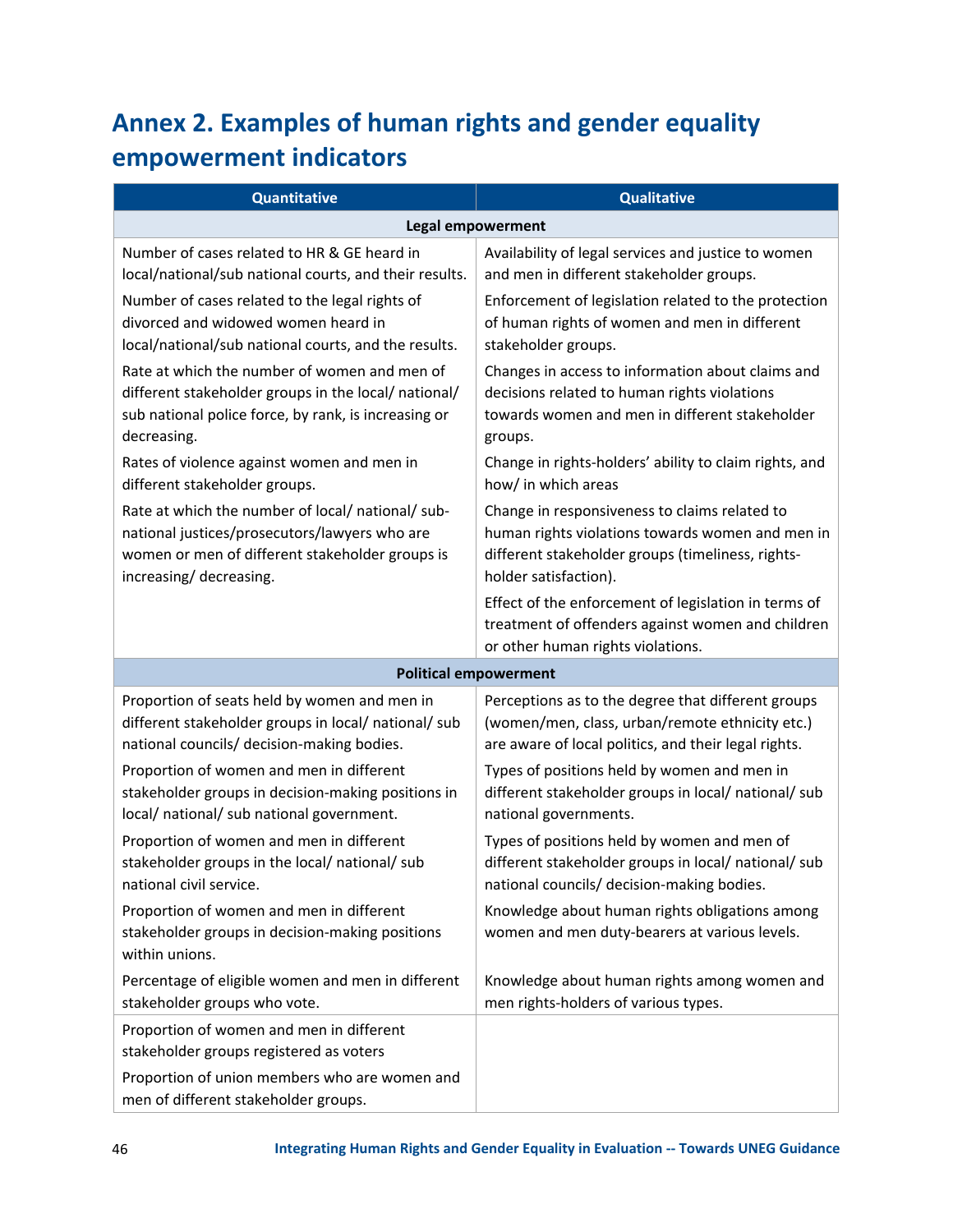| Quantitative                                                                                                                                                                                                                                                                                                     | <b>Qualitative</b>                                                                                                                                                 |
|------------------------------------------------------------------------------------------------------------------------------------------------------------------------------------------------------------------------------------------------------------------------------------------------------------------|--------------------------------------------------------------------------------------------------------------------------------------------------------------------|
| Proportion of women and men of different<br>stakeholder groups who participate in public<br>protests and political campaigning, as compared to<br>their representation in the population.                                                                                                                        |                                                                                                                                                                    |
|                                                                                                                                                                                                                                                                                                                  | <b>Economic empowerment</b>                                                                                                                                        |
| Employment/ unemployment rates of women and<br>men in different stakeholder groups.                                                                                                                                                                                                                              | Ability to make small or large purchases<br>independently.                                                                                                         |
| Changes in time-use in selected activities,<br>particularly greater sharing by household members<br>of unpaid housework and child-care.                                                                                                                                                                          | Extent to which women and men of different<br>stakeholder groups have greater economic<br>autonomy, both in public and private spheres.                            |
| Salary/ wage differentials between women and<br>men in different stakeholder groups.                                                                                                                                                                                                                             |                                                                                                                                                                    |
| Changes in ratio of property owned and controlled<br>by women and men (land, houses, livestock), across<br>different categories of stakeholders (e.g. socio-<br>economic and ethnic groups).                                                                                                                     |                                                                                                                                                                    |
| Average household expenditure of<br>female/male/child (orphans, child soldiers, etc.)<br>headed households on education/health.                                                                                                                                                                                  |                                                                                                                                                                    |
| Percentage of available credit, financial and<br>technical support services going to women, men<br>and children of different stakeholder groups from<br>government/ non-government sources.                                                                                                                      |                                                                                                                                                                    |
|                                                                                                                                                                                                                                                                                                                  | <b>Social Empowerment</b>                                                                                                                                          |
| Number of women and men of different<br>stakeholder groups participating in local/ national/<br>sub national institutions (e.g. women's associations,<br>consciousness raising or income generating groups,<br>religious organizations, ethnic and kinship<br>associations) relative to project area population. | Extent to which women and men of different<br>stakeholders groups have access to networks or<br>negotiation spaces to realize human rights or<br>resolve conflict. |
| Number of women and men in different<br>stakeholder groups in positions of power in local/<br>national/ sub national institutions.                                                                                                                                                                               | Extent of training or networking among women and<br>men of different stakeholder groups, compared.                                                                 |
| Control of women and men of different stakeholder<br>groups over fertility decisions (e.g. number of<br>children, number of abortions).                                                                                                                                                                          | Mobility of women and men in different<br>stakeholder groups within and outside their<br>residential locality.                                                     |
|                                                                                                                                                                                                                                                                                                                  | Self-perceptions of changed confidence or capacity<br>in women and men of disadvantaged or<br>marginalized groups.                                                 |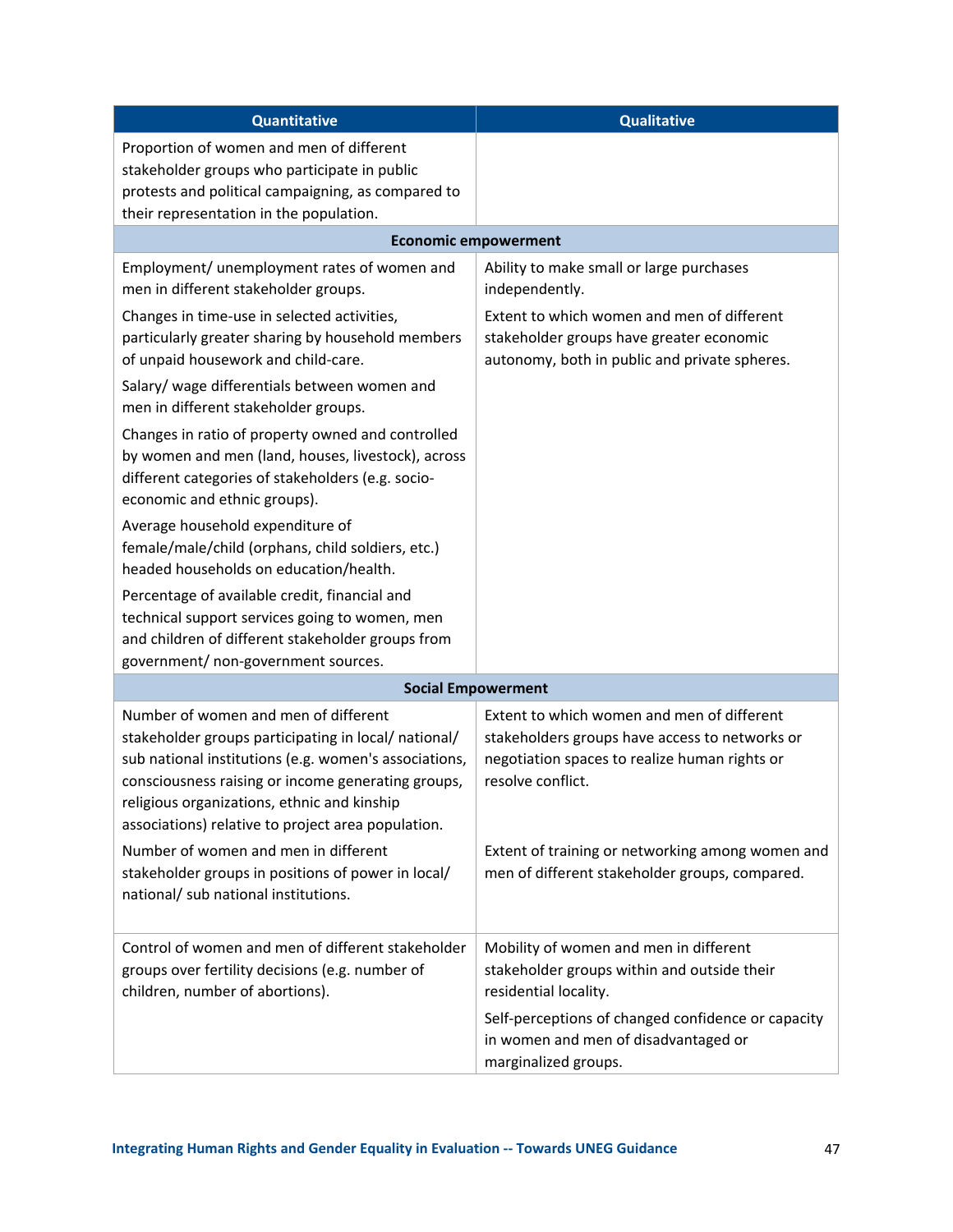### **Bibliography**

- Canadian International Development Agency (CIDA) (1997), *Guide Towards Gender Sensitive Indicators,* CIDA, Canada. Available at: http://www.acdicida.gc.ca/inet/images.nsf/vLUImages/Policy/\$file/WID-GUID-E.pdf
- Gostin, L. and J. M. Mann (1994), "Towards the Development of a Human Rights Impact Assessment for the Formulation and Evaluation of Public Health Policies", *Health and Human Rights*, No. 1 pp. 58-80.
- International Development Research Centre (IDRC) (2008), "Outcome Mapping: International Development Research Centre," http://www.idrc.ca/en/ev-26586-201-1-DO\_TOPIC.html.
- Meléndez, A.F (2007), "Indicadores de Género, Mitos y Leyendas", *Série Metodologías 4*. Santiago de Chile: Inclusión y Equidad Consultora.
- Organisation for Economic Cooperation and Development (OECD) (1991), *Principles for Evaluation of Development Assistance*, Development Assistance Committee (DAC) OECD, Paris. Available at: http://www.oecd.org/dataoecd/31/12/2755284.pdf.
- OECD (2000), *Glossary of Key Terms in Evaluation and Results Based Management (RBM)*, DAC-OECD, Paris. Available at: http://www.oecd.org/dataoecd/29/21/2754804.pdf.
- OECD (2005), The Paris Declaration on Aid Effectiveness and Accra Agenda for Action, DAC-OECD, Paris. Available at: http://www.oecd.org/document/18/0,2340,en\_2649\_3236398\_35401554\_1\_1\_1\_1,00.html.
- Patton, M.Q (2008), *Utilization-Focused Evaluation*. 4th ed. Thousand Oaks: Sage Publications, California.
- Theis, J. (2004), "*Promoting Rights-Based Approaches: Experiences and Ideas from Asia and the Pacific*", Save the Children Sweden, Keen Publishing, Thailand. Available at: http://www.gsdrc.org/go/display/document/legacyid/1587.
- United Nations (UN) (2008), *Report on Indicators for Promoting and Monitoring the Implementation of Human Rights (Summary)*, UN, Geneva. Available at: http://www2.ohchr.org/english/issues/indicators/docs/HRI.MC.2008.3\_en.pdf.
- UN (2002), *Summary of Action 2*, UN, New York. Available at: http://www.un.org/events/action2/summary.html.
- UN (1997), Report of the UN Economic and Social Council: "*Mainstreaming the gender perspective into all policies and programmes in the UN system*". Available at: http://www.un.org/documents/ecosoc/docs/1997/e1997-66.htm.
- UN (1979), "*UN Convention on the Elimination of All Forms of Discrimination against Women*", UN, New York. Available at: http://www.un.org/womenwatch/daw/cedaw/text/econvention.htm.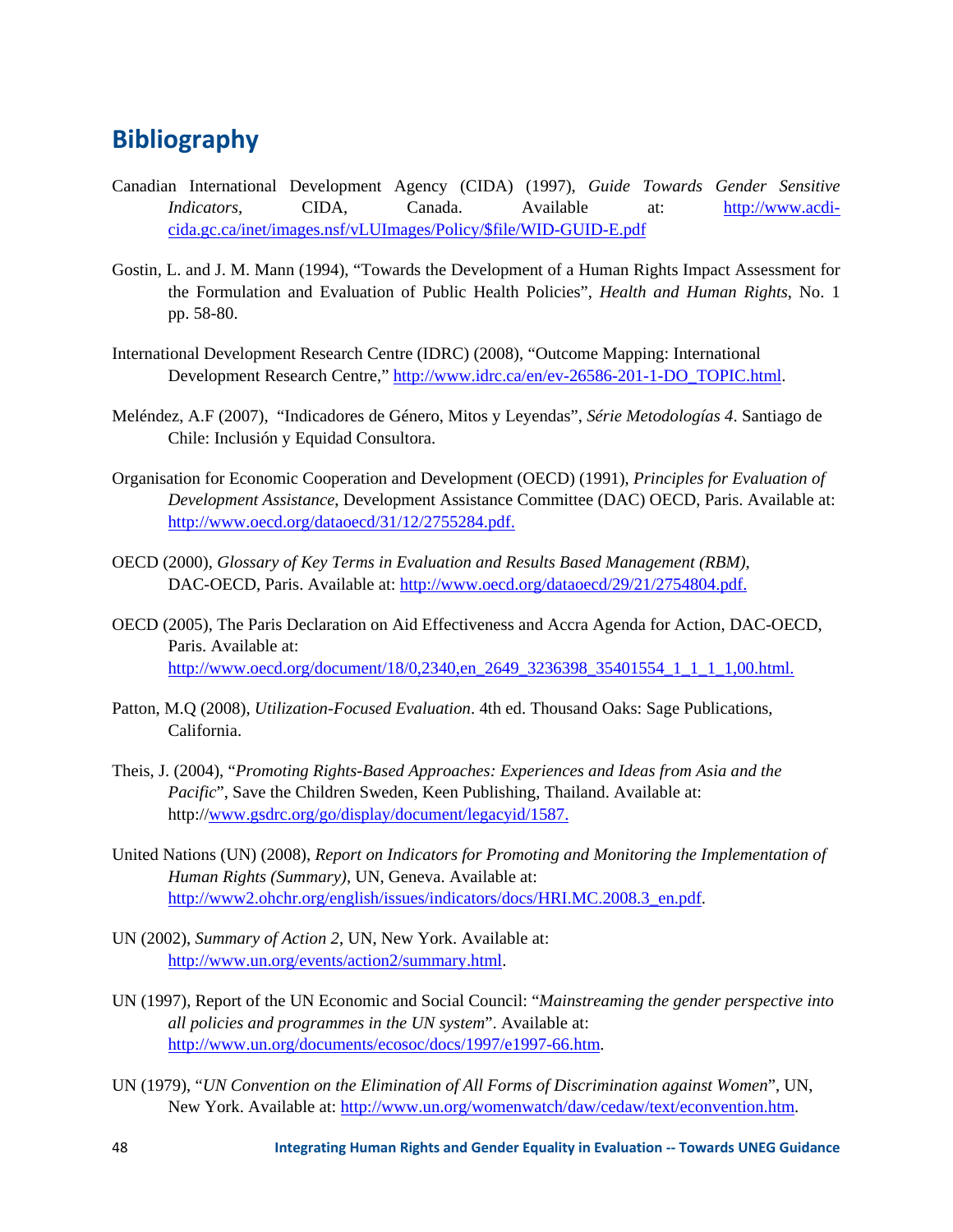- UN (1948), *Universal Declaration of Human Rights,* UN, New York. Available at: http://www.ohchr.org/EN/UDHR/Pages/Language.aspx?LangID=eng.
- United Nations Development Group (UNDG) (2009), *Delivering as One on Human Rights: A proposal to institutionalize human rights mainstreaming in the UNDG* (Concept Note). Available at: http://www.undg.org/index.cfm?P=1452.
- United Nations Development Programme (2009), *UNDP Handbook on Planning, Monitoring and Evaluating for Development Results*, UNDP, New York. Available at: http://www.undp.org/eo/handbook.
- UNDP (2003), *Report of the Second Interagency Workshop on Implementing a Human Rights-based Approach in the Context of UN Reform, UNDP*, New York. Available at: http://www.undg.org/archive\_docs/4128- Human\_Rights\_Workshop\_\_Stamford\_\_\_Final\_Report.doc
- United Nations Evaluation Group (UNEG) (2008), *UNEG Code of Conduct for Evaluation in the UN System*, UNEG, New York. Available at: http://www.unevaluation.org/unegcodeofconduct
- UNEG (2005), *UNEG Norms for Evaluation in the UN System*, UNEG, New York. Available at: www.unevaluation.org/unegnorms.
- UNEG (2005), *UNEG Standards for Evaluation in the UN System,* UNEG, New York. Available at: www.unevaluation.org/unegstandards.
- United Nations Entity for Gender Equality and the Empowerment of Women (UN Women) (2010), *A Manager's Guide to Human Rights and Gender Responsive Evaluation,* UN Women, New York. Available at: http://unifem.org/evaluation\_manual/.
- World Health Organisation (WHO) (2001), *Putting Women First: Ethical and Safety Recommendations for Research on Domestic Violence Against Women,* WHO, Geneva. Available at: http://www.who.int/gender/violence/womenfirtseng.pdf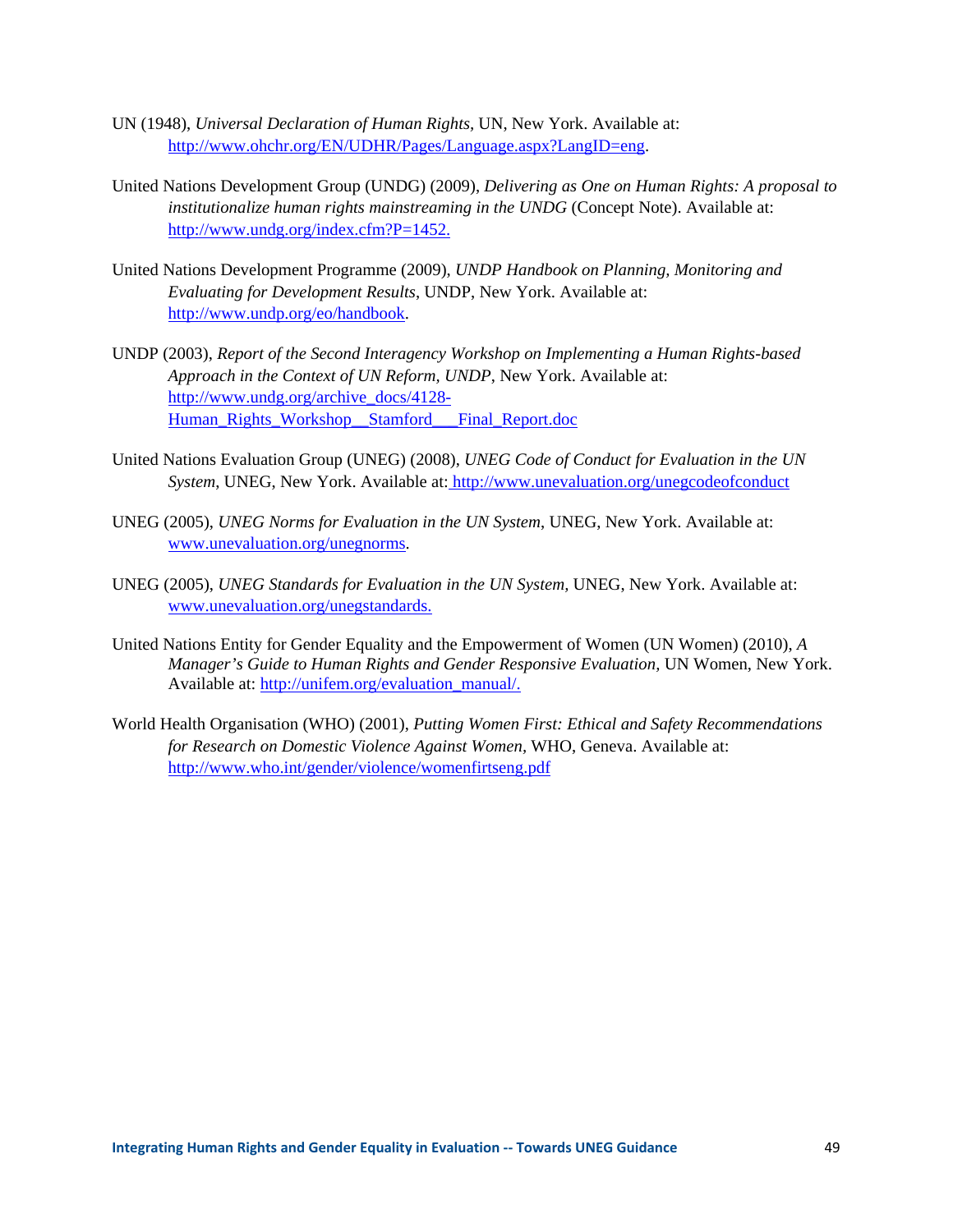### **Feedback form for the UNEG Handbook on Integrating Human Rights and Gender Equality in Evaluation ‐ Towards UNEG Guidance**

Your feedback is very important to us. Whether you have used the Handbook in an evaluation or review, or even if you didn't apply it in practice, we would be grateful if you could please complete the following. Your comments will assist us to continuously improve the Handbook and will be kept confidential.

Please return completed forms to: uneg-hrge-handbook@list.unevaluation.org. An online version of this feedback form is also available at: http://www.surveymonkey.com/s/uneghrgehandbookfeedback.

### **Use of the Handbook**

Please indicate the type of evaluation for which you used the Handbook (check each applicable):

| Institutional $\Box$                                                          | Joint $\Box$                                                                                                           | Meta $\square$ | Programme/ project $\Box$ |  | Strategic $\Box$ | Thematic $\square$ | Other $\Box$ |
|-------------------------------------------------------------------------------|------------------------------------------------------------------------------------------------------------------------|----------------|---------------------------|--|------------------|--------------------|--------------|
| <b>Specify other:</b>                                                         | Click here to enter text.                                                                                              |                |                           |  |                  |                    |              |
| Please indicate the type of context:                                          |                                                                                                                        |                |                           |  |                  |                    |              |
| Humanitarian $\Box$<br>Other $\Box$<br>Development $\square$                  |                                                                                                                        |                |                           |  |                  |                    |              |
| <b>Specify other:</b><br>Click here to enter text. d Nations Evaluation Group |                                                                                                                        |                |                           |  |                  |                    |              |
| Please indicate the context of the intervention:                              |                                                                                                                        |                |                           |  |                  |                    |              |
|                                                                               | Mainly human rights $\Box$<br>Not specifically gender equality or human rights $\Box$<br>Mainly gender equality $\Box$ |                |                           |  |                  |                    |              |

### **Format and content of the Handbook**

Please give us your opinion on the general quality of the Handbook. To what extent do you agree or disagree with the following statements? Please check the responses that best express your views and give examples to help us strengthen the Handbook.

|                                                            | N/A | <b>Strongly disagree   Disagree   Agree</b> |  |  | <b>Strongly agree</b> |  |
|------------------------------------------------------------|-----|---------------------------------------------|--|--|-----------------------|--|
| The language in this publication is easy to<br>understand: |     |                                             |  |  |                       |  |
| Do you have any suggestions for improvements?              |     |                                             |  |  |                       |  |
| Click here to enter text.                                  |     |                                             |  |  |                       |  |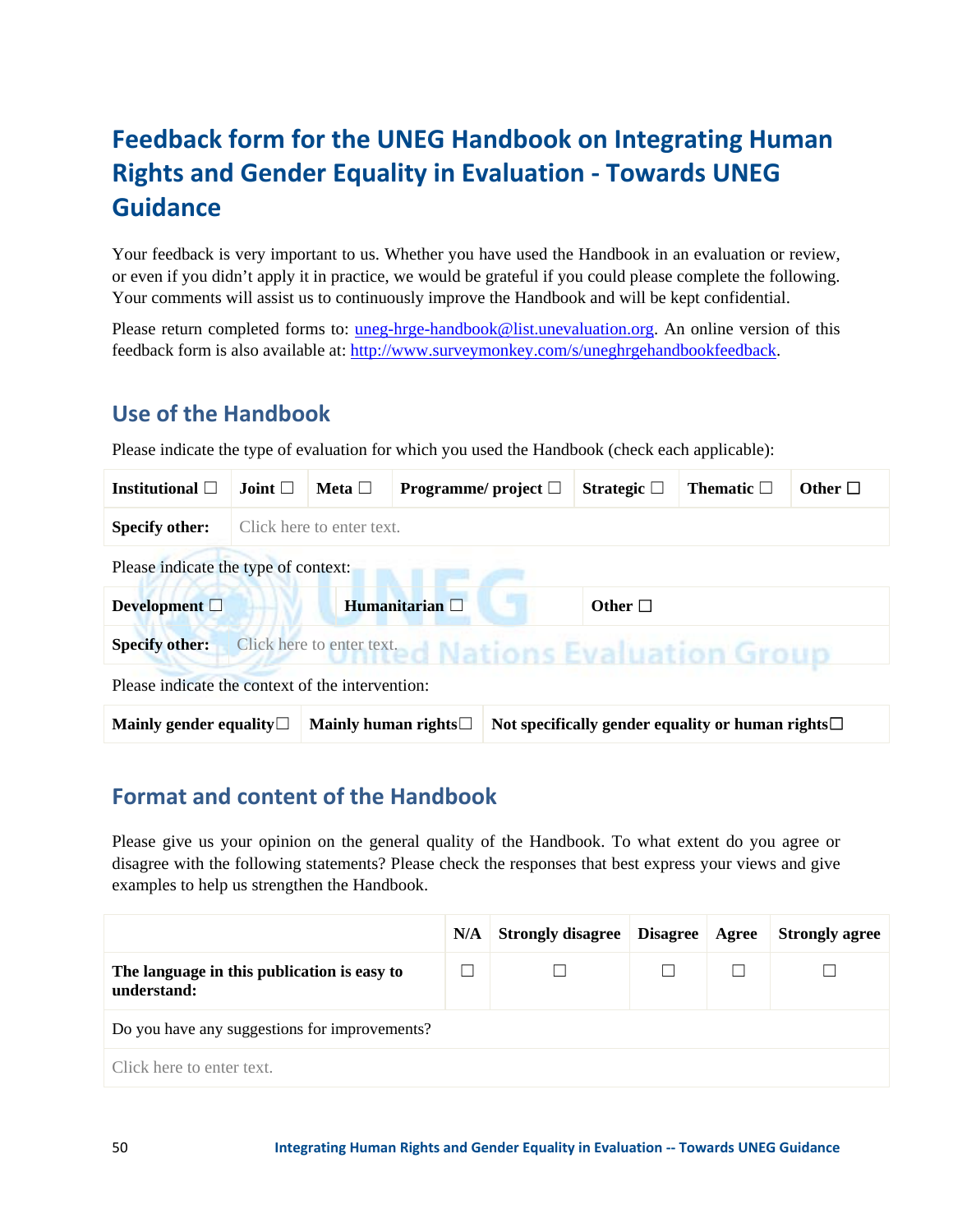|                                                        | N/A | <b>Strongly disagree</b> | <b>Disagree</b> | Agree | <b>Strongly agree</b> |  |  |
|--------------------------------------------------------|-----|--------------------------|-----------------|-------|-----------------------|--|--|
| The format and design of the Handbook are<br>adequate: |     |                          |                 |       |                       |  |  |
| Do you have any suggestions for improvements?          |     |                          |                 |       |                       |  |  |
| Click here to enter text.                              |     |                          |                 |       |                       |  |  |

|                                               | N/A | <b>Strongly disagree   Disagree   Agree</b> |  |  | <b>Strongly agree</b> |  |  |
|-----------------------------------------------|-----|---------------------------------------------|--|--|-----------------------|--|--|
| The guidance provided is easy to follow:      |     |                                             |  |  |                       |  |  |
| Do you have any suggestions for improvements? |     |                                             |  |  |                       |  |  |
| Click here to enter text.                     |     |                                             |  |  |                       |  |  |

|                                                                             | N/A | <b>Strongly disagree   Disagree   Agree</b> |  | <b>Strongly agree</b> |
|-----------------------------------------------------------------------------|-----|---------------------------------------------|--|-----------------------|
| The different stages of the evaluation process<br>are adequately explained: |     |                                             |  |                       |
| <b>Additional comments:</b><br>Click here to enter text.                    |     |                                             |  |                       |

#### **Which topics need more explanation? Which topics are explained in too much detail?**

Click here to enter text.

-75

#### **What did you find most/ least useful in the Handbook? Why?**

Click here to enter text.

### **Chapter feedback**

Please rate the different chapters of the Handbook and, if necessary, provide comments to improve them.

|                                                                         | N/A | Not at all useful   Of limited use   Useful   Very useful |  |  |  |  |  |  |
|-------------------------------------------------------------------------|-----|-----------------------------------------------------------|--|--|--|--|--|--|
| <b>Chapter 1: Preparing for an evaluation</b>                           |     | $\mathbf{1}$                                              |  |  |  |  |  |  |
| What was most/least useful in this Chapter? Why? How can we improve it? |     |                                                           |  |  |  |  |  |  |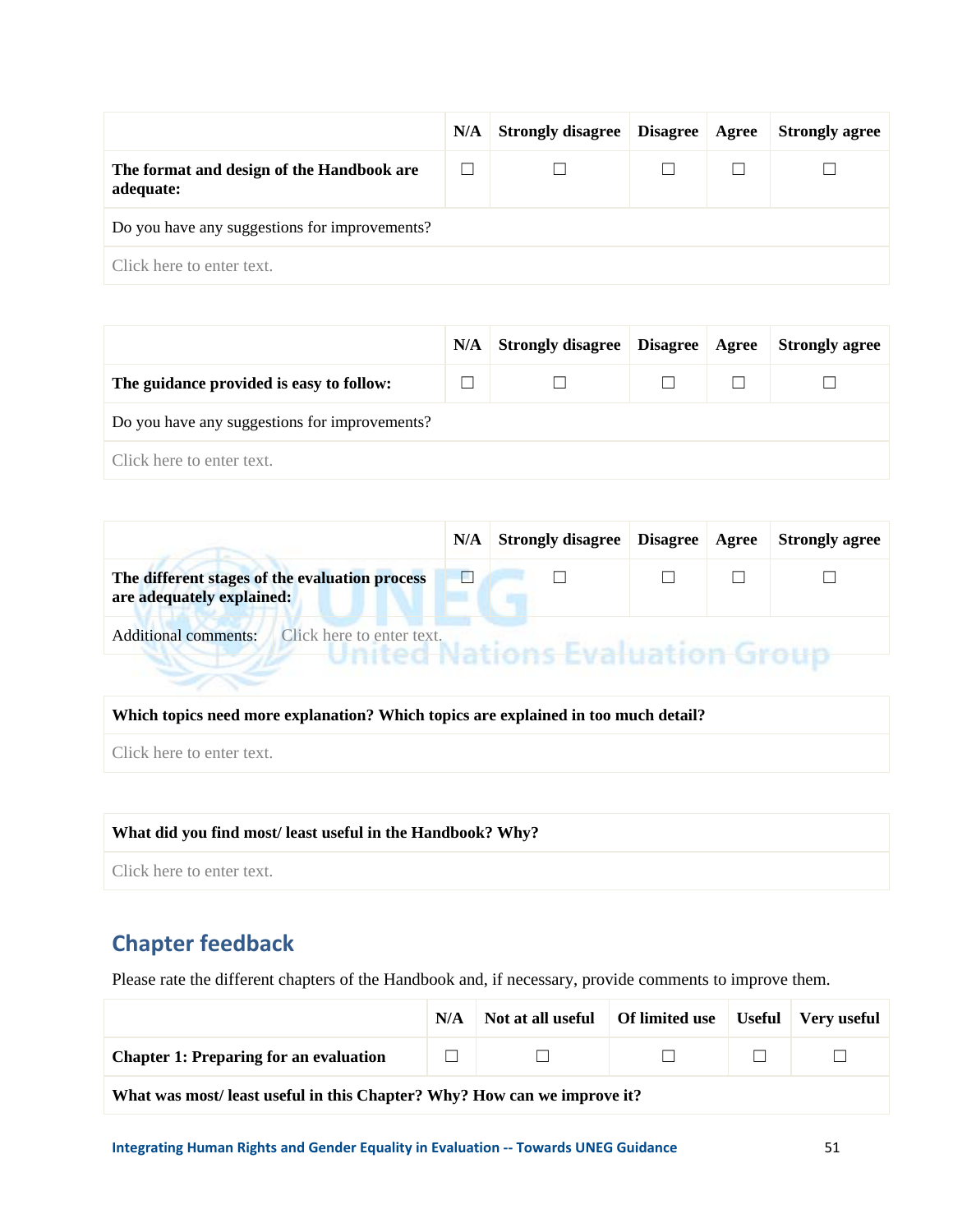| Click here to enter text. |  |  |
|---------------------------|--|--|
|                           |  |  |

|                                                                          | N/A    | Not at all useful | Of limited use | <b>Useful</b> | Very useful |  |  |  |  |
|--------------------------------------------------------------------------|--------|-------------------|----------------|---------------|-------------|--|--|--|--|
| <b>Chapter 2: Preparing the evaluation TOR</b>                           | $\Box$ | $\Box$            |                |               |             |  |  |  |  |
| What was most/ least useful in this Chapter? Why? How can we improve it? |        |                   |                |               |             |  |  |  |  |
| Click here to enter text.                                                |        |                   |                |               |             |  |  |  |  |

|                                                                         | N/A | Not at all useful | Of limited use | <b>Useful</b> | Very useful |  |  |  |  |  |
|-------------------------------------------------------------------------|-----|-------------------|----------------|---------------|-------------|--|--|--|--|--|
| <b>Chapter 3: Implementing the evaluation</b>                           |     |                   |                |               |             |  |  |  |  |  |
| What was most/least useful in this Chapter? Why? How can we improve it? |     |                   |                |               |             |  |  |  |  |  |
| Click here to enter text.                                               |     |                   |                |               |             |  |  |  |  |  |
|                                                                         |     |                   |                |               |             |  |  |  |  |  |

|                                                                                                      | N/A | Not at all useful | Of limited use | <b>Useful</b> | Verv useful |  |  |  |  |
|------------------------------------------------------------------------------------------------------|-----|-------------------|----------------|---------------|-------------|--|--|--|--|
| <b>Annex 1: Summary of Content: Checklist</b><br><b>Jnited Nations</b><br>for the evaluation process |     |                   | Evaluation Gr  |               |             |  |  |  |  |
| What was the Checklist useful? Why? How can we improve it?                                           |     |                   |                |               |             |  |  |  |  |
| Click here to enter text.                                                                            |     |                   |                |               |             |  |  |  |  |

|                                                           | N/A | Not at all useful | Of limited use | Useful | Very useful |  |  |  |  |
|-----------------------------------------------------------|-----|-------------------|----------------|--------|-------------|--|--|--|--|
| <b>Annex 2: Examples of HR&amp;GE indicators</b>          | ш   |                   |                |        |             |  |  |  |  |
| Were these examples useful? Why? How can we improve them? |     |                   |                |        |             |  |  |  |  |
| Click here to enter text.                                 |     |                   |                |        |             |  |  |  |  |

|                           |                                                  | N/A | Not at all useful   Of limited use   Useful   Very useful |  |  |
|---------------------------|--------------------------------------------------|-----|-----------------------------------------------------------|--|--|
| Links/references provided |                                                  |     |                                                           |  |  |
|                           | <b>Please specify:</b> Click here to enter text. |     |                                                           |  |  |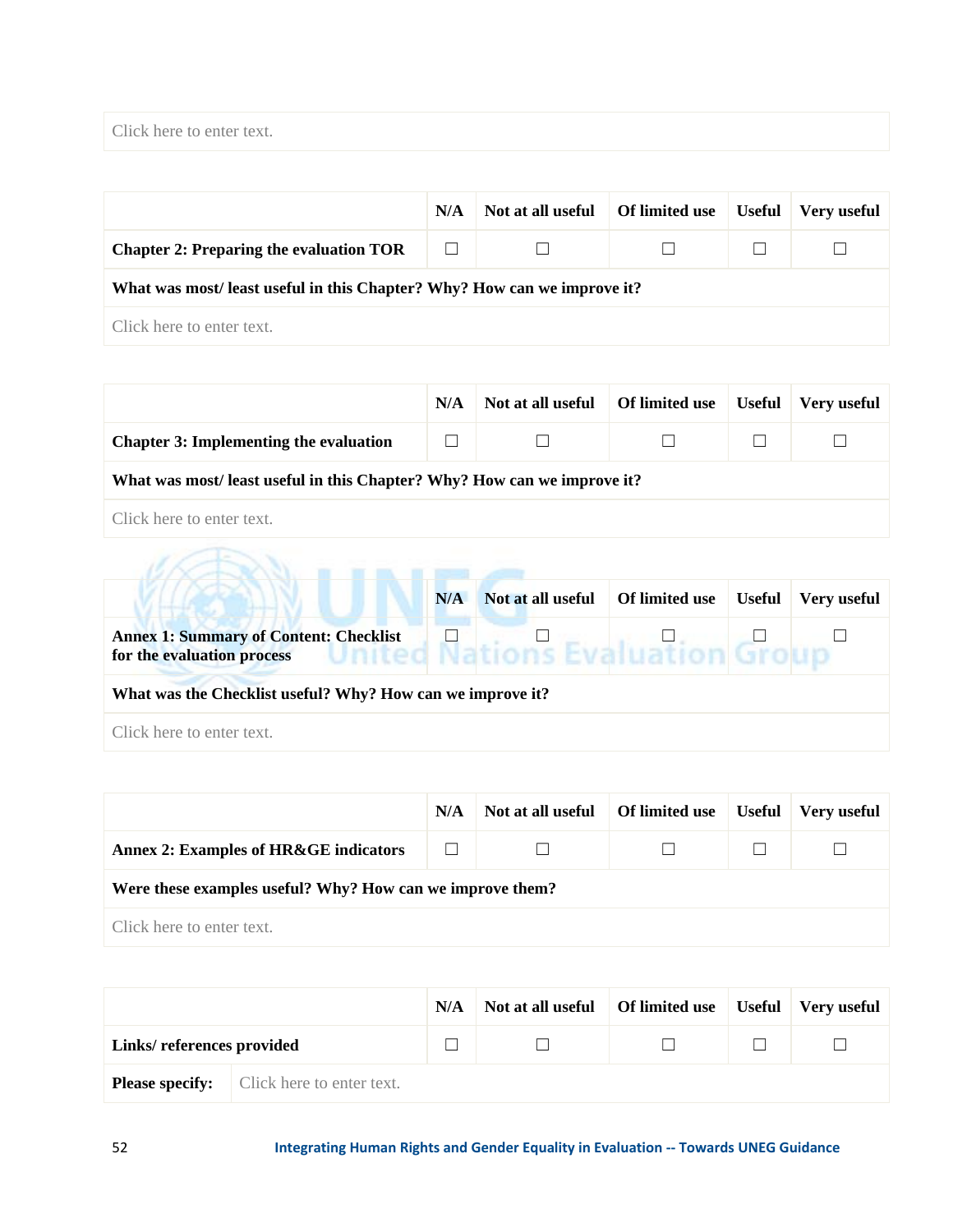### **Future use of the Handbook**

|                                            |                           | N/A | Strongly disagree   Disagree   Agree   Strongly agree |  |  |
|--------------------------------------------|---------------------------|-----|-------------------------------------------------------|--|--|
| I intend to use the Handbook in the future |                           |     |                                                       |  |  |
| Additional comments:                       | Click here to enter text. |     |                                                       |  |  |

|                                                                                                                                           |                           | N/A | <b>Strongly disagree</b> | <b>Disagree</b> | Agree | <b>Strongly agree</b> |
|-------------------------------------------------------------------------------------------------------------------------------------------|---------------------------|-----|--------------------------|-----------------|-------|-----------------------|
| Future evaluations undertaken by my<br>organisation will be done differently as a<br>result of what we have learned from this<br>Handbook |                           |     |                          |                 |       |                       |
| Additional comments:                                                                                                                      | Click here to enter text. |     |                          |                 |       |                       |

|                                                                                            | N/A | <b>Strongly disagree   Disagree   Agree</b> |  |  | <b>Strongly agree</b> |  |
|--------------------------------------------------------------------------------------------|-----|---------------------------------------------|--|--|-----------------------|--|
| I would recommend this Handbook to others                                                  | П   |                                             |  |  |                       |  |
| Please specify to whom (Country/ Regional Office, other UN agencies, non-UN partners etc.) |     |                                             |  |  |                       |  |
| <b>United Nations Evaluation Group</b><br>Click here to enter text.                        |     |                                             |  |  |                       |  |
|                                                                                            |     |                                             |  |  |                       |  |

#### **Do you have any additional comments to help us improve the Handbook?**

Are there any major gaps or omissions, additional areas that should be included, examples of successes and challenges from your practice that could be used to illustrate the guidance in practice etc.?

Click here to enter text.

|                                                  | <b>Colleague</b> | <b>UNEG</b> website | <b>Evaluation</b><br><b>Network</b> | Internet search | <b>Other</b> |
|--------------------------------------------------|------------------|---------------------|-------------------------------------|-----------------|--------------|
| How did you hear of the Handbook?                |                  |                     |                                     |                 |              |
| <b>Please specify:</b> Click here to enter text. |                  |                     |                                     |                 |              |